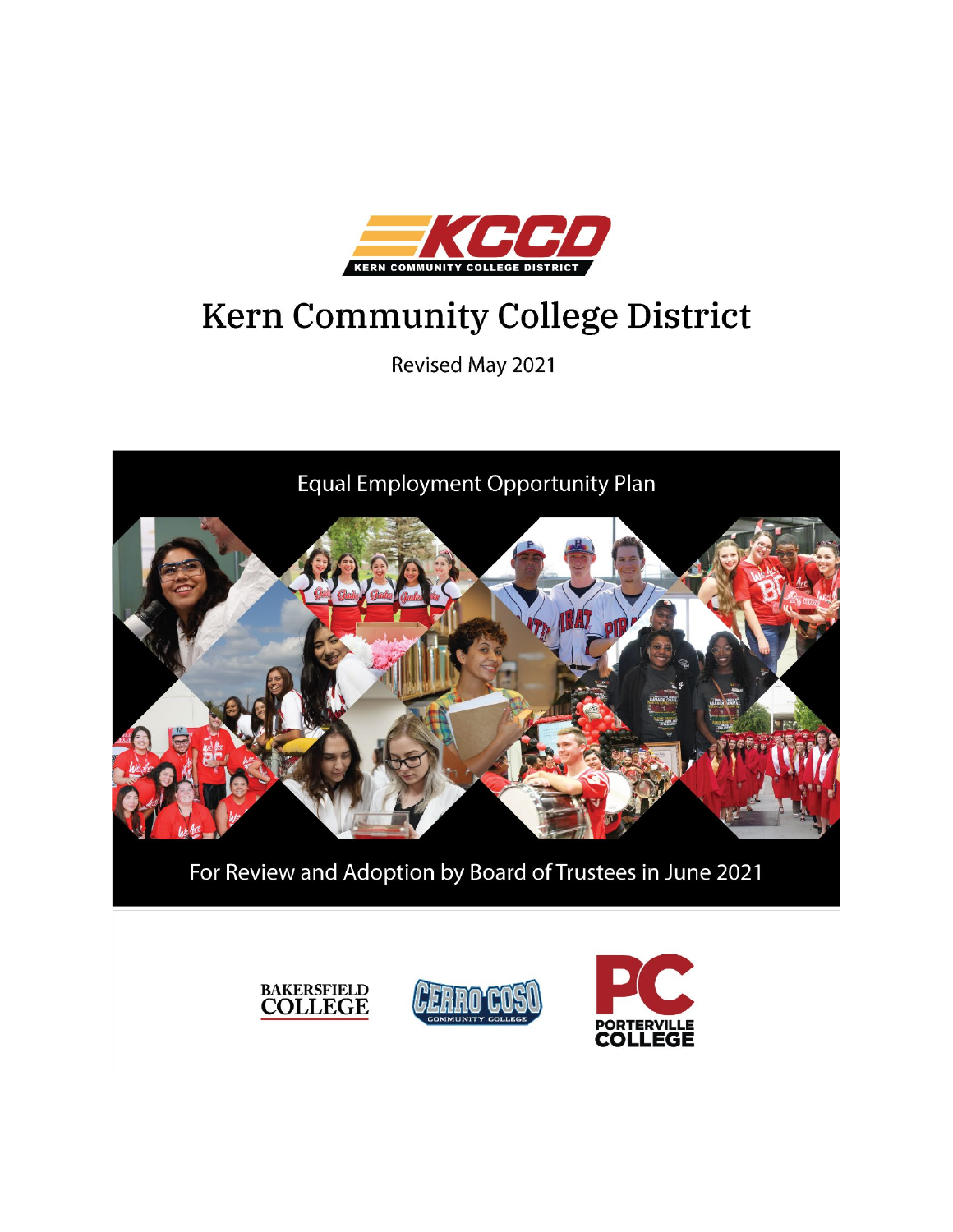## **TABLE OF CONTENTS**

| Racism                                                                 |  |
|------------------------------------------------------------------------|--|
|                                                                        |  |
|                                                                        |  |
|                                                                        |  |
|                                                                        |  |
|                                                                        |  |
|                                                                        |  |
|                                                                        |  |
|                                                                        |  |
| Component 4: Delegation of Responsibility, Authority and Complaints 13 |  |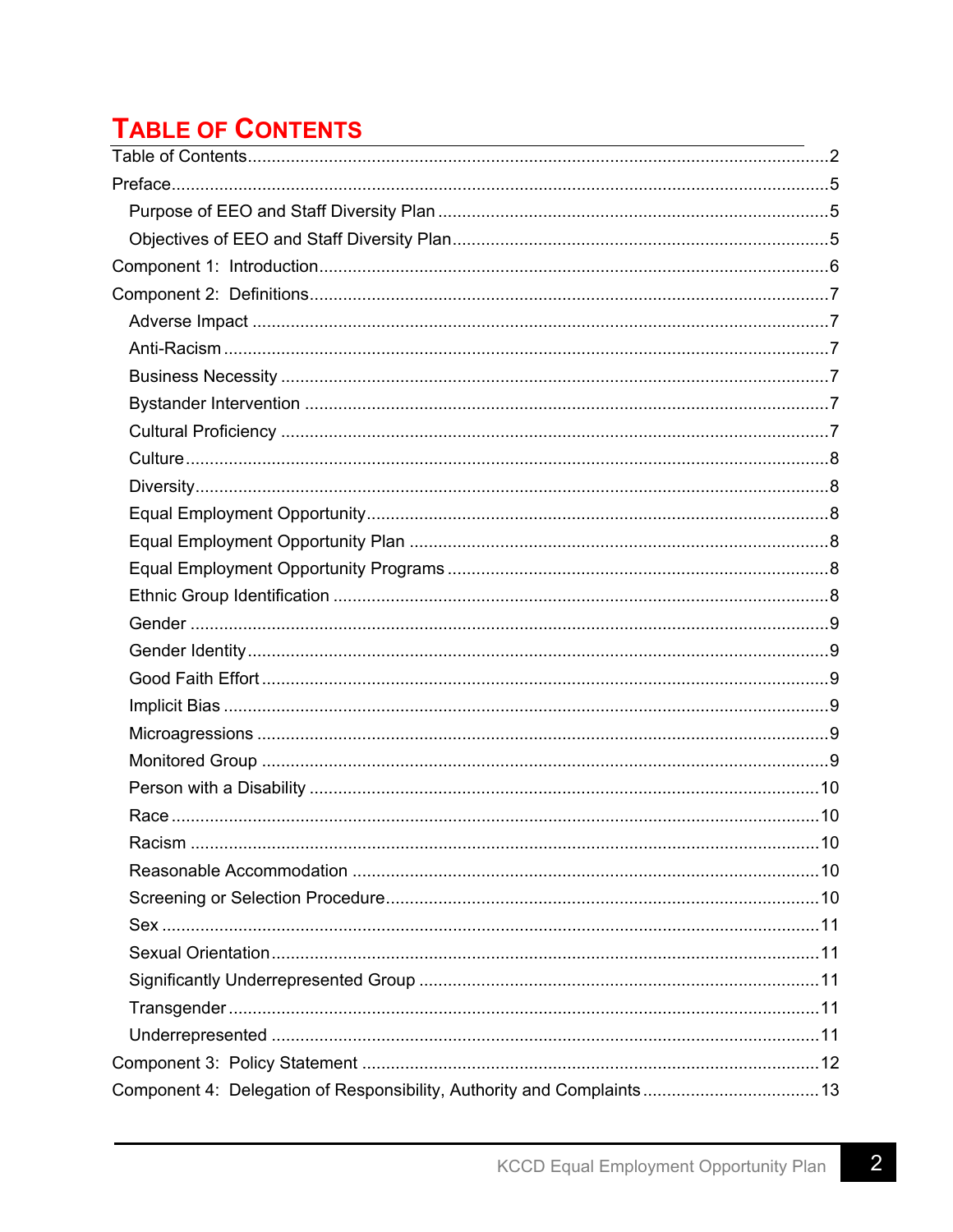| Complaints Alleging Violation of the EEO Regulations (Section 53026) 16                     |  |
|---------------------------------------------------------------------------------------------|--|
|                                                                                             |  |
|                                                                                             |  |
|                                                                                             |  |
|                                                                                             |  |
| District Office/College Workforce Analysis EEO Data Collection Monitored Group Definitions  |  |
|                                                                                             |  |
|                                                                                             |  |
|                                                                                             |  |
|                                                                                             |  |
| Component 11: Analysis of Degree of Underrepresentation and Significant Underrepresentation |  |
|                                                                                             |  |
|                                                                                             |  |
|                                                                                             |  |
| Underrepresentation within the District's workforce and/or applicant pools. 26              |  |
| Component 13: Process for Developing and Implementing Strategies that Promote Diversity29   |  |
| Supporting potential and hired employees throughout the employee lifecycle 30               |  |
|                                                                                             |  |
|                                                                                             |  |
|                                                                                             |  |
| Component 15: Graduate Assumption Program of Loans for Education35                          |  |
|                                                                                             |  |
|                                                                                             |  |
|                                                                                             |  |
|                                                                                             |  |
|                                                                                             |  |
|                                                                                             |  |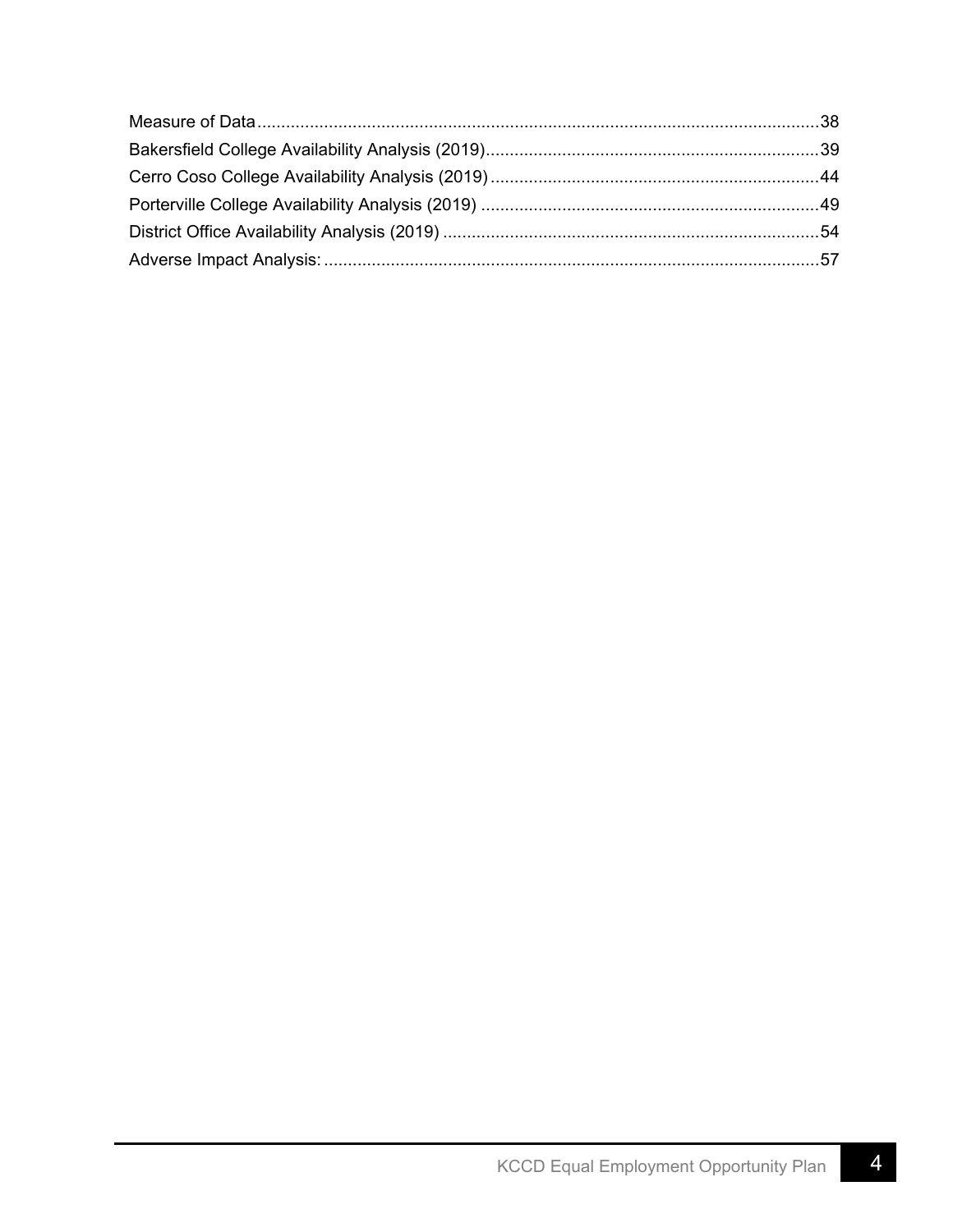### **PREFACE**

#### **Purpose of EEO and Staff Diversity Plan**

The Kern Community College District EEO and Staff Diversity Plan ("EEO Plan") guides the development, implementation, and monitoring of the District's efforts to foster equal employment opportunities and workplace diversity. This EEO Plan complies with and fulfills the District's legal responsibilities as set forth in applicable state and federal nondiscrimination statutes, Education Code section 87106(b) and the Board of Governors regulations on equal employment opportunity hiring.

An "Equal Employment Opportunity Plan" is a written document in which a California community college district's workforce is analyzed, and specific plans and procedures are set forth for ensuring equal employment opportunity. All districts are responsible for the preparation of an equal employment opportunity plan to be submitted and approved by the Chancellor's Office.

"Equal Employment Opportunity" means that all qualified individuals have a full and fair opportunity to compete for hiring and promotion and to enjoy the benefits of employment with the district. Equal employment opportunity should exist at all levels and in all job categories listed in section 53004(a) of Title 5. Ensuring equal employment opportunity also involves creating an environment that fosters cooperation, acceptance, democracy, and free expression of ideas and that is welcoming to all individuals.

#### **Objectives of EEO and Staff Diversity Plan**

The objectives of the District's EEO and Staff Diversity Plan are to:

- address requirements for a complaint procedure for noncompliance with the Title 5 provisions relating to EEO programs and complaint procedures in instances of unlawful discrimination
- provide guidance to the District in its goal of achieving a diverse workforce
- provide sample forms to allow the user to visualize outcomes
- provide an analysis of whether monitored groups are underrepresented
- provide procedures for dissemination of the EEO Plan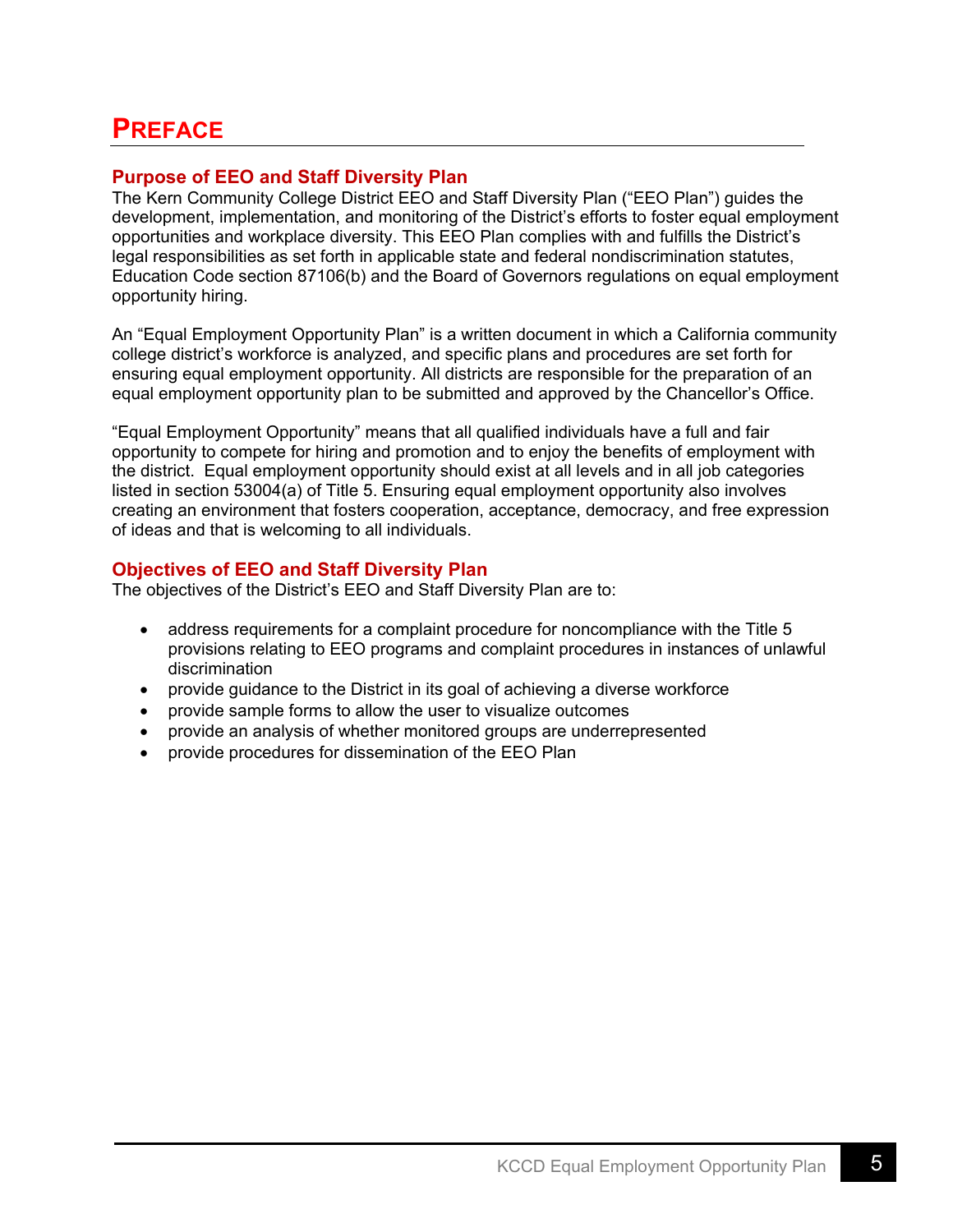### **COMPONENT 1: INTRODUCTION**

The Kern Community College District (KCCD) is committed to providing an educational environment that fosters diversity, equity, and inclusion in all aspects of our organization that benefits the global community.

The Kern Community College District Equal Employment Opportunity and Staff Diversity Plan ("EEO Plan*"*) was adopted by the governing board on June 10, 2021. The Plan reflects the district's commitment to equal employment opportunity and its recognition that a diverse and inclusive workforce serves the educational mission of the District to prepare students for success in a global society.

The EEO Plan provides the process the District will use to promote equal employment opportunity in its recruitment and hiring policies and practices, in conformance with the applicable title 5 regulations (section 53000 et seq.). The EEO Plan is intended to foster a working and learning environment that promotes diversity, inclusion, and equal employment opportunities for all qualified candidates. To properly serve a growing diverse population, the EEO Plan also reflects the District's commitment to take active and vigorous steps to ensure the District will recruit, hire, and retain faculty and staff who are sensitive to, and knowledgeable of, the needs of the continually changing and diverse student body and community it serves.

 $\_$ Thomas J. Burke, *Chancellor*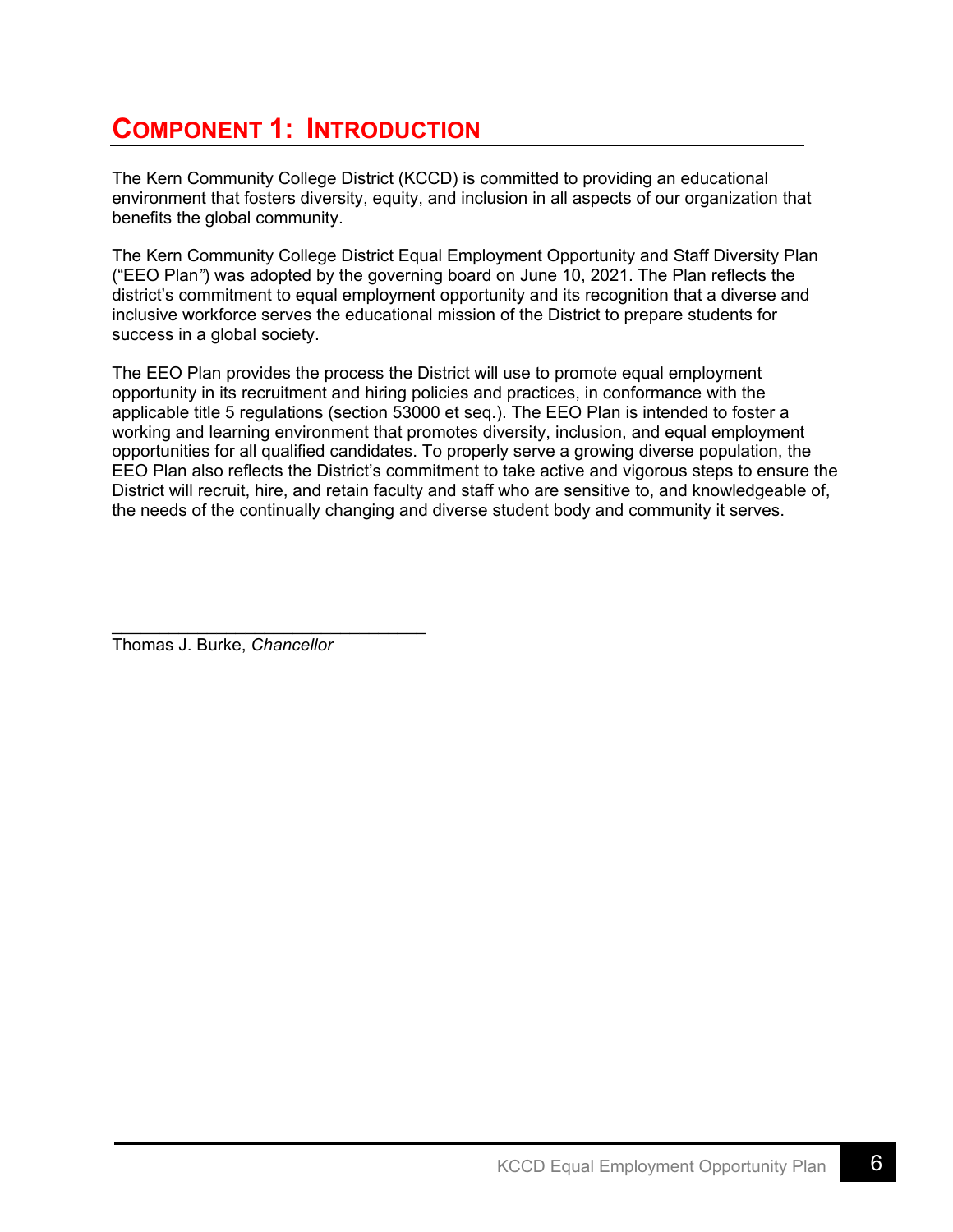### **COMPONENT 2: DEFINITIONS**

*CCR, Title 5, § 53001* 

#### **Adverse Impact**

"Adverse impact" means that a statistical measure (such as those outlined in the Equal Employment Opportunity Commission's "Uniform Guidelines on Employee Selection Procedures") is applied to the effects of a selection procedure and demonstrates a disproportionate negative impact on any group protected from discrimination pursuant to Government Code section 12940. A disparity identified in a given selection process will not be considered to constitute adverse impact if the numbers involved are too small to permit a meaningful comparison.

#### **Anti-Racism**

An "anti-racist" analysis views racism as structural and embedded into all societal structures. This means that all people are affected by racism and hold implicit bias which allows for the sustenance of racist structures (Oluo, 2019). Kendi (2019) stated that anti-racist ideas argue that "racist policies are the cause of racial inequities" (p. 20).

To be anti-racist is to see racial groups as equals in "all their apparent differences--that there is nothing right or wrong with any racial group" (Kendi, 2019, p. 20) and to advocate for changing the policies that produce inequities among racial groups.

This definition is from Anti-Racism Education in California Community Colleges Acknowledging Historical Context and Assessing and Advancing Effective Anti-Racism Practices for Faculty Professional Development (Adopted at ASCCC Fall Plenery 2020)

Other definitions can be found on the CCCO website's vision for success DEI Glossary https://www.cccco.edu/-/media/CCCCO-Website/Files/Communications/vision-for-success/8 dei-glossary-of-terms.pdf

#### **Business Necessity**

"Business necessity" means circumstances which justify an exception to the requirements of Title 5, section 53021(b)(1) because compliance with that section would result in substantial additional financial cost to the district or pose a significant threat to human life or safety. Business necessity requires greater financial cost than mere business convenience. Business necessity does not exist where there is an alternative that will serve business needs equally well. *Title 5, section 53001b*.

#### **Bystander Intervention**

Is the act of assisting someone in an emergency or non-emergency situation. *From Bowling Green State University.*

#### **Cultural Proficiency**

"Cultural Proficiency" involves successful teaching and other interactions with students and colleagues from a variety of cultures. It requires a contextual understanding that numerous social and institutional dynamics, including the effects of inequities, affect how students have been taught and treated, and translates that understanding to the removal of barriers to student success.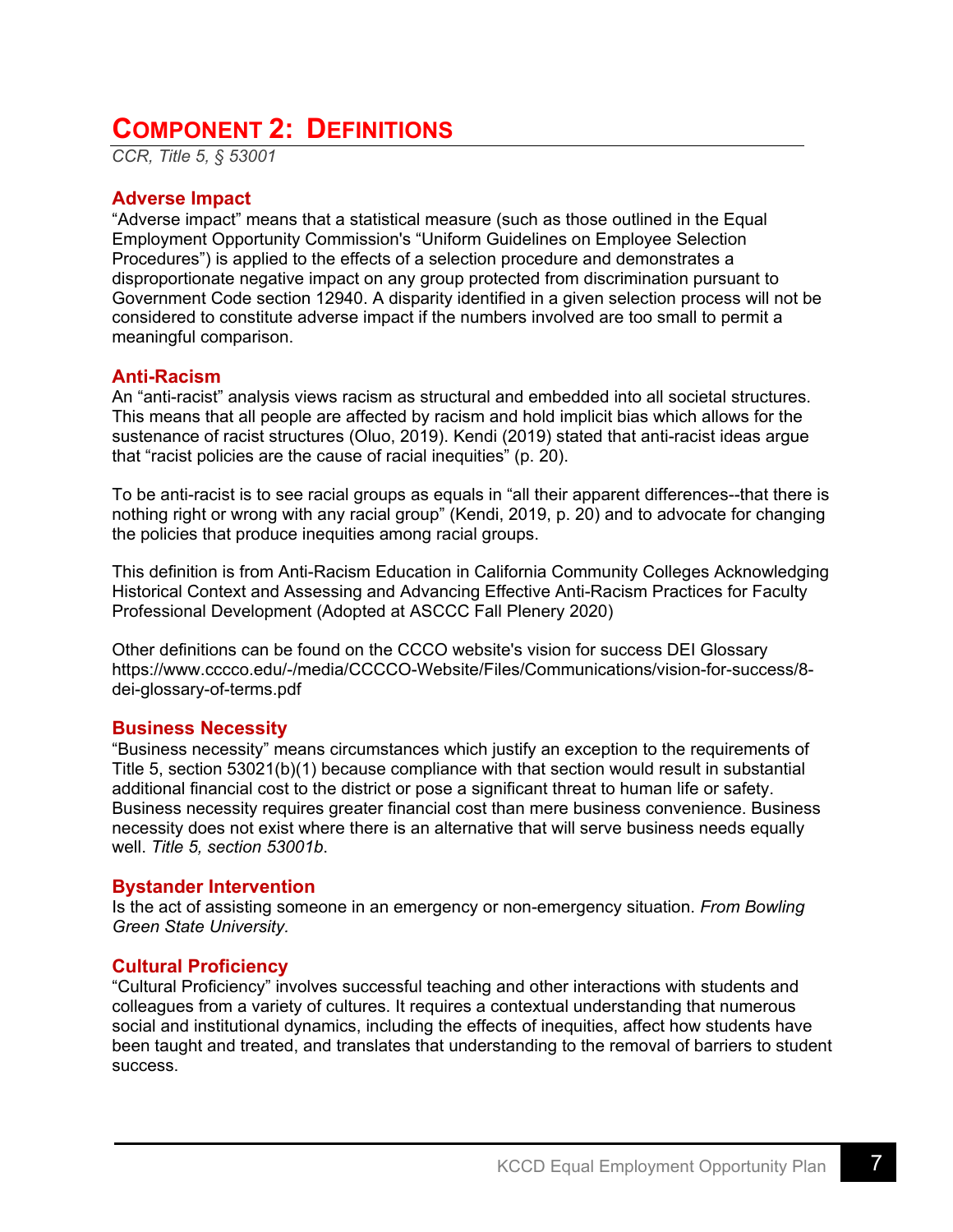#### **Culture**

"Culture" refers to shared characteristics within a group or society: shared knowledge and beliefs, values, behavioral expectations, and principles widely used or recognized. Culture refers to much more than simply race and ethnicity.

#### **Diversity**

"Diversity" means the myriad of ways in which people differ, including the psychological, physical, cognitive, and social differences that occur among all individuals, such as race, ethnicity, nationality, socioeconomic status, religion, economic class, education, age, gender, sexual orientation, marital status, mental and physical ability, and learning styles. Diversity is all inclusive and supportive of the proposition that everyone and every group should be valued. It is about understanding these differences and moving beyond simple tolerance to embracing and celebrating the rich dimensions of our differences.

This definition can be found on the CCCO website's vision for success DEI Glossary https://www.cccco.edu/-/media/CCCCO-Website/Files/Communications/vision-for-success/8 dei-glossary-of-terms.pdf.

#### **Equal Employment Opportunity**

"Equal employment opportunity" means that all qualified individuals have a full and fair opportunity to compete for hiring and promotion and to enjoy the benefits of employment with the district. Equal employment opportunity should exist at all levels in the seven job categories which include executive/administrative/managerial, faculty and other instructional staff, professional nonfaculty, secretarial/clerical, technical and paraprofessional, skilled crafts, and service and maintenance. Equal employment opportunity also involves:

- identifying and eliminating barriers to employment that are not job related; and
- creating an environment which fosters cooperation, acceptance, democracy, and free expression of ideas and is welcoming to all genders, persons with disabilities, and individuals from all ethnic and other groups protected from discrimination pursuant to Government Code section 12940.

#### **Equal Employment Opportunity Plan**

An "equal employment opportunity plan" is a written document in which a district's work force is analyzed and specific plans and procedures are set forth for ensuring equal employment opportunity and creating greater diversity in all employment categories.

#### **Equal Employment Opportunity Programs**

"Equal employment opportunity programs" means all the various methods by which equal employment opportunity is ensured. Such methods include, but are not limited to, using nondiscriminatory employment practices, recruiting diverse candidates, evaluating selection procedures for adverse impact, developing, and implementing efforts to improve equity in employment processes, monitoring the success of such programs, and revising unsuccessful program components consistent with the requirements of Title 5, section 53006.

#### **Ethnic Group Identification**

"Ethnic group identification" means an individual's identification in one or more of the ethnic groups reported to the Chancellor pursuant to section 53004. These groups shall be more specifically defined by the Chancellor consistent with state and federal law.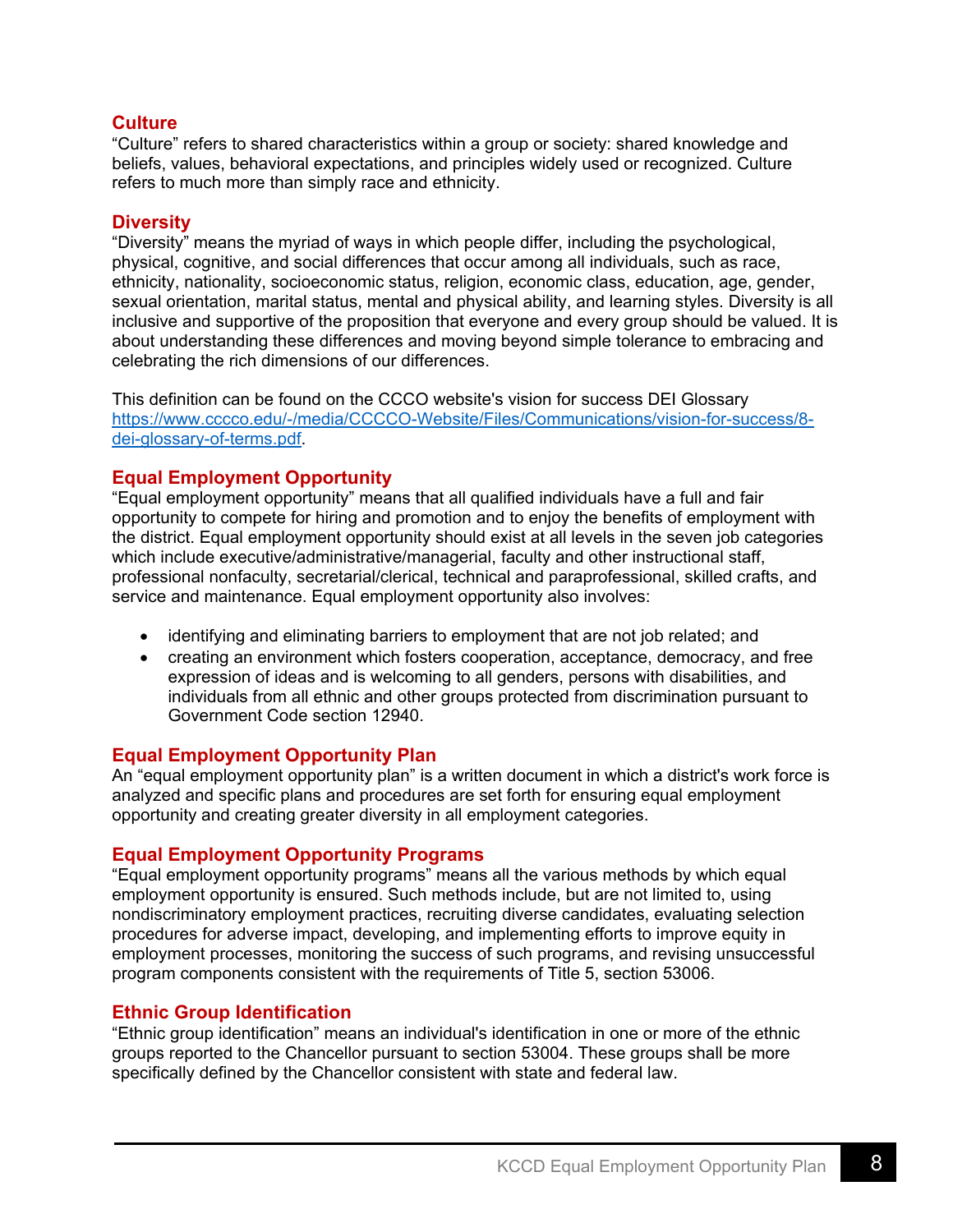#### **Gender**

"Gender" is separate from 'sex', which is the biological classification of male or female based on physiological and biological features. Gender is socially constructed roles, behavior, activities, and attributes that society considers "appropriate" for men and women. A person's gender may not necessarily correspond to their birth assigned sex or be limited to the gender binary

(woman/man). This definition can be found on the CCCO website's vision for success DEI Glossary https://www.cccco.edu/-/media/CCCCO-Website/Files/Communications/vision-forsuccess/8-dei-glossary-of-terms.pdf

#### **Gender Identity**

"Gender identity" One's internal sense of being a man, woman, both, in between, or outside of the gender binary which may or may not correspond with sex assigned at birth. Gender identity is internal and personally defined, it is not visible to others, which differentiates it from gender expression (i.e., how people display their gender to the world around them).

This definition can be found on the CCCO website's vision for success DEI Glossary https://www.cccco.edu/-/media/CCCCO-Website/Files/Communications/vision-for-success/8 dei-glossary-of-terms.pdf.

#### **Good Faith Effort**

"Good faith effort" refers to the honest intent to act without taking an unfair advantage over another person or to fulfill a promise to act, even when some legal technicality is not fulfilled. The term is applied to all kinds of transactions.

#### **Implicit Bias**

"Implicit Bias" is Bias that results from the tendency to process information based on unconscious associations and feelings, even when these are contrary to one's conscious or declared beliefs.

This definition can be found on the CCCO website's vision for success DEI Glossary https://www.cccco.edu/-/media/CCCCO-Website/Files/Communications/vision-for-success/8 dei-glossary-of-terms.pdf.

#### **Microagressions**

"Microagressions" are brief and commonplace daily verbal, behavioral and environmental indignities, whether intentional or unintentional, that communicate hostile, derogatory or negative racial slights and insults that potentially have harmful or unpleasant psychological impact on the target person or group.

This definition can be found on the CCCO website's vision for success DEI Glossary https://www.cccco.edu/-/media/CCCCO-Website/Files/Communications/vision-for-success/8 dei-glossary-of-terms.pdf.

#### **Monitored Group**

"Monitored group" means those groups identified in section 53004(b) for which monitoring and reporting is required pursuant to section 53004(a). These groups are gender, American Indians or Alaskan natives, Asians or Pacific Islanders, Black/African Americans, Hispanics/Latinos, Caucasians, Sexual Orientation, and persons with disabilities.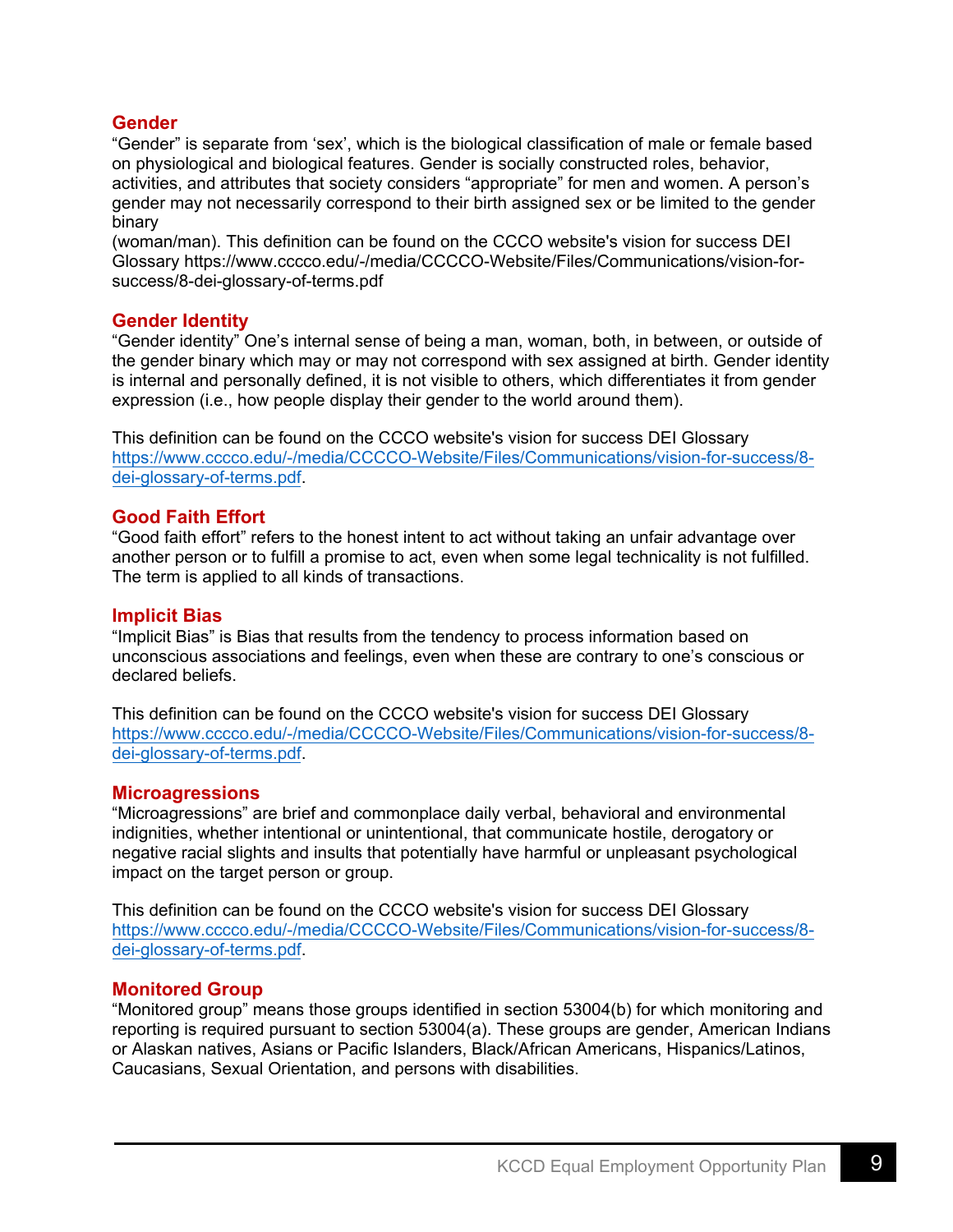#### **Person with a Disability**

A "person with a disability" is "limited" if the condition makes the achievement of the major life activity difficult. "Person with a disability" means any person who:

- has a physical or mental impairment as defined in Government Code section 12926 which limits one or more of such person's major life activities; or
- has a record of such an impairment; or
- is regarded as having such an impairment.

#### **Race**

"Race" is a social construct that artificially divides people into distinct groups based on characteristics such as physical appearance (particularly skin color), cultural affiliation, cultural history, ethnic classification, and the social, economic and political needs of a society at a given period of time. There are no distinctive genetic characteristics that truly distinguish between groups of people. Race presumes human worth and social status for the purpose of establishing and maintaining privilege and power. Race is independent of ethnicity.

This definition can be found on the CCCO website's vision for success DEI Glossary https://www.cccco.edu/-/media/CCCCO-Website/Files/Communications/vision-for-success/8 dei-glossary-of-terms.pdf.

#### **Racism**

"Racism" is the power to isolate, separate and exploit others on the basis of race. Racism refers to a variety of practices, beliefs, social relations, and phenomena that work to reproduce a racial hierarchy and social structure that yield superiority, power, and privilege for some, and discrimination and oppression for others. It can take several forms, including representational, ideological, discursive, interactional, institutional, structural, and systemic. Racism exists when ideas and assumptions about racial categories are used to justify and reproduce a racial hierarchy and racially structured society that unjustly limits access to resources, rights, and privileges on the basis of race.

This definition can be found on the CCCO website's vision for success DEI Glossary https://www.cccco.edu/-/media/CCCCO-Website/Files/Communications/vision-for-success/8 dei-glossary-of-terms.pdf.

#### **Reasonable Accommodation**

"Reasonable accommodation" means the efforts made on the part of the district in compliance with Government Code section 12926.

Additionally, efforts made on the part of the District to afford disabled applicants' access to the job application process and allow disabled employees to perform the essential functions of their positions, consistent with the District's legal obligations under the Americans with Disabilities Act (ADA) and the Fair Employment and Housing Act (FEHA).

#### **Screening or Selection Procedure**

"Screening or selection procedure" means any measure, combination of measures, or procedure used as a basis for any employment decision. Selection procedures include the full range of assessment techniques, including but not limited to, traditional paper and pencil tests, performance tests, and physical, educational, and work experience requirements, interviews, and review of application forms.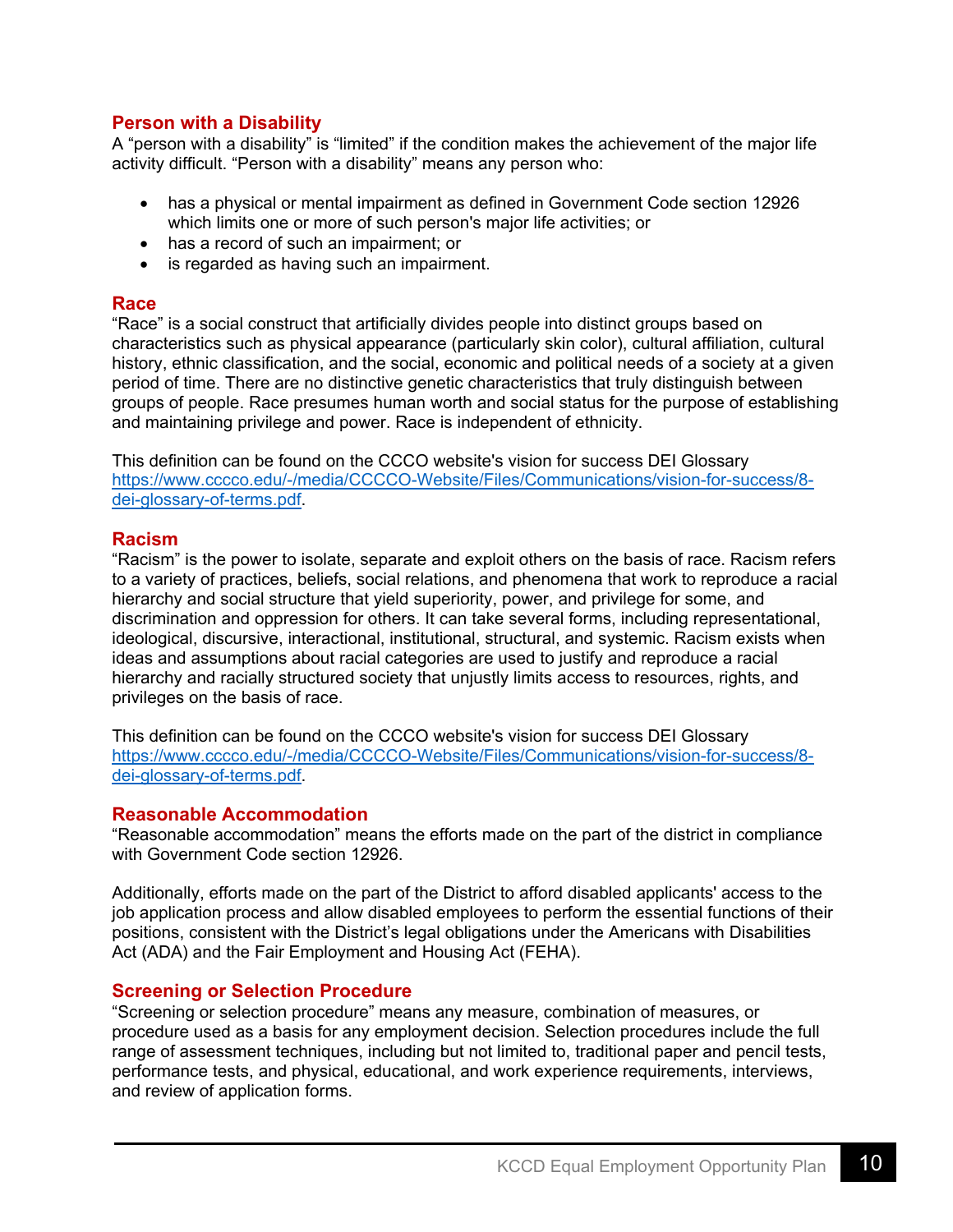#### **Sex**

"Sex" is the biological classification of male or female based on physiological and biological features. A person's sex may differ from their gender identity.

This definition can be found on the CCCO website's vision for success DEI Glossary https://www.cccco.edu/-/media/CCCCO-Website/Files/Communications/vision-for-success/8 dei-glossary-of-terms.pdf.

#### **Sexual Orientation**

"Sexual orientation" is a part of individual identity that includes "a person's sexual and emotional attraction to another person and the behavior and/or social affiliation that may result from this attraction" (APA, 2015a, p. 862).

This definition can be found at https://apastyle.apa.org/style-grammar-guidelines/bias-freelanguage/sexual-orientation.

#### **Significantly Underrepresented Group**

"Significantly underrepresented group" means any monitored group for which the percentage of persons from that group employed by the district in any job category listed in section 53004(a) is below eighty percent (80%) of the projected representation for that group in the job category in question.

#### **Transgender**

"Transgender" is an umbrella term for people whose gender identity and/or expression is different from cultural expectations based on the sex they were assigned at birth. Being transgender does not imply any specific sexual orientation.

#### **Underrepresented**

"Underrepresented" refers to inadequately represented in the workforce of a particular activity. This term is used to identify where members of a given race, ethnicity, or sex group are represented in the workforce at statistically significant lower rates than expected when compared to a measure of external availability or established target for workforce representation. Title IV section 53004.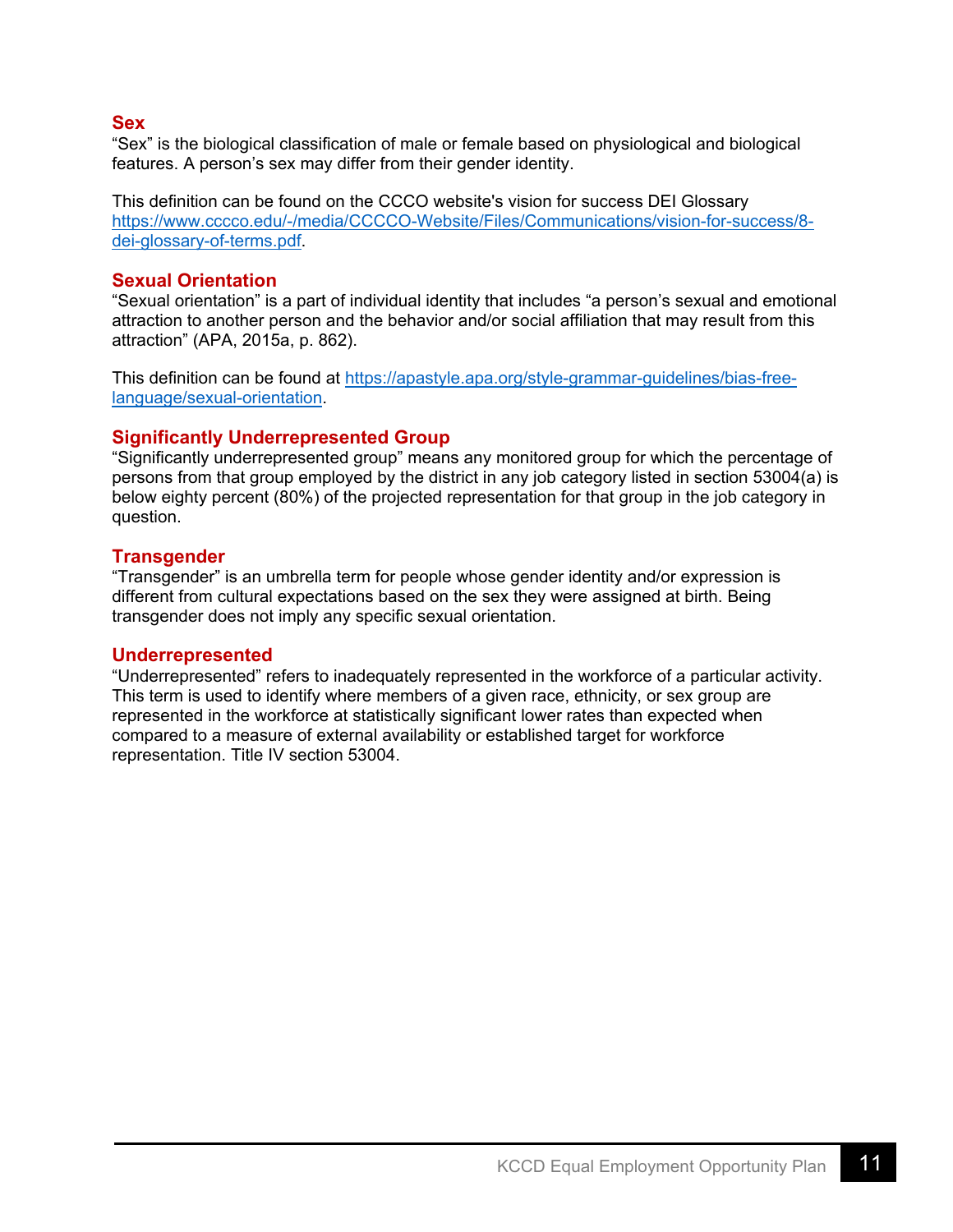### **COMPONENT 3: POLICY STATEMENT**

*CCR, Title 5, § 53002 [See also KCCD Board Policy 7D]* 

The District will strive to maintain a workplace that welcomes individuals from all such groups, appreciates the contributions of individuals from diverse backgrounds, and understands that diversity and inclusivity foster cooperation, acceptance, democracy, workplace safety, and the free expression of ideas essential to a robust academic community and the preparation of students for success in a global society. The District understands and reflects in this Equal Employment Opportunity (EEO) Plan that the maintenance of a diverse and inclusive work and educational environment is an on-going process that requires sustained effort.

It shall be the policy of the Kern Community College District all qualified applicants and employees have equal opportunity to seek, obtain, hold, and advance in employment in the District, and are not subjected to discrimination on the basis of race, ethnic group identification, culture, socioeconomic level, color, national origin, religious preference, age, disability (physical and mental), ancestry, sexual orientation, sex, gender identity or expression, military or veteran status, pregnancy (including pregnancy, childbirth, and medical conditions related to pregnancy or childbirth), genetic information, or on the basis of these perceived characteristics, or based on association with a person or group with one or more of these actual or perceived characteristics.

The District is committed to the principles of equal employment opportunity and will implement a comprehensive program to put these principals into practice. This EEO Plan shall also be reviewed at least once every three (3) years and updated to ensure compliance and to ensure the implementation of up-to-date equal employment opportunity practices that conform to federal and state laws.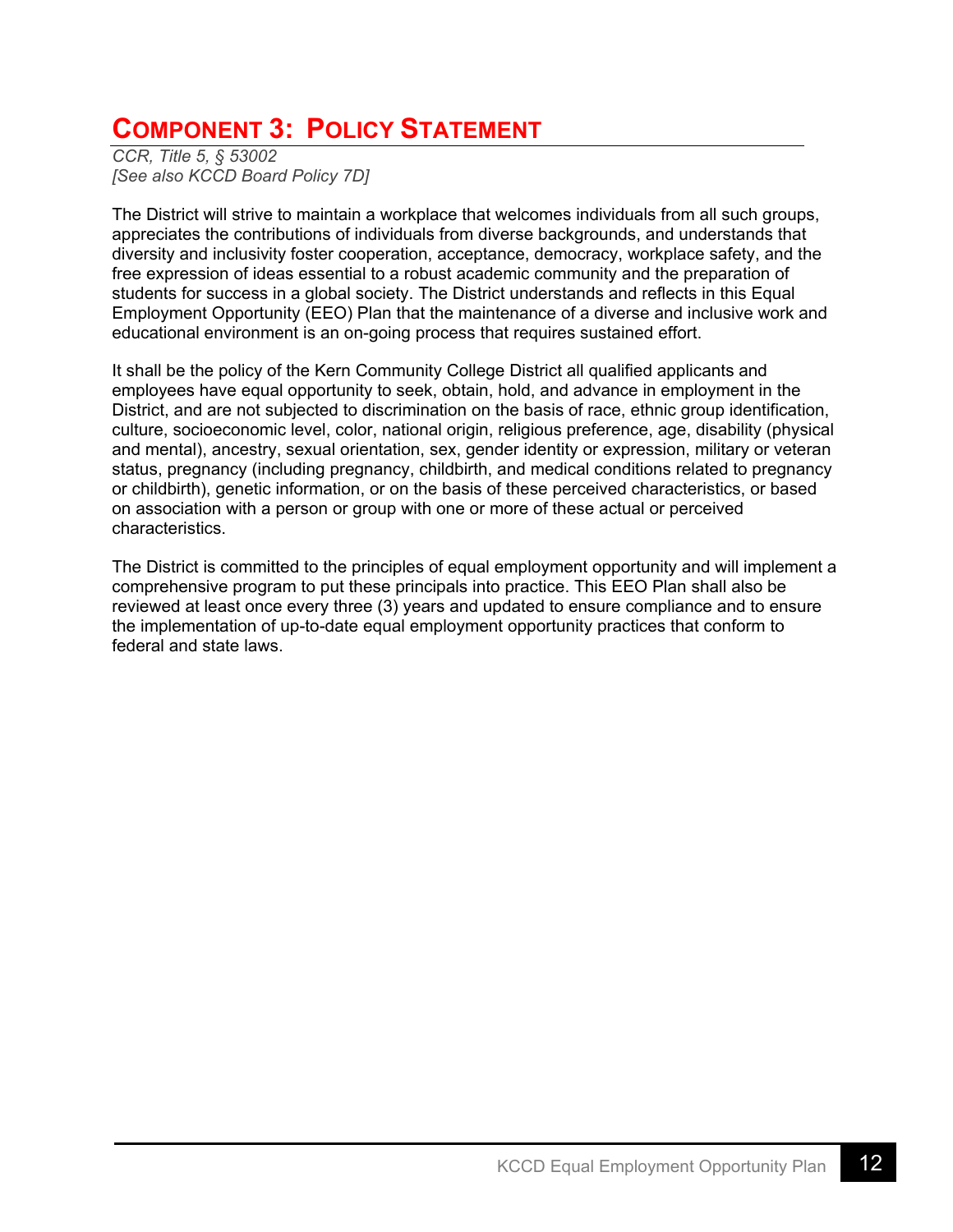### **COMPONENT 4: DELEGATION OF RESPONSIBILITY, AUTHORITY AND COMPLAINTS**

*CCR, Title 5, §§ 53003(c)(1) and 53020* 

It is the goal of Kern Community College District that all employees promote and support equal employment opportunity because such a goal requires a commitment and a contribution from every segment of the District. The general responsibilities for the prompt and effective implementation of this Plan are set forth below.

#### **Governing Board**

The KCCD Board of Trustees is ultimately responsible for proper implementation of the District's Plan at all levels of District and college operation, and for ensuring equal employment opportunity as described in the Plan. The KCCD Board of Trustees assumes overall responsibility for the success of the District's effort to achieve Equal Employment Opportunity and provides a supportive environment free of cultural bias for all staff and students.

#### **Chancellor**

The Board of Trustees delegates to the Chancellor the responsibility for ongoing implementation of the Plan and for providing leadership in supporting the District's equal employment opportunity policies and procedures. The Chancellor shall advise the Board of Trustees concerning statewide policy emanating from the Board of Governors of the California Community Colleges and direct the publication of an annual report on Plan implementation. The Chancellor shall evaluate the performance of all administrators who report directly to him/her on their ability to follow and implement the Plan.

#### **District Equal Employment Opportunity Officer**

The District has designated the Vice Chancellor of Human Resources as its District Equal Employment Opportunity Officer who is responsible for the day-to-day implementation of the Plan. If the designation of the District Equal Employment Opportunity Officer changes before this Plan is next revised, the District will notify employees and applicants for employment of the new designee. The District Equal Employment Opportunity Officer is responsible for administering, implementing, and monitoring the Plan and for assuring compliance with the requirements of Title 5, sections 53000 et seq. The District Equal Employment Opportunity Officer is also responsible for receiving complaints described in Plan Component 6 of this Plan and for ensuring that applicant pools and selection procedures are properly monitored.

#### **College Equal Employment Opportunity Officer**

The District has designated the College Human Resource Administrators as the equal employment opportunity officers for their respective assigned colleges, who are responsible for the day-to-day implementation of the Plan at each college. The College Equal Employment Opportunity Officer is responsible for administering, implementing, and monitoring the Plan and for assuring compliance with the requirements of Title 5, sections 53000 et seq. The College Equal Employment Opportunity Officer is also responsible for receiving complaints at their assigned colleges described in Plan Component 6 of this Plan and for ensuring that applicant pools and selection procedures are properly monitored. All College Equal Employment Opportunity Officers shall report to the District Equal Employment Opportunity Officer.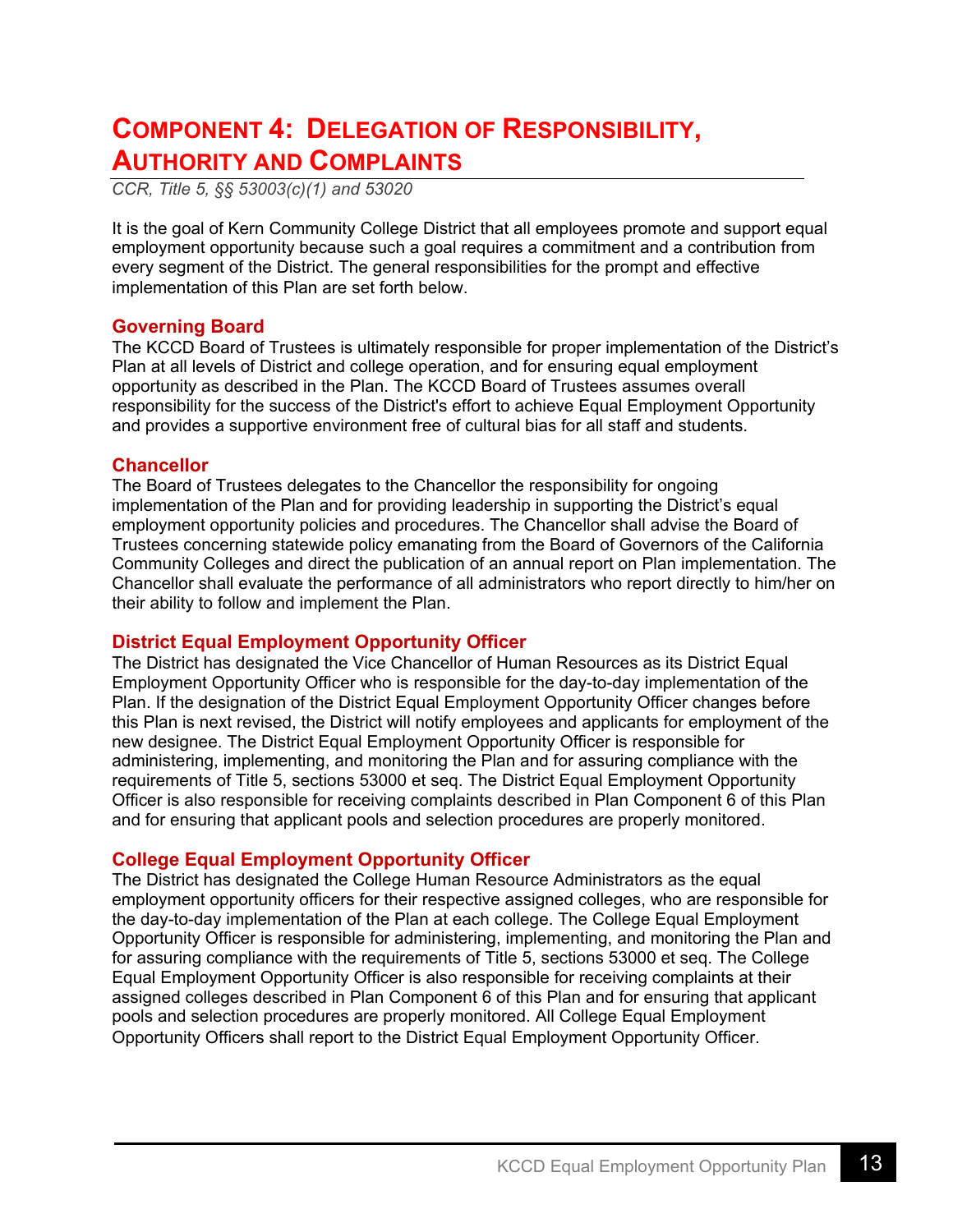#### **Equal Employment Opportunity District Advisory Committee**

The District has established an Equal Employment Opportunity District Advisory Committee to act as an advisory body to the District Equal Employment Opportunity Officer and the District as a whole to promote understanding and support of equal employment opportunity policies and procedures. The Equal Employment Opportunity District Advisory Committee assists in the development and implementation of the Plan in compliance with state and federal regulations and guidelines, monitors equal employment opportunity progress, and provides suggestions for Plan revisions as appropriate.

#### **Agents of the District**

Any organization or individual, whether or not an employee of the District, who acts on behalf of the governing board regarding the recruitment and screening of personnel, is an agent of the District and is subject to all the requirements of this Plan.

#### **Good Faith Effort**

A good faith effort is one that is honest and taken with sincere intent. The District shall make a continuous good faith effort to comply with all the requirements of its Plan.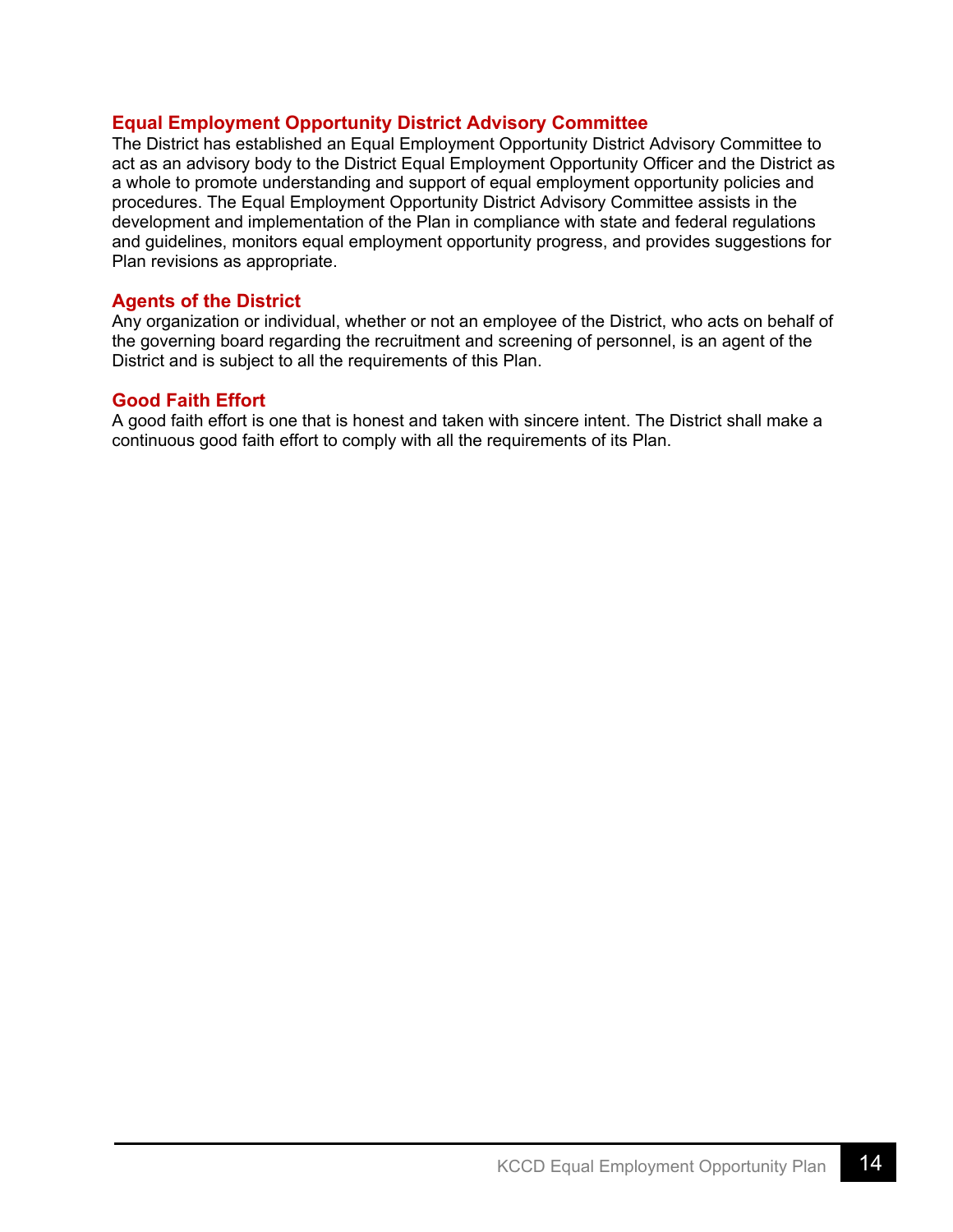### **COMPONENT 5: EEO DISTRICT ADVISORY COMMITTEE**

*CCR, Title 5, § 53005 [See also KCCD Board Policy 7D1C2]* 

The District has established an Equal Employment Opportunity District Advisory Committee to assist the District in implementing its Plan and to advise the District on personnel matters relating to equal employment opportunities. The Equal Employment Opportunity District Advisory Committee will review staff availability data and other relevant data for the purpose of advising the District and assisting in its commitment and goals in achieving equal employment opportunities. The EEO Office shall train the EEO District Advisory Committee on equal employment compliance and the Plan itself. The advisory committee shall receive training in all of the following:

- The requirements of subchapter 53003 and of state and federal nondiscrimination laws;
- Identification and elimination of bias in hiring;
- The educational benefits of workforce diversity; and
- The role of the advisory committee in carrying out the District's EEO Plan.

Composition of the Equal Employment Opportunity District Advisory Committee shall approximate a balance between District employees of all three colleges and district office and Community members and shall include a diverse membership, including ethnic minorities, women, and persons with disabilities whenever possible.

The Committee shall meet a minimum of once in every calendar year, with additional meetings if needed to review EEO and diversity efforts, programs, policies, and progress. The committee will review the EEO Plan at least once every three (3) years, and any revised plan will be submitted to the Chancellor's Office.

A listing of committee members will be listed on the KCCD website at https://www.kccd.edu/human-resources/discrimination-free-work-environment.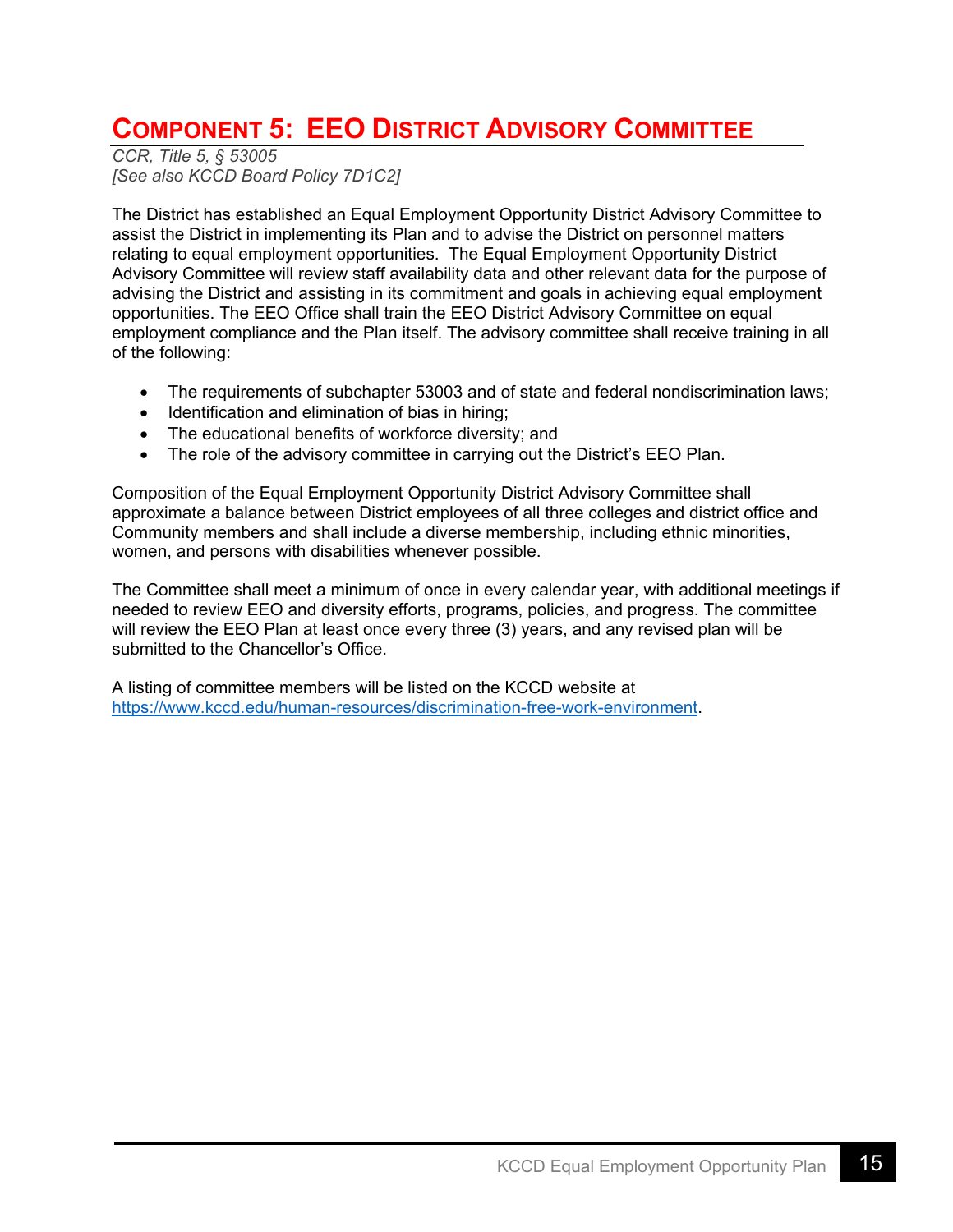### **COMPONENT 6: COMPLAINTS**

*CCR, Title 5, §§ 53003(c)(2), 53026, and 59300 et seq. [See also KCCD Board Policy 7D]* 

#### **Complaints Alleging Violation of the EEO Regulations (Section 53026).**

The District has established a Discrimination Complaint Process in Board Policy 7D4 for KCCD staff and students. The following process permits any person to file a complaint alleging that the requirements of the equal employment opportunity regulations have been violated. Any person who believes that the equal employment opportunity regulations have been violated may file a written complaint, using the process described below.

- A. The complaint must be in writing and shall be filed with the Vice Chancellor of Human Resources who serves as the District Equal Employment Opportunity Officer. If the complaint involves the District Equal Employment Opportunity Officer, the complaint may be filed with the Chancellor. Complaints can be mailed to, KCCD District Office, 2100 Chester Ave Bakersfield CA 93301. The complaint must be dated and signed with an original signature. Anonymous complaints will not be accepted.
- B. All complaints shall be signed and dated by the complainant and shall contain, to the best of the complainant's ability, the names of the individuals involved, the date(s) of the event(s) at issue, and a detailed description of the actions constituting the alleged violation.
- C. Complaints involving current hiring processes must be filed as soon as possible after the occurrence of an alleged violation and not later than sixty (60) days after such occurrence unless the complainant can verify a compelling reason for the District to waive the sixty (60) day limitation.
- D. Complaints alleging violations of the EEO Plan that do not involve current hiring processes must be filed as soon as possible after the occurrence of an alleged violation and not later than ninety (90) days after such occurrence unless the violation is ongoing.
- E. A complainant may not appeal the District's determination pursuant to Title 5, section 53026 to the Chancellor's Office, but under some circumstances, violations of the equal opportunity regulations in Title 5 may constitute a violation of a minimum condition for receipt of state aid. In such a case, a complaint can be filed with the Chancellor's Office, but the complainant will be required to demonstrate that they made previous reasonable, but unsuccessful, efforts to resolve the alleged violation at the college and District level using the process provided by section 53026.
- F. Defective Complaint: The District may return without action any complaints which it finds does not meet the above-referenced requirements, or on the basis of any of the following:
	- a. Identical Title 5 allegations have previously been investigated and resolved.
	- b. The allegations are a continuation of previously filed complaints that have been previously ruled unsubstituted.
	- c. The complaint is unintelligible or does not state a clear violation of the equal employment opportunity regulations.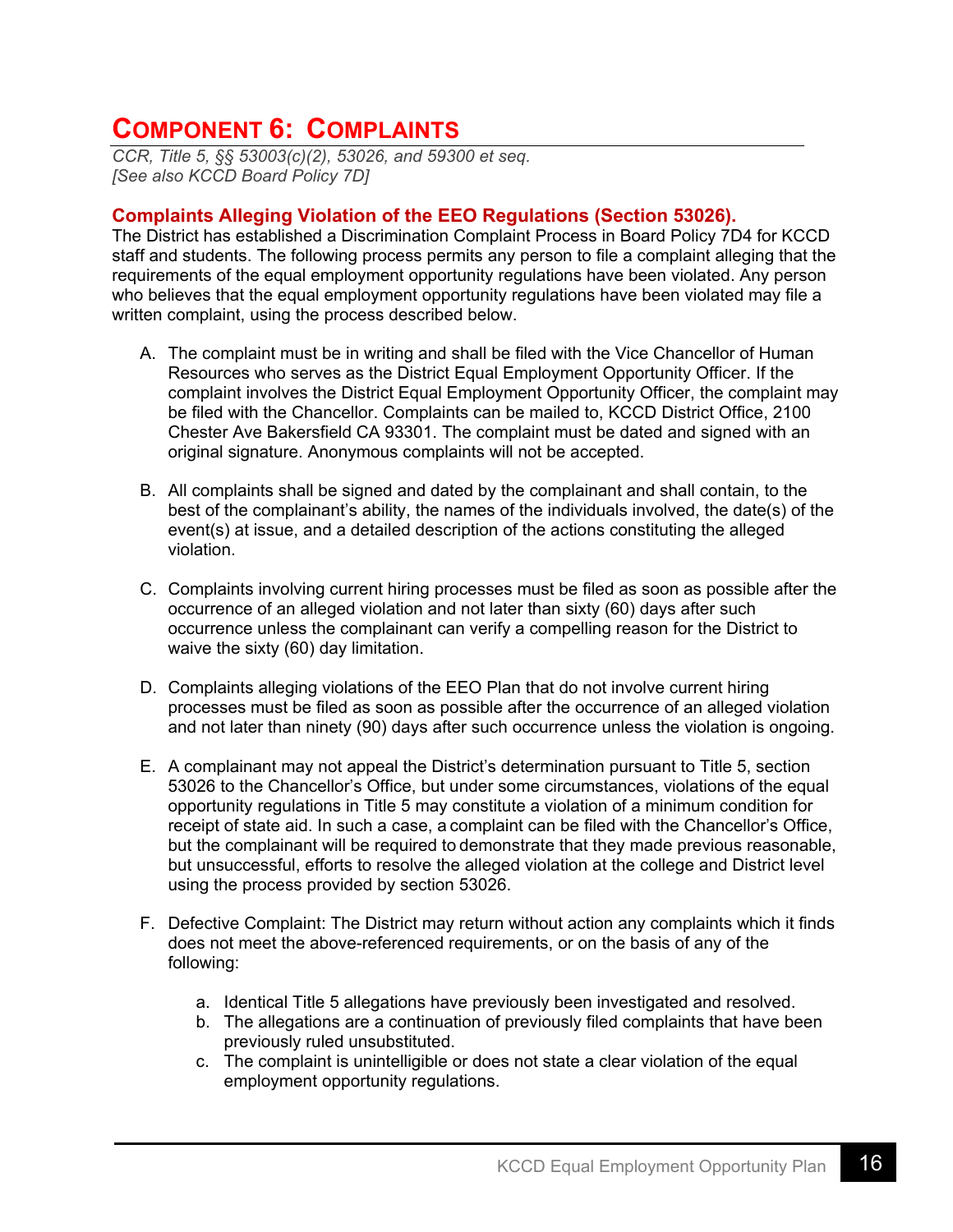- d. The complaint does not allege facts that explain the basis for the alleged violation.
- G. The determination of the District with respect to the complaints filed pursuant to this procedure shall be final.
- H. To the extent practical, a written determination on all accepted written complaints will be issued to the complainant within ninety (90) days of the filing of the complaint.
- I. In the event that a complaint filed under Title 5, section 53026 alleges unlawful discrimination, it will be processed according to the requirements of Title 5, section 59300 et seq. The District has adopted separate policies and procedures for the processing of complaints alleging unlawful discrimination or harassment. These policies and procedures are located in the "*Board Policy Manual Section 7D: General Personnel Administration*" on the District website at:

https://www.kccd.edu/sites/kccd.edu/files/Section%207\_\_General%20Personnel%20Ad ministration.pdf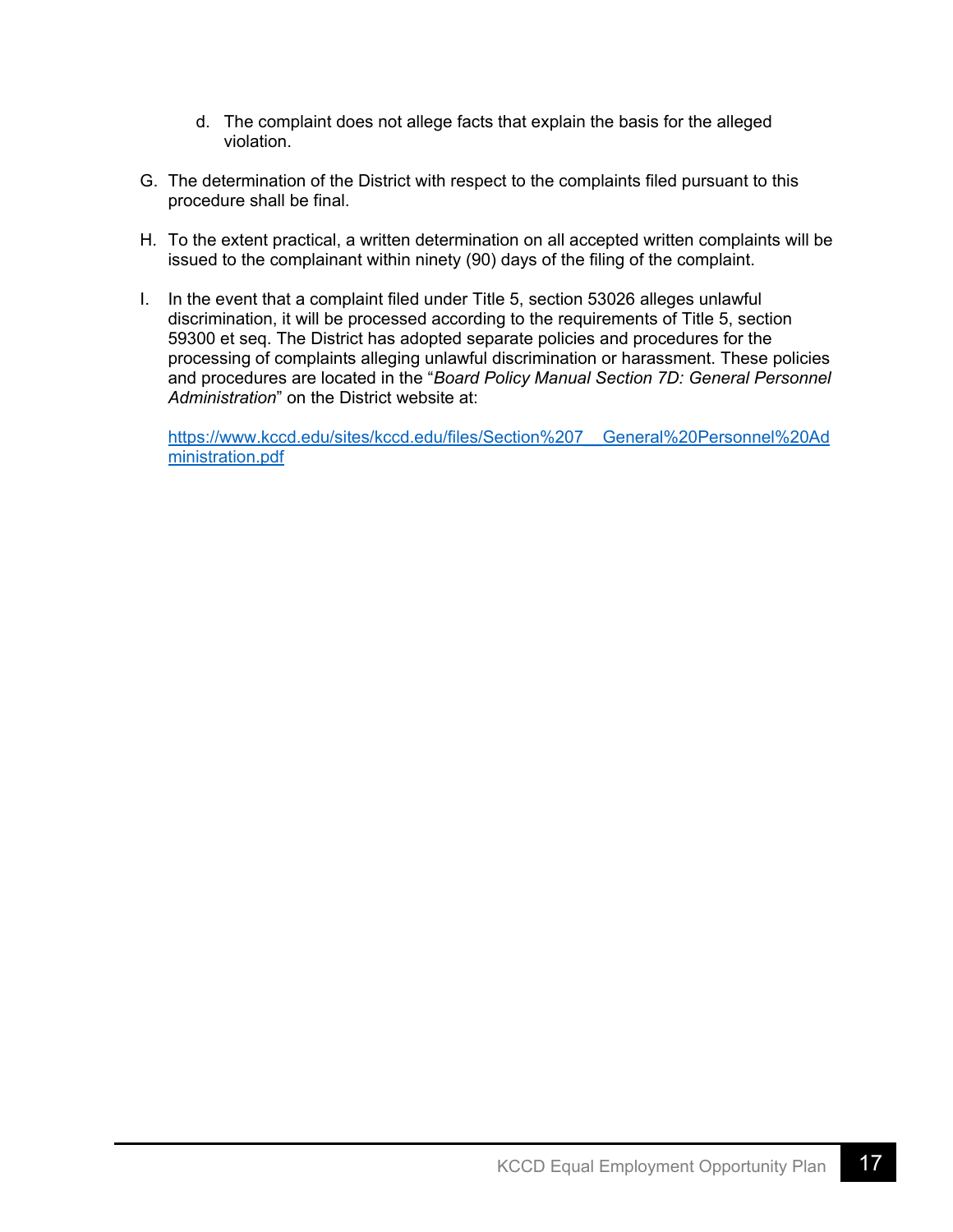### **COMPONENT 7: NOTIFICATION TO DISTRICT EMPLOYEES**

*CCR, Title 5, § 53003(c)(3)*

The commitment of the Board of Trustees and the Chancellor to equal employment opportunity is emphasized through the broad dissemination of its Equal Employment Opportunity Policy Statement and the Plan.

The policy statement will be included in the college catalogs and class schedules. The Plan and subsequent revisions will be distributed to the District's Board of Trustees, the Chancellor, administrators, the Presidents of the Academic and Classified Senates, Union Presidents, and members of the District Equal Employment Opportunity District Advisory Committee. The Plan will be available on the District's website, and when appropriate, may be distributed by e-mail.

Each year, the District will provide all employees with a copy of the Board's Equal Employment Opportunity Policy Statement (located in Plan Component 3 of this Plan) and written notice summarizing the provisions of the District's Equal Employment Opportunity Plan. The Human Resources Department will provide all new employees a copy of the written notice described above when they commence their employment with the District. The annual notice will contain the following provisions:

- 1. The importance of the employee's participation and responsibility in ensuring the Plan's implementation;
- 2. Copies of the Plan are available on the District's public internet and intranet sites, the Office of the Chancellor/President, the Office of Human Resources, each department office including in every campus library; and
- 3. Information about where to find employee and student demographic dashboards.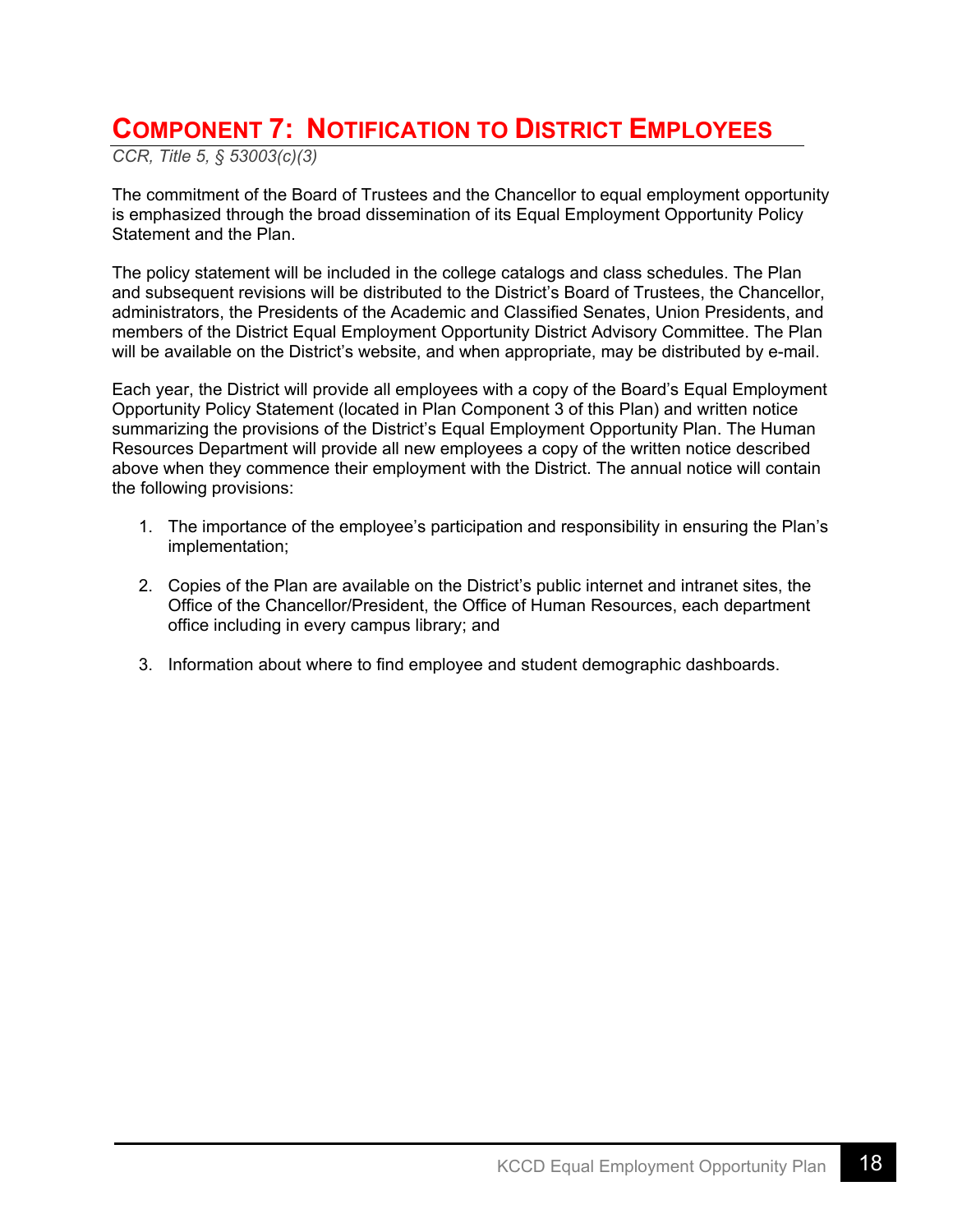### **COMPONENT 8: TRAINING FOR SCREENING COMMITTEES**

*CCR, Title 5, §§ 53003(c)(4) and 53020(c) [See also KCCD Board Policy 7D1G4C and 7D1F1]* 

Any organization or individual, whether or not an employee of the District, who is involved in the recruitment screening, and/or selection of personnel shall receive appropriate training on the requirements of the Title 5 section 53000 et. seq. regulations on equal employment opportunity; the requirements of federal and state nondiscrimination laws; the requirements of the District's Equal Employment Opportunity Plan; the District's policies on nondiscrimination, recruitment, and hiring; principles of diversity and cultural proficiency; the value of a diverse workforce; recognizing bias; and best practices in serving on a selection committee.

The District Equal Employment Opportunity Officer, or their relevant college equivalent, is responsible for providing the required training. Any individual, whether or not an employee of the District, who acts on behalf of the District with regard to recruitment and screening of applicants for employment, is subject to the equal employment opportunity requirements of Title 5 and the District's Equal Employment Opportunity Plan.

The strategic goals for the 2021-2024 Plan will be to create accountability with the composition of screening committees, enhance participation, and to develop a more a thorough training program for those serving on screening committees in order to ensure a diverse and inclusive workforce.

All position requests will include a list of qualified employees to sit on the screening committee. These lists will address the diversity of the committee as well as the dates of last training. A diverse committee should include people who (1) represent the gaps in the department (described in Component 12) and/or (2) reflect the student populations the department serves. To assure committee diversity, it is the expectation under this plan, that homogeneous programs recruit screening committee members who meet the above.

An additional best practice when developing screening committees is to have student participation when applicable and students are properly trained. Screening committees should solicit volunteers from groups such as, but not limited to, the Student Government Association (SGA) and Student Organization members or students majoring in the discipline or area of hire, and other relevant student groups relevant to the new hire. Another important recommendation for screening committee composition is to seek members from outside the area, department, or discipline

The committee will review methods to enhance participation such as engaging different groups from Academic Senate, Classified Senate, CCA Officers, CSEA Officers and the hiring manager to solicit volunteers. In addition, the committee will assess different incentives for those who complete screening committee training such as awarding badges and/or certificates.

Thorough training will be developed. Training components will include demographics on campus and in the local community, implicit bias, microaggressions, compliance and ethics violation processes. Human Resources will work with the District-wide EEO and Staff Diversity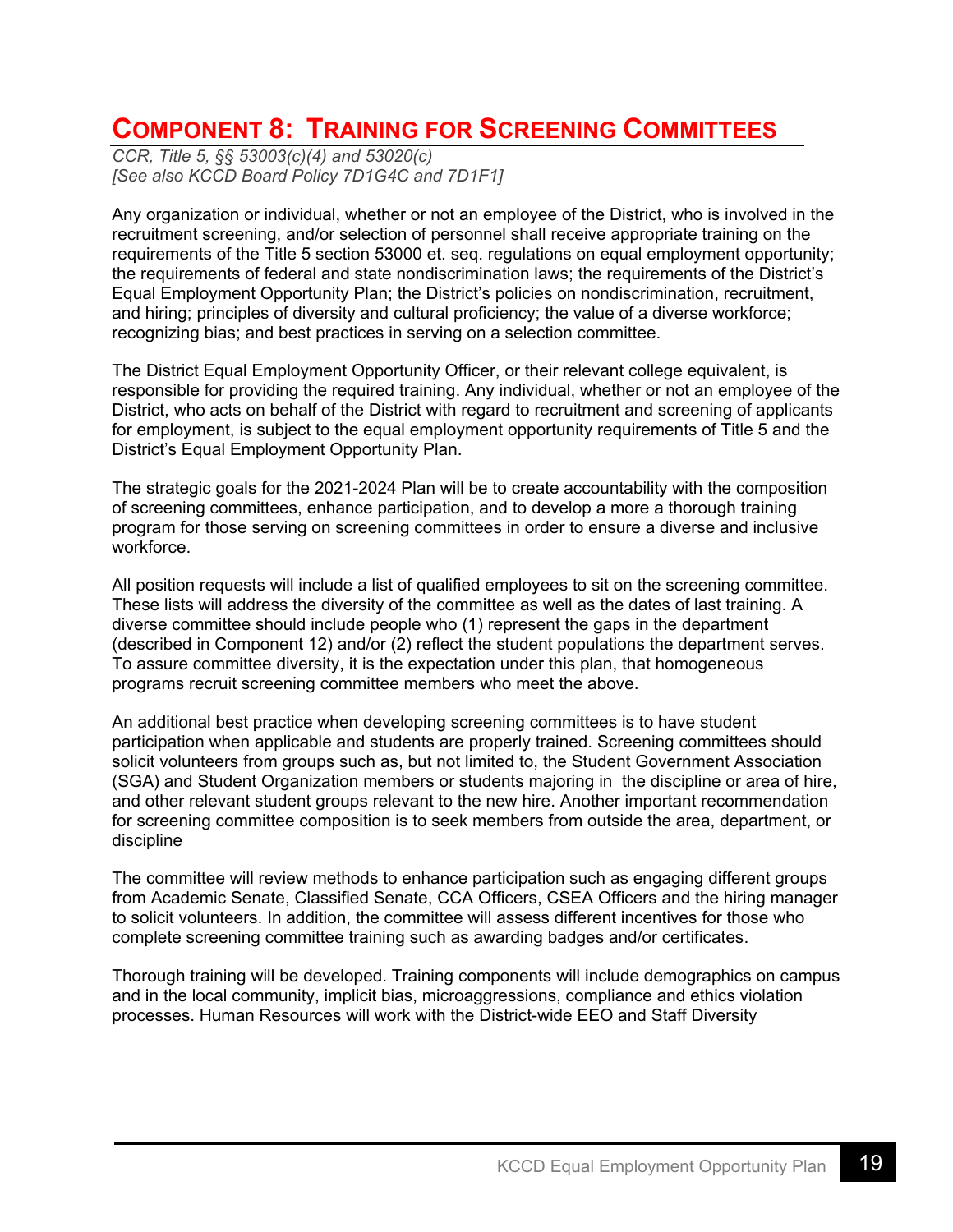Committee to develop and share their knowledge and experiences in order to maintain an up-todate training program. Multiple trainers will be available to provide the material for all Kern Community College District locations on a continuous basis. A person serving on a screening committee must have received training within the last 24 months. This training is mandatory; individuals who have not received this training will not be allowed to serve on screening committees.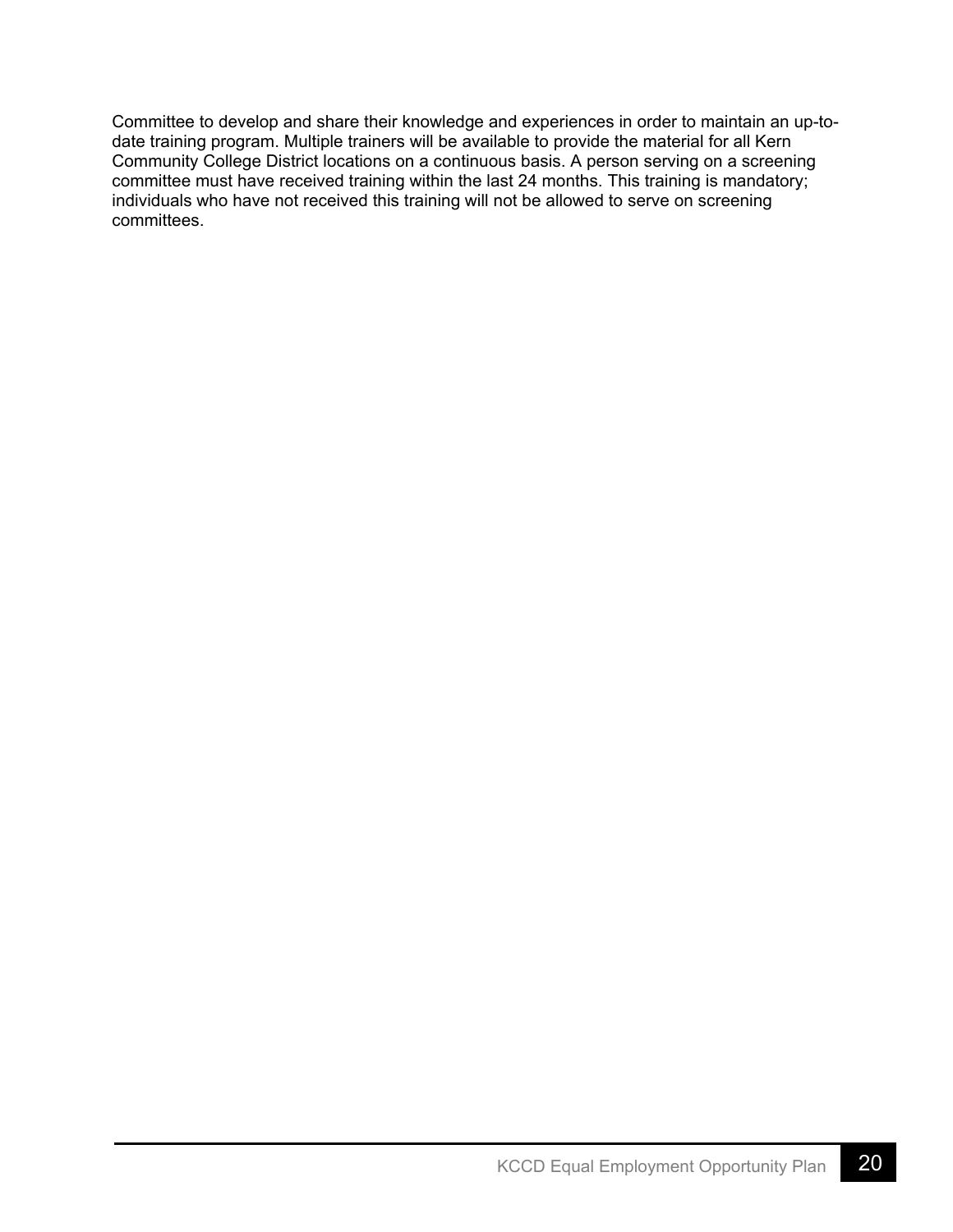### **COMPONENT 9: ANNUAL WRITTEN NOTICE TO COMMUNITY ORGANIZATIONS**

*CCR, Title 5, § 53003(c)(5)* 

Human Resources will provide annual written notice to appropriate community-based and professional organizations concerning the EEO Plan. The notice will inform these organizations that they may obtain a copy of the Plan and shall solicit their assistance in identifying qualified candidates from diverse backgrounds.

The notice will include a summary of the Plan and the Internet address where the District advertises its job openings with the names, departments, and phone numbers of individuals to call to obtain employment information. The District will actively seek and send by email a weekly list of job openings to institutions, organizations, and agencies that may be recruitment sources. The District will make every effort to identify new community-based and professional organizations. It will audit and revise its list a minimum of once a year. The District recognizes all Colleges have been designated as Hispanic-Serving Institutions; therefore, the District will strive to identify organizations that serve this group as well as other monitored groups. The District values equity, inclusion, diversity, and culturally responsive andragogy and will advertise its vacancies through diversity-focused channels.

A list of organizations that will receive this notice is attached to this Plan in Appendix A.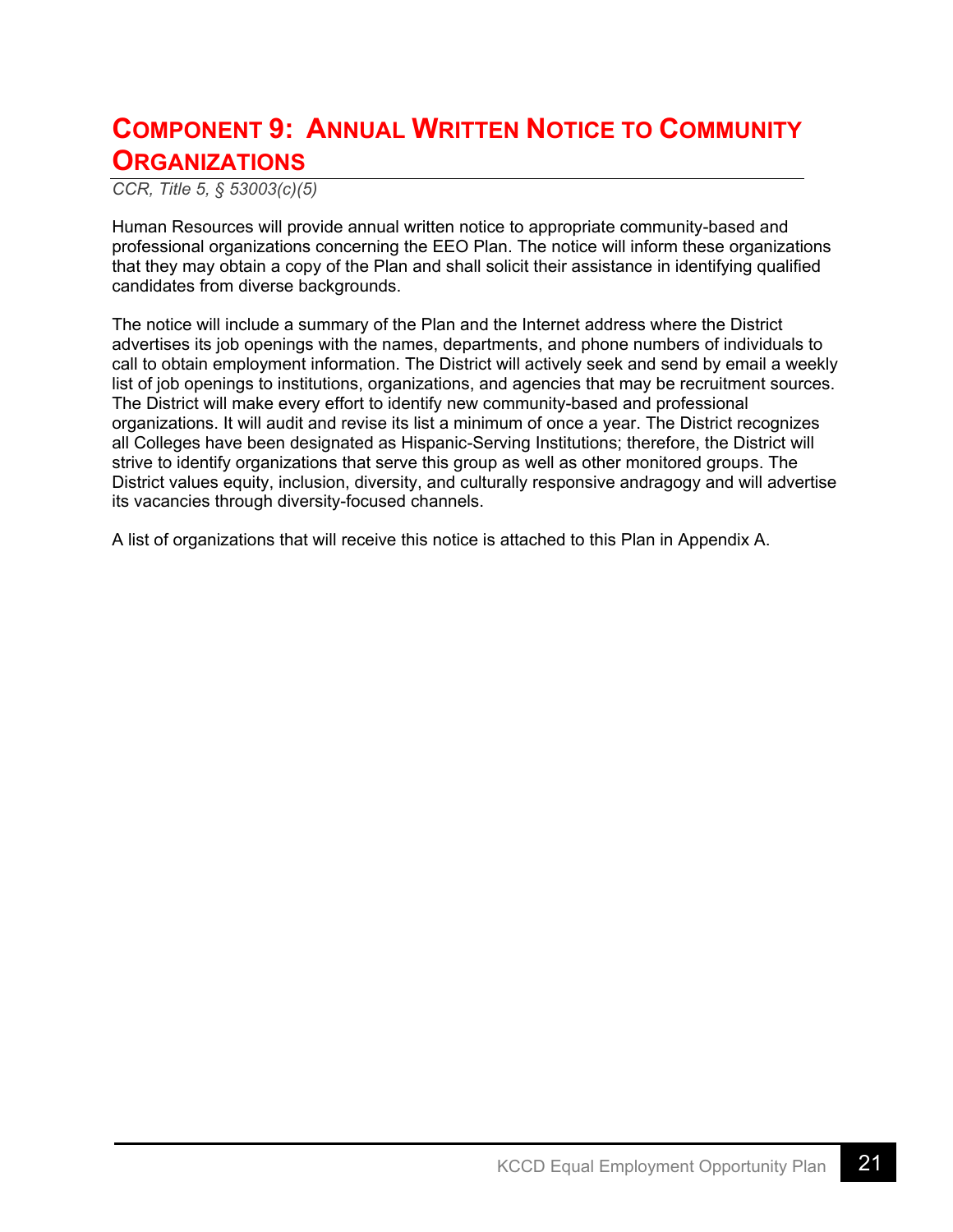### **COMPONENT 10: ANALYSIS OF DISTRICT WORKFORCE AND APPLICANT POOLS**

*CCR, Title 5, § 53001(f)(1), 53003(c)(6),§ 53004(a) and §53004(b)* 

The analysis is provided in Appendix B and exemplifies the manner in which future data will be analyzed.

The Analysis of District Workforce and Applicant Pools will identify underrepresented and significantly underrepresented groups. Title 5 section 53004(b) states that for purposes of the data collection and report required pursuant to Title 5 section 53004(a), each applicant or employee shall be afforded the opportunity to self-identify his or her gender, ethnic group identification and, if applicable, their disability. Monitored groups are men, women, non-binary, American Indians/Alaskan Natives, Asians or Pacific Islanders, Black/African-Americans, Hispanics/Latinos, Caucasians, and persons with disabilities.

The Human Resources Department will collect demographic data from employees and applicants continually. In addition, it will identify the workforce availability for each group by analyzing external recruitment areas. This will be used to evaluate the progress of the Plan and provide data for required reports on an annual basis.

For the purpose of the analysis, all persons will be asked to designate the ethnic group with which they most closely identify; however, persons may designate multiple ethnicities. This information will be kept confidential, and will be separated from the applications that are forwarded to the screening committee and hiring administrator(s).

The data collection will be done for each institution within the District, and those findings will be reported to the Chancellor annually. Additionally, every three years, the Plan will be reviewed and, if necessary, revised based on the analysis of the ethnic group identification, gender, and disability composition of existing staff and of those who have applied for employment in each of the following identified job categories:

- **Executive/Administrative/Managerial:** Those whose assignments require primary (and major) responsibility for management of the institution, or a customarily recognized department or subdivision thereof; including assignments requiring development of management policies or general business operations of the institution department, subdivision, etc. that requires incumbents to exercise discretion and independent judgment and to direct the work of others.
- **Faculty and other Instructional Staff**: Regular, contract, temporary, adjunct, and associate; those who hold academic-rank titles such as counselor, librarian, professor, associate professor, assistant professor, instructor, lecturer, healthcare, learning disabilities, DSPS or EOPS professionals, or the equivalent of any of these academic ranks.
- **Professional Non-faculty:** Those that perform academic support, student service, and institutional support activities whose assignments require either college graduation or experience of such kind, and amount as to provide a comparable background. This includes employees such as non-faculty librarians, accountants, human resources specialists, lawyers, and pharmacists.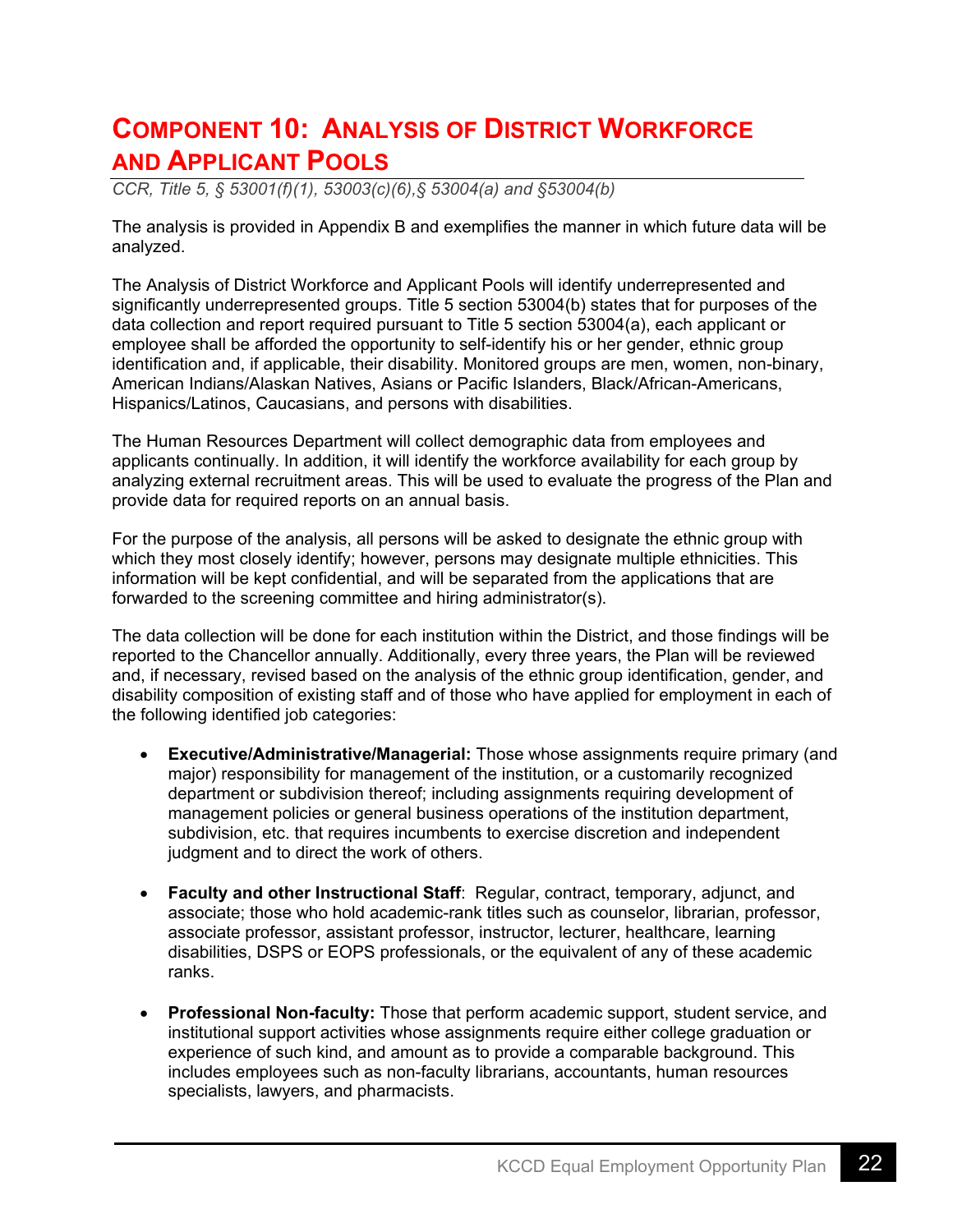- **Secretarial/Clerical:** Those whose assignments typically are associated with secretarial /clerical activities or have responsibility for internal and external communications, recording and retrieval of data and/or information, and other paperwork required in an office.
- **Technical and Paraprofessional:** Those whose assignments require specialized knowledge or skills which may be acquired through experience or academic work such as offered in many 2-year technical institutes, community colleges, or through equivalent on-the-job training. Include information technology staff who require and possess less than a bachelor's degree, operators, drafters, engineering aides, junior engineers, mathematical aides, photographers, radio operators, scientific assistants, technicians, instructional aides, lab assistants, vocational nurses, children's program assistants and specialists, reprographic technicians, athletic program assistants, athletic trainers, etc.
- **Skilled Crafts:** Those whose assignments typically require special manual skills and a thorough and comprehensive knowledge of the processes involved in the work, acquired through on-the-job training and experience or through apprenticeship or other formal training programs. Include mechanics and repairers, electricians, stationary engineers, skilled machinists, upholsterers, carpenters, typesetters, and telecommunications technicians.
- **Service and Maintenance:** Those whose assignments require limited degrees of previously acquired skills and knowledge and in which workers perform duties which result in or contribute to the comfort, convenience and hygiene of personnel and the student body or which contribute to the upkeep and care of buildings, facilities, or grounds of the institutional property. Include chauffeurs, laundry and dry-cleaning operators, cafeteria and restaurant workers, truck drivers, bus drivers, garage laborers, custodial staff, gardeners and groundskeepers, refuse collectors, construction laborers, and security staff.

#### **District Office/College Workforce Analysis EEO Data Collection Monitored Group Definitions**

#### **Gender Identification**

The District requested employees to self-identify as Female, Male or Non-Binary.

#### **Race and Ethnicity Identification**

The District requested that employees self-identify into the following ethnicity categories:

- 1. **Hispanic or Latino**: A person of Cuban, Mexican, Puerto Rican, South or Central American, or other Spanish culture or origin regardless of race.
- 2. **White Caucasian** (Not Hispanic or Latino): A person having origins in any of the original peoples of Europe, the Middle East, or North Africa.
- 3. **Black/African American** (Not Hispanic or Latino): A person having origins in any of the original tribes/peoples of Africa.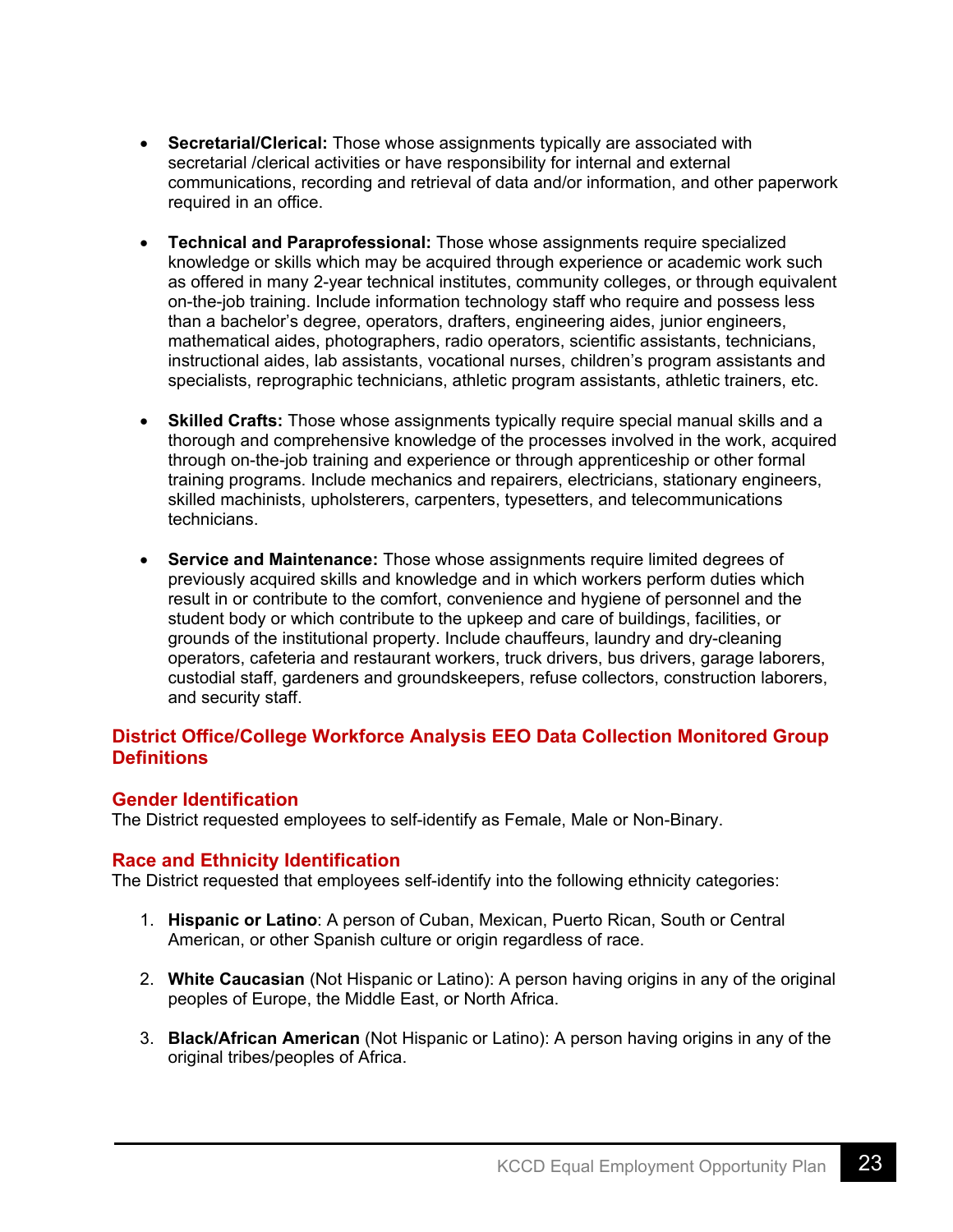- 4. **Asian or Other Pacific Islander** (Not Hispanic or Latino): A person having origins in any of the original peoples of the Far East, Southeast Asian, the Indian subcontinent, or the Pacific Islands. This category includes, for example, persons of Chinese, Japanese, Filipino, Korean, Vietnamese, Asian Indian, Hawaiian, Guamanian, Samoan, Laotian, and Cambodian descent.
- 5. **American Indian or Alaskan Native** (Not Hispanic or Latino): A person having origins in any of the original peoples of North and South America (including Central America), and who maintain tribal affiliation or community attachment.

The District will disaggregate the Asian category from one (1) Asian ethnic group identification to the following two (2) Asian ethnic group identifications:

- 1. **Asian.** A person having origins in any of the original peoples of the Far East, Southeast Asia, or the Indian subcontinent including, for example, Cambodia, China, India, Japan, Korea, Malaysia, Pakistan, the Philippine Islands, Thailand, and Vietnam.
- 2. **Native Hawaiian or Other Pacific Islander.** A person having origins in any of the original peoples of Hawaii, Guam, Samoa, or other Pacific Islands.

The District understands that some persons may identify with multiple ethnic groups, but they shall be counted in only one ethnic group for reporting purposes. All persons will be asked to designate the ethnic group with which he or she most closely identifies.

#### **Disability Identification**

The District requests that all employees self-identify their disability status, if any, by using the following definition, consistent with the Fair Employment and Housing Act:

- 1. "Disabled person" means any person who (1) has a physical or mental impairment which limits one or more of such person's major life activities, (2) has a record of such impairment, or (3) is regarded as having such impairment.
- 2. "Major life activities" means functions such as caring for oneself, performing manual tasks, walking, seeing, hearing, talking, breathing, learning, and working.

#### **EEO Data Collection Monitored Group Identification issue**

The District shall make an effort to accurately capture this information and encourages all persons to provide the above data but understands that this information is voluntarily collected and will not require employees to respond. The District shall distribute its EEO Identification Survey each year during the Fall Semester.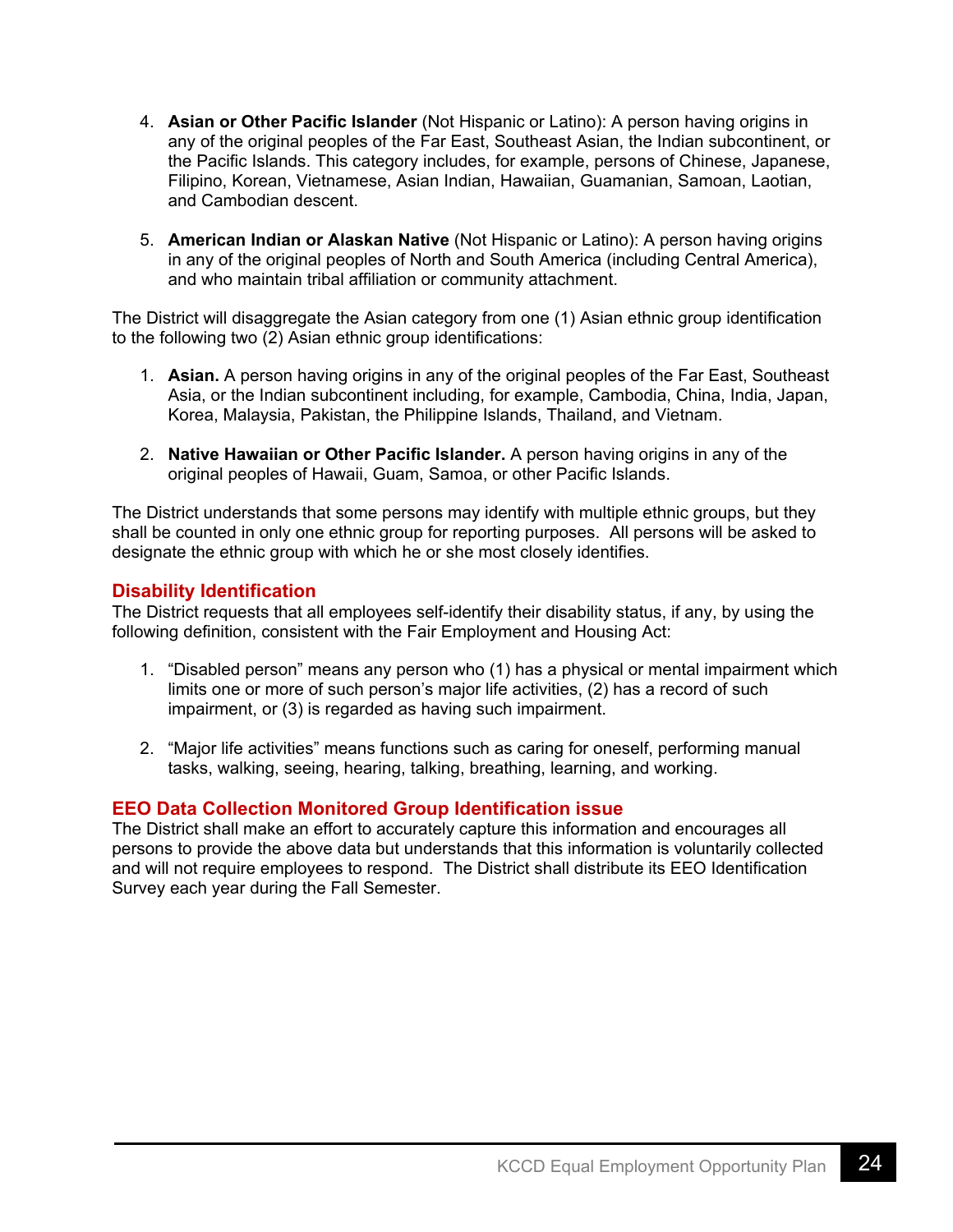### **COMPONENT 11: ANALYSIS OF DEGREE OF UNDERREPRESENTATION AND SIGNIFICANT UNDERREPRESENTATION**

Section 53003(c)(7) of Title 5 requires that, in the event that the State Chancellor provides new availability data regarding job applicants, districts must analyze the degree to which monitored groups are underrepresented in comparison to their representation in the field or job category in which they are applying. The District EEO Office shall be responsible for developing procedures to implement this requirement if and when availability data becomes available.

Within the parameters stated in Board Policy, the District will:

- 1. Review longitudinal databases and analyze recruitment, hiring, retention and promotion data over several years to identify when non-job-related factors result in the significant underrepresentation of a monitored group.
	- a. Availability Analysis: The District will compare data of demographic groups with their expected representation to determine if there is underrepresentation.
	- b. Adverse Impact Test: An adverse impact test will review the selection rate for demographic groups by comparing it to the groups with the highest selection rate.
- 2. Review recruitment methods to ensure quality and diversity are increased by targeting demographics that are underrepresented in each job category.
- 3. Evaluate screening and selection to monitor the validity of the process, ensuring standards and procedures are being followed.
- 4. Analyze committee composition to determine if diverse groups are being represented. Provide diversity training for screening committee members.
- 5. Periodically review policies and procedures to determine if they create potential barriers and contributing to these disparities based on data analysis.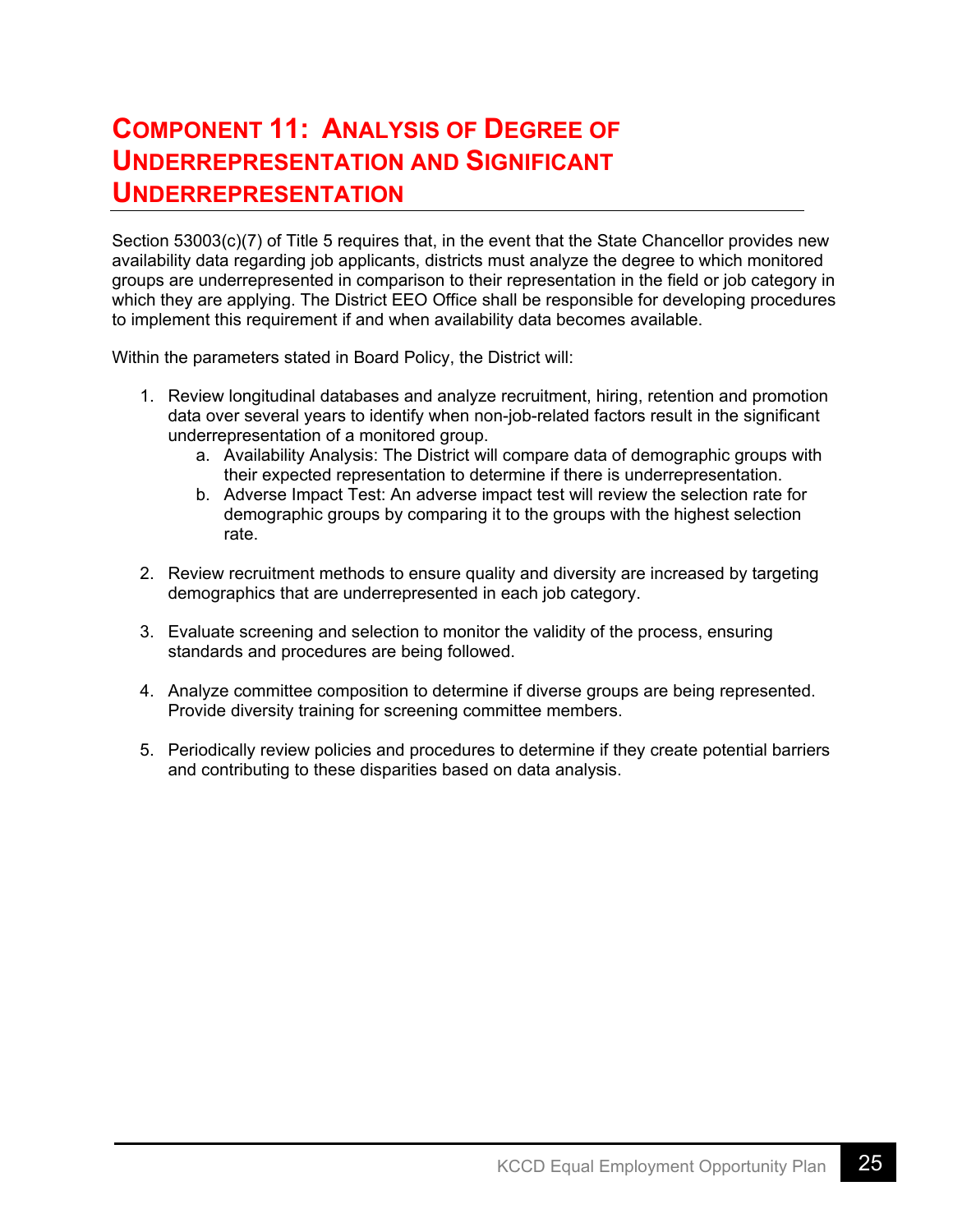### **COMPONENT 12: METHODS TO ADDRESS UNDERREPRESENTATION**

#### **Underrepresentation based on availability data.**

Section 53003(c)(8) of Title 5 requires EEO Plans to identify steps to be taken if the analysis pursuant to section 53003(c)(7) and Component 11 reveals underrepresentation of a monitored group. Should the State Chancellor provide the availability data necessary to conduct this analysis, the District EEO Officer will be responsible for developing appropriate measures to address under-representation findings and significant underrepresentation.

#### **Underrepresentation within the District's workforce and/or applicant pools.**  *CCR, Title 5, §§ 53003(c)(9)*

The District will review the information gathered pursuant to Plan Component 10 to determine if a significant underrepresentation of a monitored group may result from non-job-related factors in the employment process. For the purposes of Plan Component 13, the phases of the employment process include, but are not limited to, recruitment, hiring, retention, and promotion. The information to be reviewed shall include, but need not be limited to:

- 1. Longitudinal analysis of data regarding job applicants, gathered pursuant to Plan Component 10, to identify whether, over multiple job searches, a monitored group is disproportionately failing to move from the initial applicant pool to the qualified applicant pool;
- 2. Analysis of data regarding potential job applicants, to the extent provided by the State Chancellor, which may indicate significant underrepresentation of a monitored group;
- 3. Analysis pursuant to section 53003(c)(7) to determine whether the group is significantly underrepresented;
- 4. Employee demographic analysis of departments provided by Human Resources annually in alignment with Program Review deadlines;
- 5. Employee demographic analysis of all programs will be researched and developed through the Districtwide EEO Advisory Committee; and
- 6. Analysis of data collected from individual applicants and employees throughout the employment process about the process itself.

Where the above-described review identifies that a monitored group's significant underrepresentation may result from non-job-related factors in the employment process, additional measures designed shall be implemented to address the specific area of concern. These additional measures shall include the following:

- 1. Review its recruitment procedures and identify and implement any additional measures which might reasonably be expected to attract candidates from the significantly underrepresented group.
- 2. Consistently update faculty job postings and classified and management job descriptions in each department's Program/Unit Reviews to reflect the inclusion of underrepresented staffing needs.
- 3. Consider various other means of reducing the significant underrepresentation which do not involve taking monitored group status into account and implement any such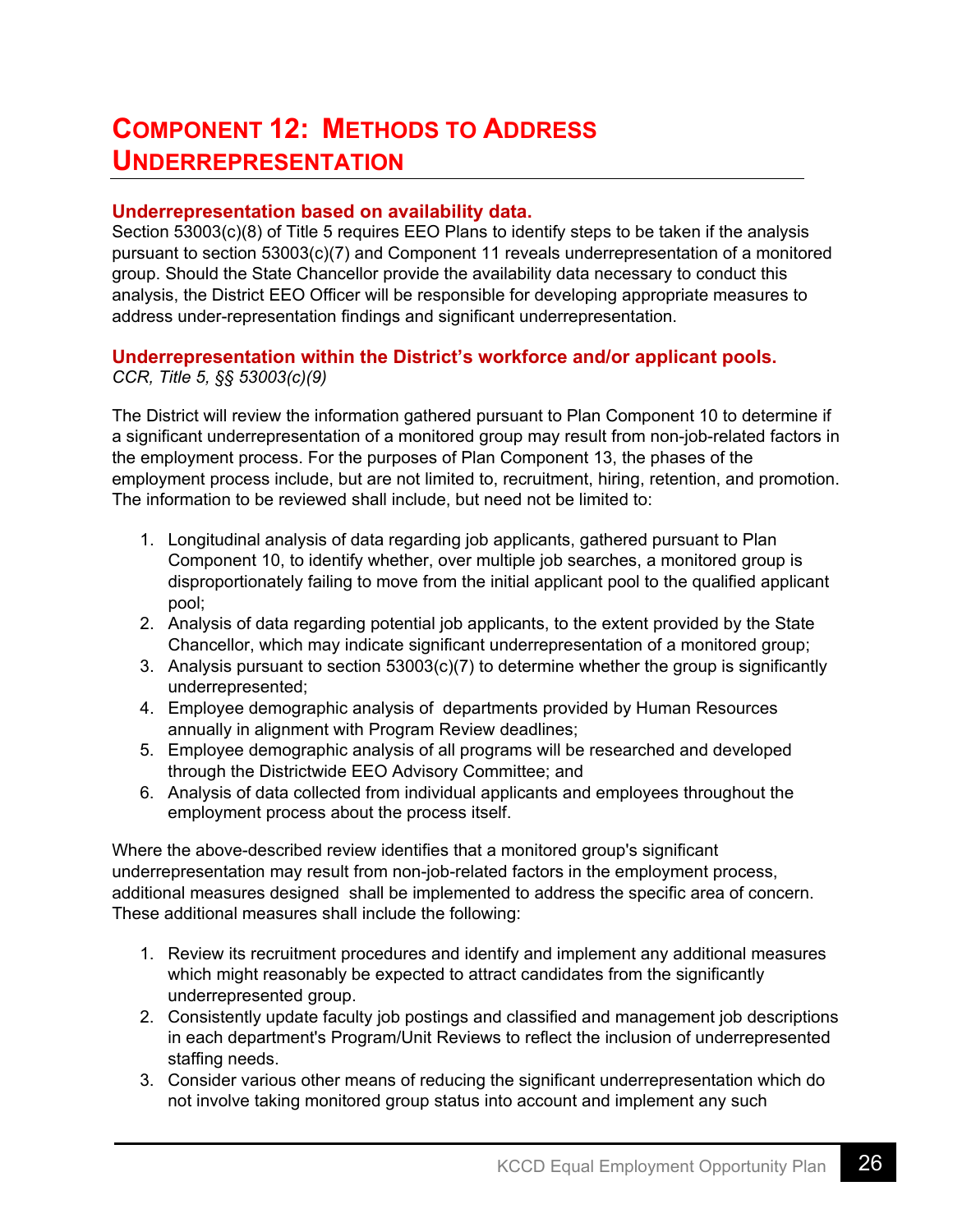techniques which are determined to be feasible and potentially effective. This includes developing networks between the District, the Colleges, community agencies, universities, and potential hires. Network means may include but are not limited to training, workshops, panel discussions, and expanding upon Bakersfield College's Aspire Fellowship model.

- 4. Determine whether the group is still significantly underrepresented in the category or categories in question after the measures described in (1) and (2) have been in place a reasonable period of time; and
- 5. Review each locally established "required," "desired," or "preferred" qualification being used to screen applicants for positions in the job category to determine if it is job-related and consistent with:
	- a. Any requirements of federal law; and
	- b. Qualifications which the Board of Governors has found to be job-related throughout the community college system, including the requirement that applicants for all positions demonstrate sensitivity to the diversity of community college students; or
- 6. Discontinue the use of any locally established qualification that has not been found to satisfy the requirements set forth in paragraph (5);
- 7. Continue using qualification standards meeting the requirements of paragraph (5) only where no alternative qualification standard is reasonably available which would select for the same characteristics, meet the requirements of paragraph (5), and be expected to have a less exclusionary effect; and
- 8. Consider the implementation of additional measures designed to promote diversity that are reasonably calculated to address the area of specific need. Various media recruitment materials will be created with input from Marketing and Human Resources for strategic outreach targeting the specified underrepresented candidates on relevant informational platforms.

For the purposes of this Plan Component, "a reasonable period of time" means three years, or such longer period as the California Community Colleges Chancellor's Office may approve, upon the request of the Equal Employment Opportunity Advisory Committee and the District Chancellor, where the District has not filled enough positions to appreciably affect its workforce in the job category in question.

Nothing in this Plan Component shall be construed to prohibit the District from taking any other steps it concludes necessary to ensure equal employment opportunity, provided that such actions are consistent with the requirements of federal and state constitutional and statutory nondiscrimination law. These steps may include:

- 1. Having the Equal Employment Opportunity Advisory Committee, in conjunction with appropriate Human Resources staff, review the District's recruitment procedures and make recommendations on modifications that would address the underrepresentation.
- 2. Increasing the advertising and recruitment budget for a three-year period to ensure that recruitment is broad and inclusive.
- 3. Requiring that, in conjunction with the Vice Chancellor of Human Resources, the responsible administrator for the division or department where the significant underrepresentation occurs develops a recruitment action plan to assist in addressing the significant underrepresentation. The action plan will include, but is not limited to: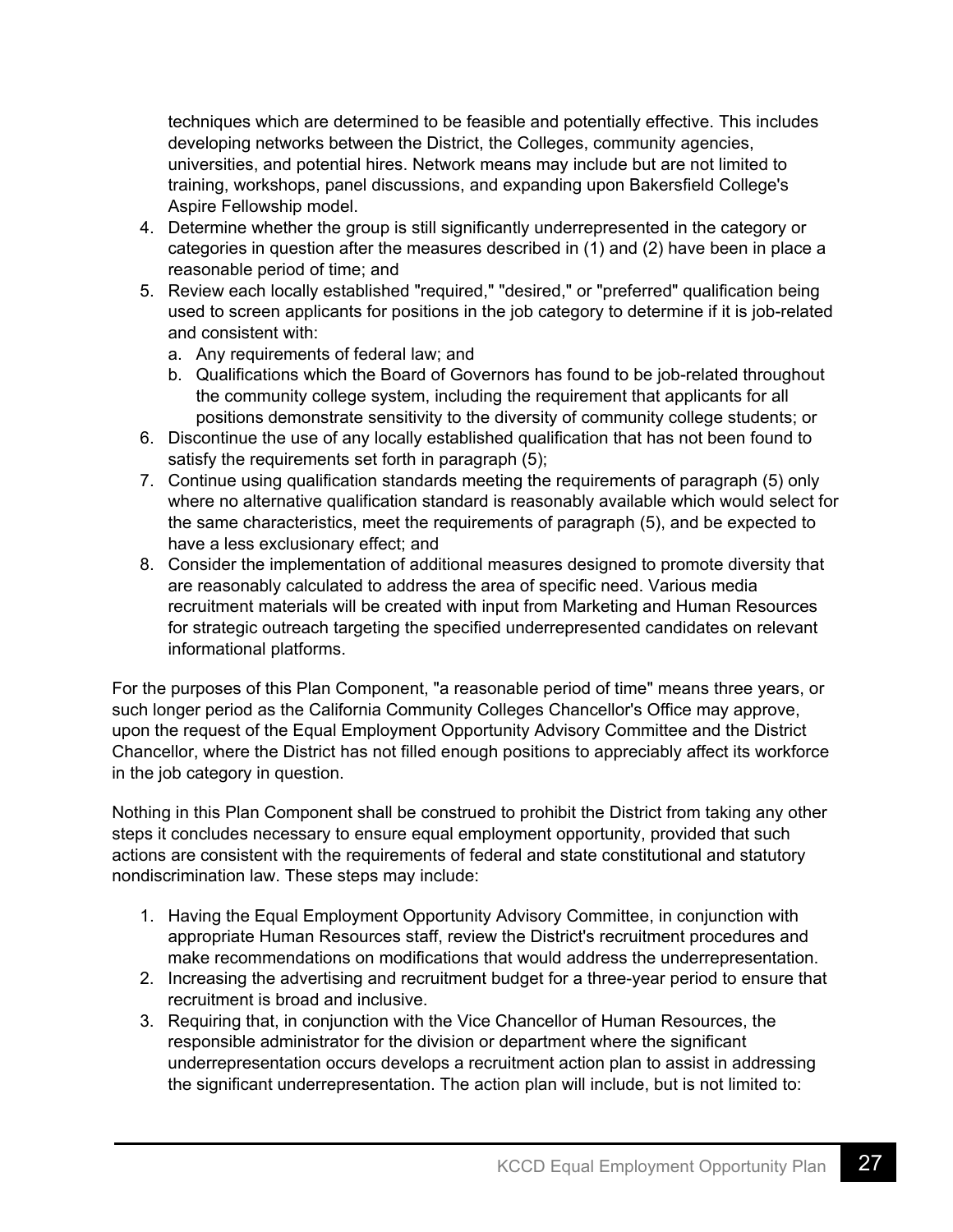- a. Additional locations or resources to advertise positions that would likely attract candidates from the significantly underrepresented groups;
- b. Promote current curricular offerings that would assist in attracting candidates from significantly underrepresented groups;
- c. Additional training for current faculty and staff on the value of a diverse workforce with completion required prior to participation in hiring committees.
- d. Diversifying hiring committees in alignment with Component 8. The committee chair, in consultation with the department administrators, will ensure that committees include representation of individuals from underrepresented groups in the department; if the department is unable to meet the representation requirement, they may engage individuals from other institutional areas.
- e. Recommending changes to job announcements and screening criteria, including interview questions which may unduly impact significantly underrepresented group candidates.
- 4. Focusing attention on intern programs where graduate students may be provided the opportunity to co-teach a class offered by the District in the significantly underrepresented discipline.
- 5. Actively monitoring the representation rate of each group which has been identified as being significantly underrepresented in one or more categories. If significant underrepresentation persists for a particular group in the job category in question, after the measures described above have been in place for a period of at least three years, the District will:
	- a. Review each locally established "required," "desired," or "preferred" qualification being used to screen applicants for positions in the job category to determine if it is job-related and consistent with business necessity through a process meeting the requirements of federal law.
	- b. Discontinue the use of any locally established qualification that is not found to satisfy the requirements set forth in the previous paragraph and continue using qualification standards that meet the requirements in the previous paragraph only where no alternative qualification standard is reasonably available which would select for the same characteristics, meet the requirements of the previous paragraph, and be expected to have a less exclusionary effect.
	- c. Analyze the feasibility of significantly increasing the recruitment budget for another three years.
	- d. Developing a recruitment committee composed of the Chancellor/President or designee, Vice Chancellor of Human Resources, the Dean or responsible administrator for the division or department where the significant underrepresentation persists, and members of the Equal Employment Opportunity Advisory Committee to review the effectiveness of the recruitment program described in section 3 above. The committee will provide recommendations to modify the recruitment program to better address the significant underrepresentation.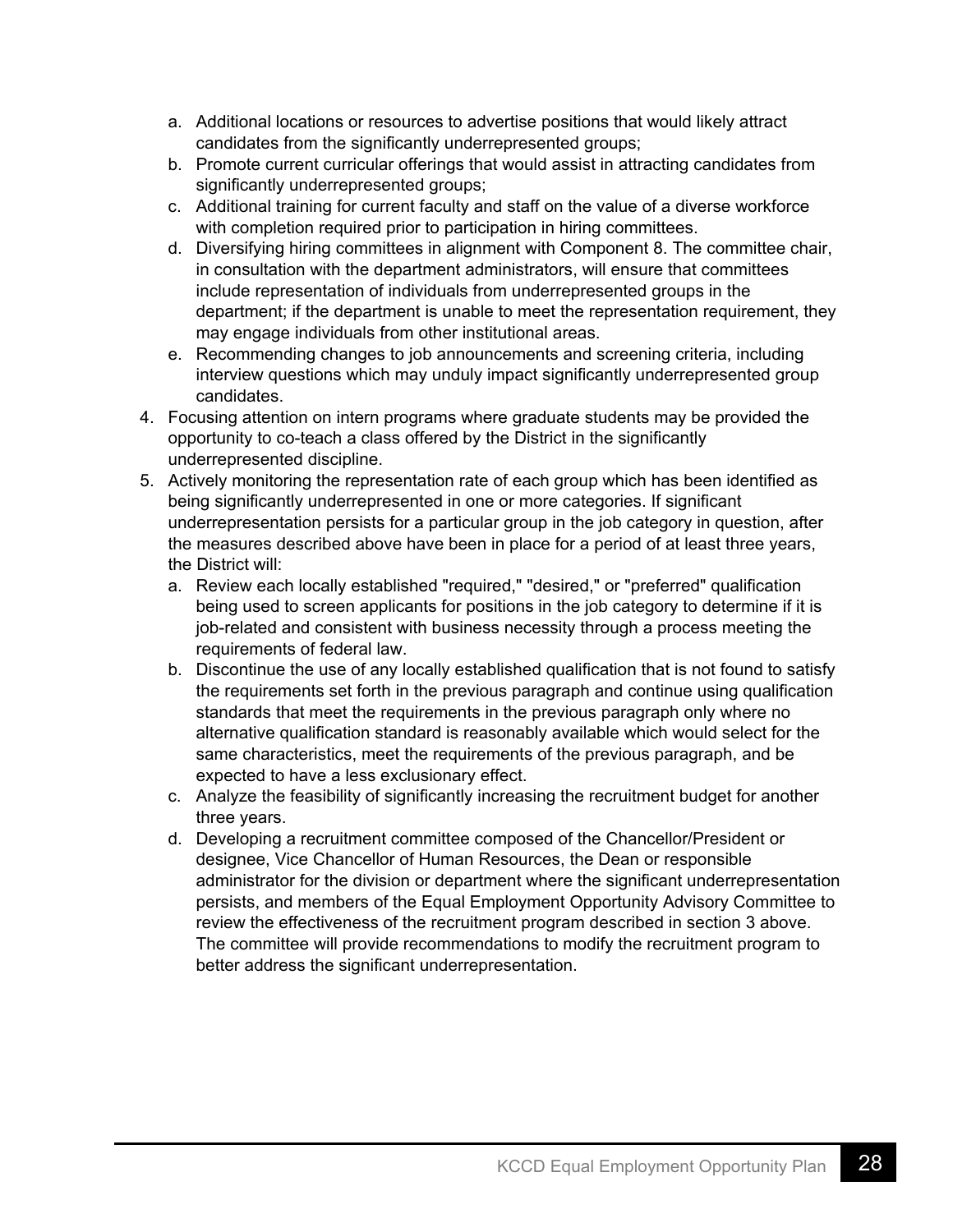### **COMPONENT 13: PROCESS FOR DEVELOPING AND IMPLEMENTING STRATEGIES THAT PROMOTE DIVERSITY**

*CCR, Title 5, §§ 53000, 53003(c)(9) and 53024.* 

The District is responsible for developing and implementing strategies designed to promote the diversity of its workforce at all levels and demonstrate the District's institutional commitment to diversity. This process shall include the components noted below.

The District recognizes that multiple approaches are appropriate to fulfill its mission of ensuring equal employment opportunity, developing a diverse workforce, and creating an inclusive, equitable, and fair working and learning environment. Equal employment opportunity means that all qualified individuals have a full and fair opportunity to compete for hiring and promotion and to enjoy the benefits of employment with the District. Equal employment opportunity should exist at all levels and in all job categories. Ensuring equal employment opportunity also involves creating an anti-racist environment that fosters cooperation, acceptance, democracy, and free expression of ideas and is welcoming to all gender identities, persons with disabilities, and individuals from all ethnic and other groups protected from discrimination as per Title 5, section 53000 et seq.

The District shall actively promote, on an on-going basis, equal opportunity, workplace diversity and an inclusive work environment. The District shall also continuously monitor its progress in these areas.

The Vice Chancellor of Human Resources shall ensure that the specific steps that will be utilized by the District are identified and updated on a regular basis. These concrete steps may include any of the examples listed below, or other measures as identified and developed by the Equal Employment Opportunity District Advisory Committee in close consultation with the Vice Chancellor of Human Resources. In identifying and implementing strategies, the Vice Chancellor of Human Resources will:

- 1. Work closely with the EEO District Advisory Committee, as noted above.
- 2. Fund Campus programming of diversity dialogues, forums, and cross-cultural workshops both in-person and online through grants based on a rubric developed by the EEO District Advisory Committee
- 3. Assure the EEO District Advisory Committee has access to resources necessary to conduct annual reviews of:
	- District Hiring and Employee Retention Data
	- Regional, State and National Best Practices in Hiring and Employee Retention
- 4. Support the EEO District Advisory Committee in the development of training to include:
	- Demographics on campus and in local community
		- Implicit Bias
		- Micro-aggressions
		- Compliance, with special emphasis on how to handle ethics violations
		- Incorporate theory to address biases.
- 5. Operate collaboratively and transparently with all stakeholders.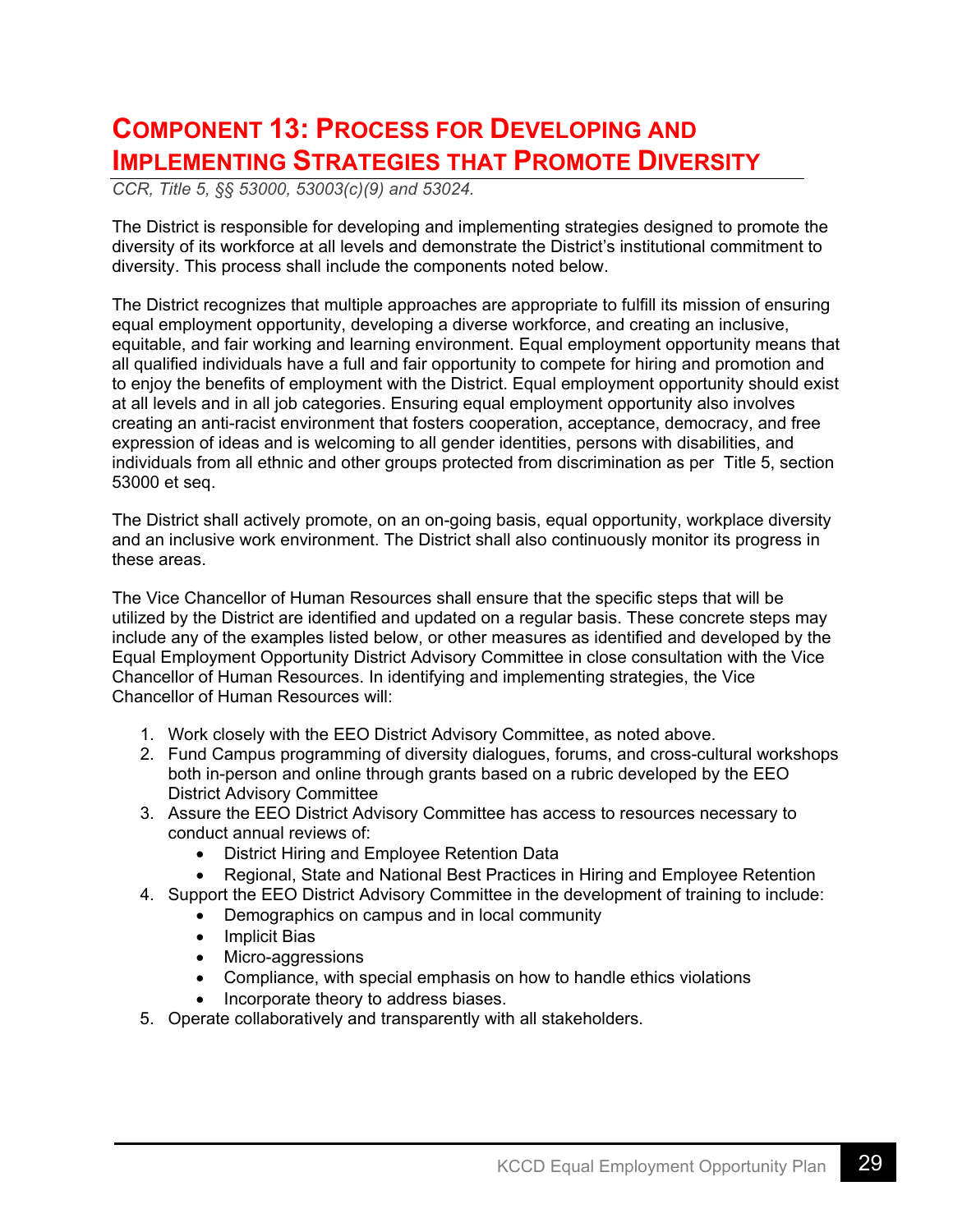#### **Supporting potential and hired employees throughout the employee lifecycle**

It is the responsibility of the District to aggressively pursue a program of verifiable recruitment that actively seeks employees that reflect student demographics and is inclusive and open to all individuals. However, the District realizes that recruitment is only one step in the employee lifecycle. Maintaining a diverse workforce requires support for employees throughout the employee lifecycle.

The Employee Lifecycle Model (ELC model)

- 1. Attraction: Build the brands that are each college/center as well as the District as a great place to work with excellent compensation and benefits
- 2. Recruitment: Outreach to find potential employees and connect them with job opportunities in the District.
- 3. Onboarding: The process by which new employees learn their job responsibilities and gain awareness of the attitudes, knowledge, skills, and behaviors that will help them function effectively within the organization.
- 4. Development: Providing continuous opportunities for employees to improve their skills and grow throughout their careers
- 5. Retention: The work of keeping employees happy and challenged so they don't leave the District
- 6. Separation: Whether an employee leaves due to retirement, a new job elsewhere or for family or personal reasons, the process of leaving the District should be as intentional as the onboarding process.

#### **1. Attraction**

- i. Review and revise College/District publications and other marketing tools to reflect diversity in pictures, graphics, and text to showcase a representation of the District's diversity;
- ii. Maintain an equal employment opportunity online presence on the District's website by highlighting the District's commitment to diversity and equal employment opportunity, ADA, sexual harassment and nondiscrimination policies, procedures, and programs. The website will also list contact persons for further information on all of these topics;
- iii. Recognize multilingualism and knowledge of multiculturalism as a desired and, when appropriate, required skill and qualification for community college employees;
- iv. Seek direct contact with student, professional, community and other organizations that represent the diverse community. These organizations can serve as resources for referring potential candidates;

#### **2. Recruitment**

The District will conduct regular outreach to new recruitment sources that ensure diverse pools of candidates. Diverse pools should include, but not be limited to all gender identities, persons with disabilities, and individuals from all ethnic and other groups protected from discrimination. The Equal Employment Opportunity District Advisory Committee is encouraged to utilize and notify the District of additional options that may enable the district to obtain a diverse pool of applicants.

The District will include in the recruitment section of its procedures the following provisions: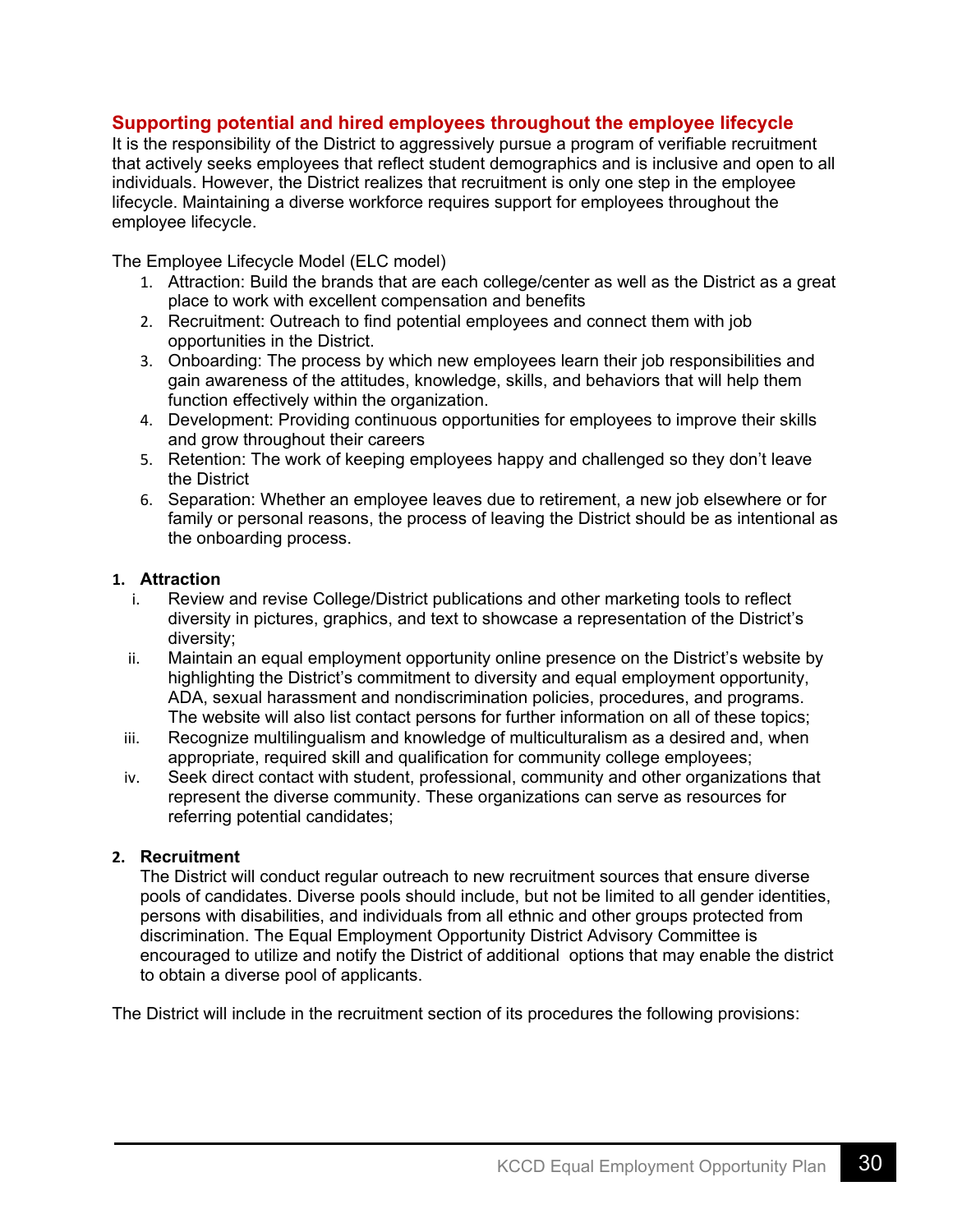Recruitment for all open positions shall include, but not be limited to:

- i. Highlight the District's equal employment opportunity and diversity policies in job announcements and in its recruitment, marketing, and other publications. Include in job announcements language indicating that candidates are required to demonstrate that they can infuse diversity into their major job duties;
- ii. Placement of job announcements in electronic, aggregate job boards recommended by the Equal Employment District Advisory Committee;
- iii. Social media sites associated with affinity groups;
- iv. Local and regional community newspapers;
- v. Electronic aggregate job boards that provide information in languages other than English and to low-income communities;
- vi. Electronic aggregate job boards whose primary audience is comprised of groups found to be underrepresented in the District's workforce;
- vii. Recruitment booths at job fairs or conferences oriented to both the general market and the economically disadvantaged as well as those events drawing significant participation by groups found to be underrepresented in the District's workforce;

The District's recruitment section on "Job Announcements" include the following provisions:

- i. Audit and update job descriptions and/or job announcements every 5 years and when a position is requested, with input from the department regarding changes to job requirements and qualifications;
- ii. Job announcements state clearly job specifications setting forth the knowledge, skills, and abilities necessary to job performance.
- iii. For all positions, job requirements include demonstrated sensitivity to and understanding of the diverse academic, socioeconomic, cultural, disability, and ethnic backgrounds of community college students.
- iv. Job specifications, including any "required," "desired," or "preferred" qualifications beyond the state minimum qualifications which the district wishes to utilize, are reviewed by the Vice Chancellor of Human Resources before the position is announced, to ensure conformity with equal employment regulations and state and federal nondiscrimination laws.
- v. The District's applicant software and Human Resources Homepage states that the district is an "Equal Opportunity Employer."

#### **3. Onboarding**

- i. Develop a comprehensive, multi-part new hire orientation program for all faculty and staff to include diversity and inclusion, cultural competency, and implicit bias training;
- ii. Maintain a variety of programs to support newly-hired employees such as mentoring, professional development, and leadership opportunities;

#### **4. Development**

- i. Host an annual "flagship" event focused on one element of the Employee Lifecycle Model that builds understanding of the element of the ELC and fosters dialogue between the campuses;
- ii. Develop within the first plan year a rubric for grants to campuses for programming diversity dialogues, forums, and cross-cultural workshops both in-person and online;
- iii. Host guest speakers from underrepresented groups who are in leadership positions and who may engage both students and employees;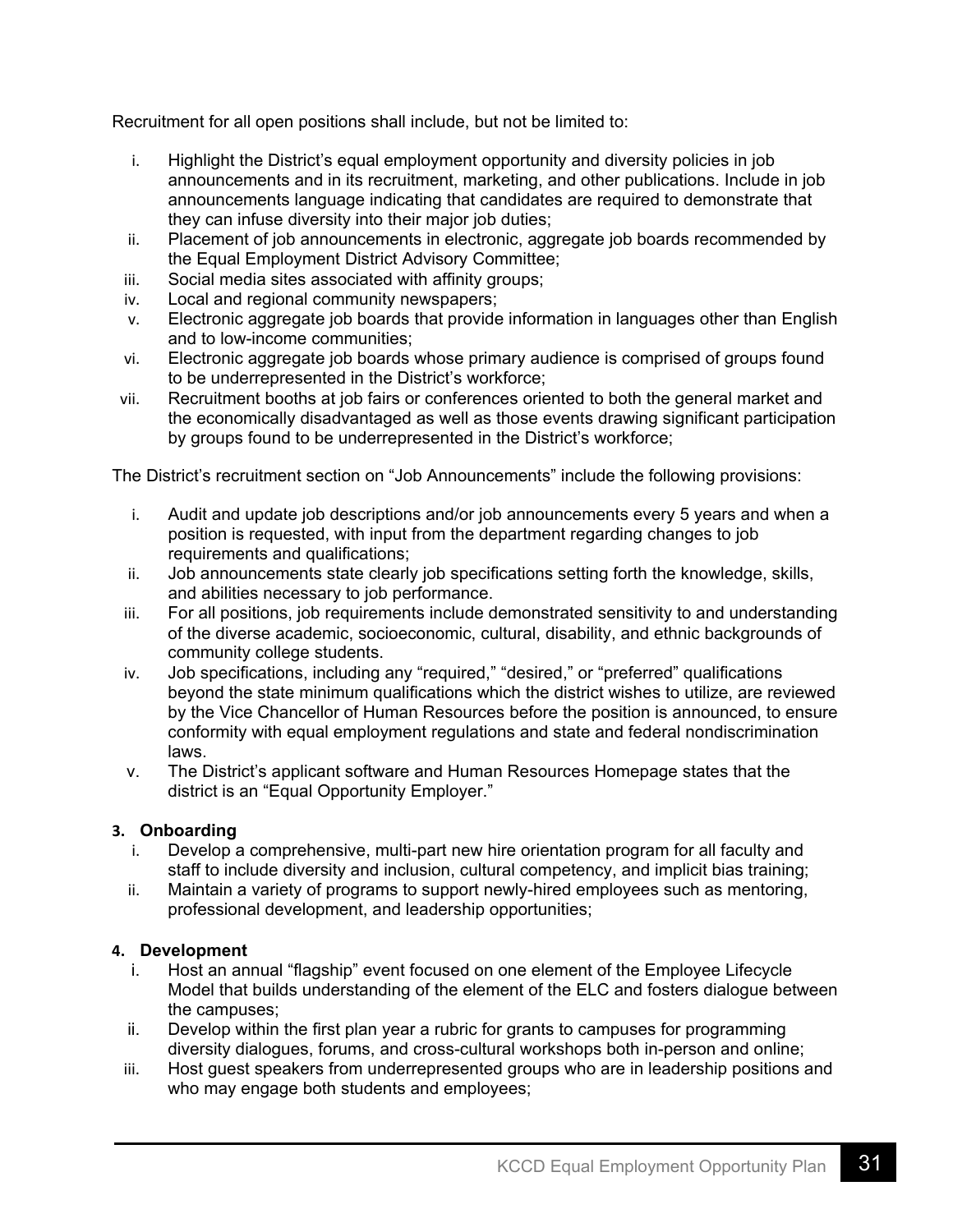- iv. Offer a series of equal employment opportunity and diversity workshops for faculty and staff;
- v. Promote leadership opportunities, such as the Latina Leadership Network and APAHE (Asian Pacific Americans in Higher Education) for staff, faculty and students;

#### **5. Retention**

- i. In collaboration with college campuses, conduct campus climate studies to identify areas for attention;
- ii. Survey administrators annually on their ability and efforts to meet the District's equal employment opportunity and diversity efforts;
- iii. Maintain an equal employment opportunity online presence on the District's website by highlighting the District's commitment to diversity and equal employment opportunity, ADA, sexual harassment and nondiscrimination policies, procedures, and programs. The website will also list contact persons for further information on all of these topics;
- iv. In collaboration with college campuses, promote various cultural celebrations on campus;
- v. Recognize multilingualism and knowledge of multiculturalism as a desired and, when appropriate, required skill and qualification for community college employees;
- vi. Conduct longevity surveys of employees who have remained with the district for five or more years, analyze the data for patterns impacting monitored groups, and implement concrete measures to help replicate this effect for others;
- vii. Ensure the timely and thorough investigation of all harassment and discrimination complaints.

#### **6. Separation**

i. Human Resources conducts exit interviews with employees who voluntarily leave the district. Human Resources will maintain a database of exit interviews, analyze the data for patterns impacting particular monitored groups, and implement concrete measures that utilize this information.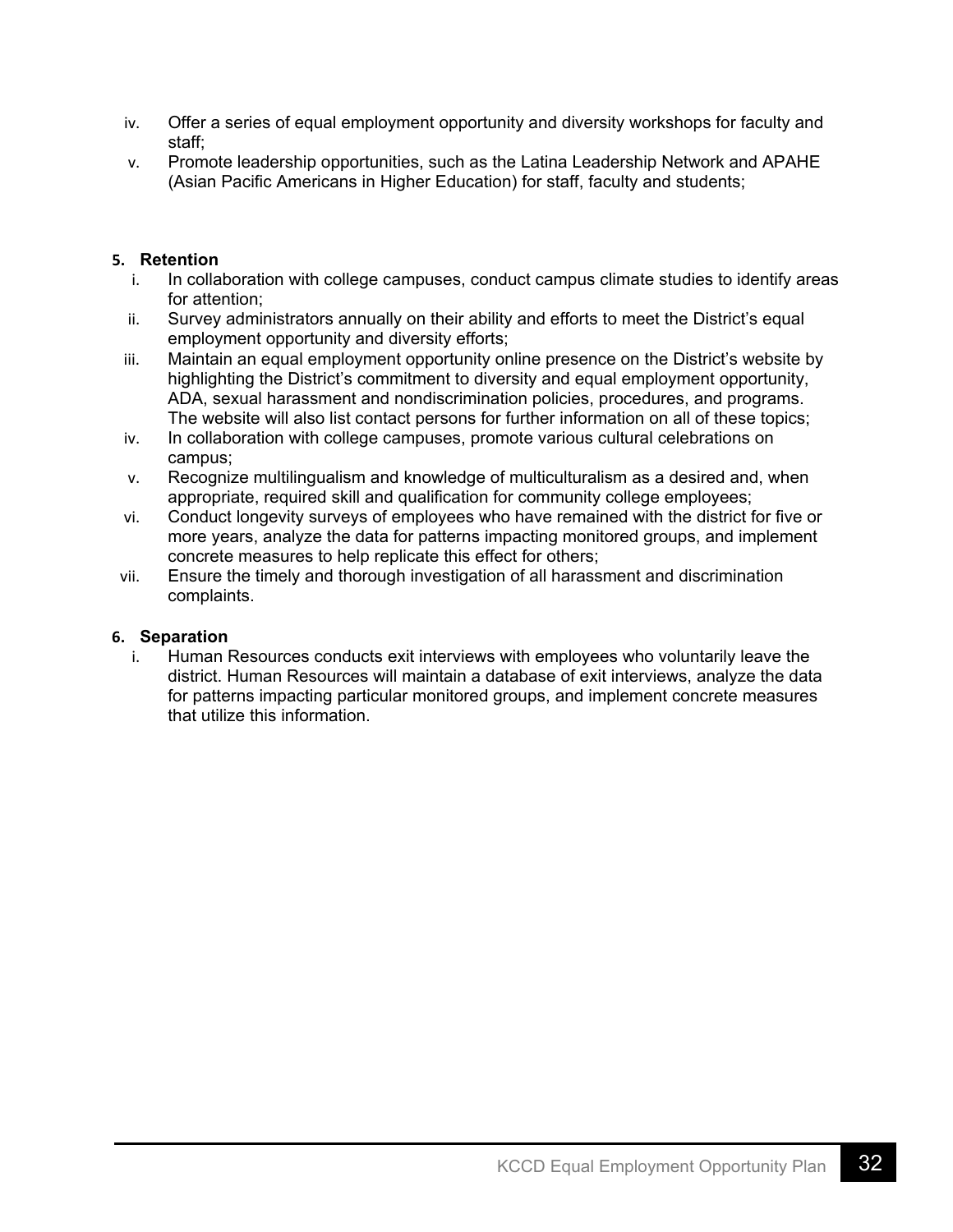### **COMPONENT 14: PERSONS WITH DISABILITIES**

*CCR, Title 5, § 53025* 

Applicants and employees with disabilities shall receive reasonable accommodations consistent with the requirements of Government Code, sections 11135 et seq. and 12940(m); section 504 of the Rehabilitation Act of 1973; and the Americans with Disabilities Act. Such accommodations may be paid for with funds provided pursuant to Title 5 section 53030.

#### **Reasonable Accommodations**

Applicants and employees with disabilities shall receive reasonable accommodations consistent with the requirements of Government Code, sections 11135 et seq. and 12940(m), section 504 of the Rehabilitation Act of 1973, and the Americans with Disabilities Act. Such accommodations may include, but are not limited to, job site modifications, job restructuring, part-time work schedules, flexible scheduling, reassignment to a reasonably equivalent vacant position, adaptive equipment, and auxiliary aides such as readers, interpreters, and note takers.

The Vice Chancellor of Human Resources or designee is responsible for handling requests for accommodations from current employees, and from applicants seeking such accommodations during the application process. Requests from current employees can be made through requests submitted into the Human Resources Office.

#### **Process**

- 1. The District initiates the process for considering and providing reasonable accommodations any time an employee states a physical or mental limitation associated with performing their job duties to a management employee or any member of the Human Resources Department. The District initiates the process for any employee reporting an injury or illness with short or long-term physical or mental restrictions.
- 2. Upon notification of a physical or mental limitation impacting an employee's ability to perform their essential job functions, the Vice Chancellor of Human Resources, or designee, will request a Physician's Work Status Report or medical documentation completed by the employee's medical provider and stating any specific physical and/or mental limitations. The information provided by the medical provider will be kept confidential and separate from the employee's personnel file.
- 3. The Vice Chancellor of Human Resources, or designee, will schedule a meeting with the employee, their immediate supervisor, any other management employees with a business necessity to participate, and if desired, the employee's union representative. During the meeting, the Vice Chancellor of Human Resources, or designee, will facilitate a discussion of the employee's current limitations, the essential functions of the position, the impact of the information provided by the medical provider on the employee's ability to perform their essential functions, and potential accommodations to enable the employee to continue performing their essential functions. The meeting is meant to generate a range of potential accommodations whenever possible to allow the District and employee to mutually agree on a successful accommodation.
- 4. The result of the meeting, the specific accommodation to be provided or the absence of a reasonable accommodation, will be documented and signed by the employee, their manager, and the Vice Chancellor of Human Resources, or designee. The agreed accommodation or absence of a reasonable accommodation will remain in effect until the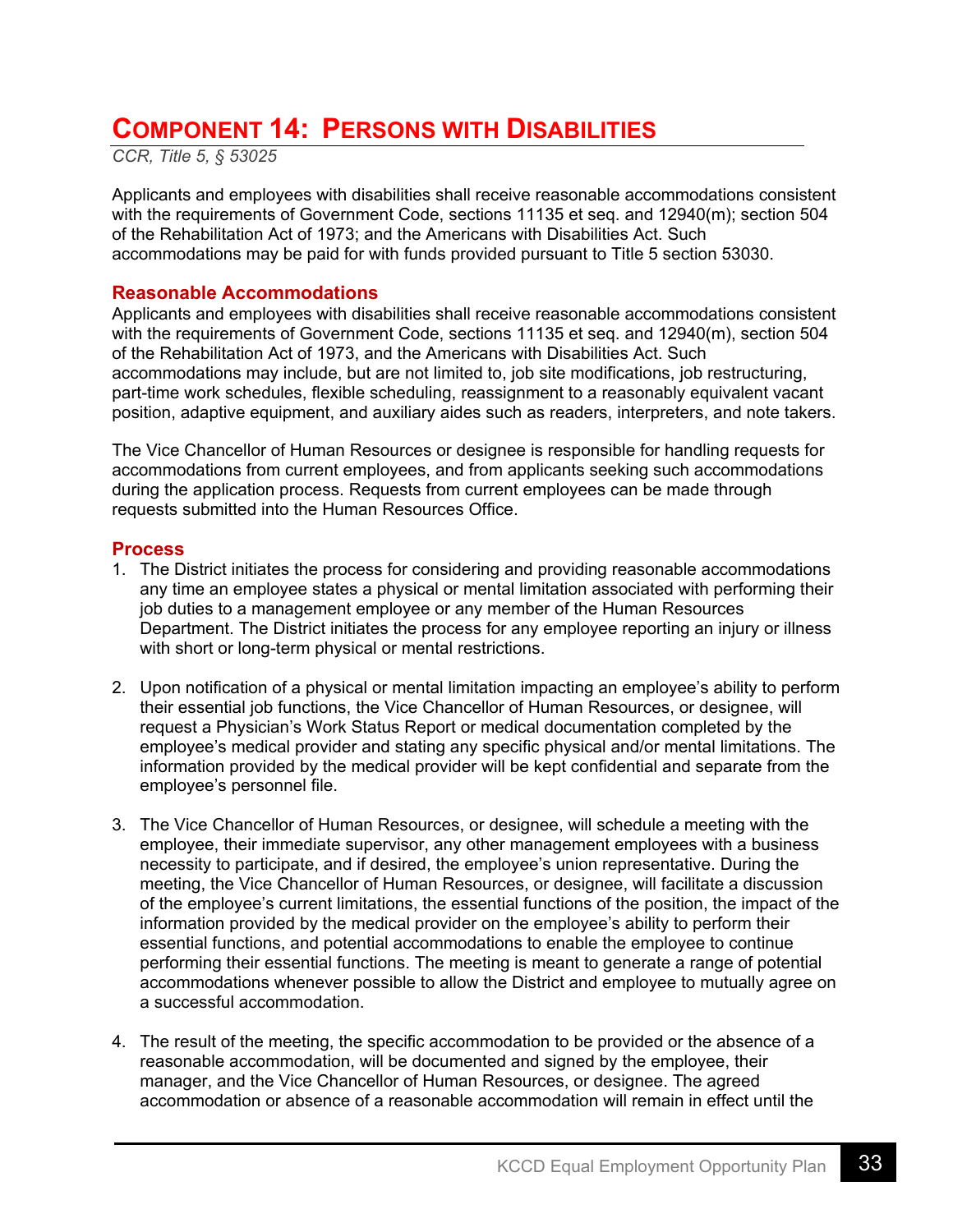employee reports the accommodation is inadequate, the date the medical provider stated the restrictions will end is reached, or when a subsequent evaluation results in an updated Physician's Work Status Report or medical documentation and revised work restrictions. When necessary, a follow up meeting will be held to determine the need for and/or updated accommodations.

5. Employees may request a meeting at any time and the District will engage in the process in good faith with a mutual goal of providing a safe, healthy workplace for all employees. The District may elect to decline a request for a reasonable accommodation if the employee fails to provide a valid Physician's Work Status Report or medical documentation from a licensed medical provider.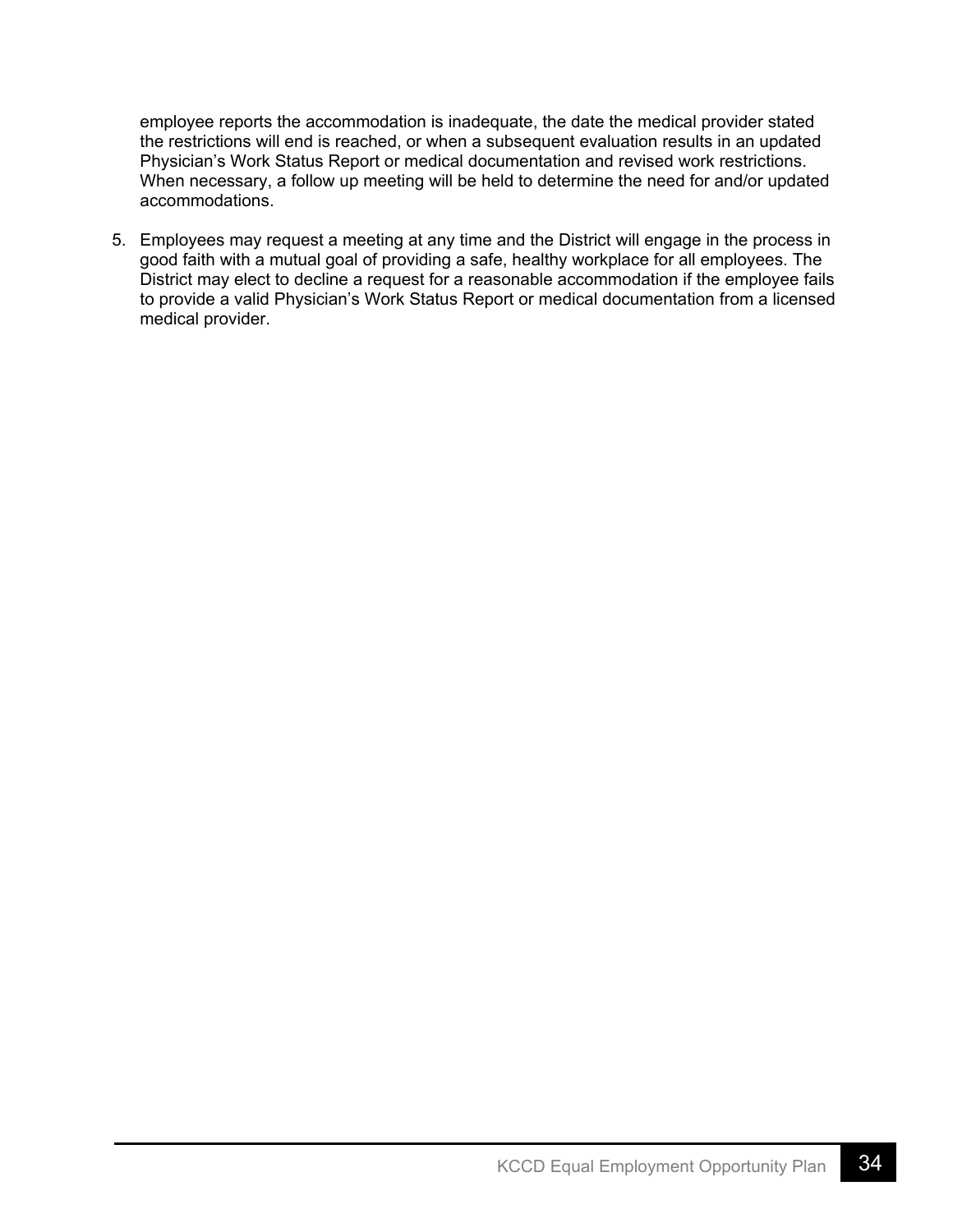### **COMPONENT 15: GRADUATE ASSUMPTION PROGRAM OF LOANS FOR EDUCATION**

*Education Code §§ 87106 and 69618 et seq.* 

The District will encourage community college students to become qualified for and seek employment as higher education employees. The District will also consider strategies to inform students about the opportunity to participate in the Graduate Assumption of Loans Program for Education when the program is funded and available.

The District will inform graduate students in local colleges and universities about the benefits of employment in higher education through participation in area job fairs and similar employee recruitment events.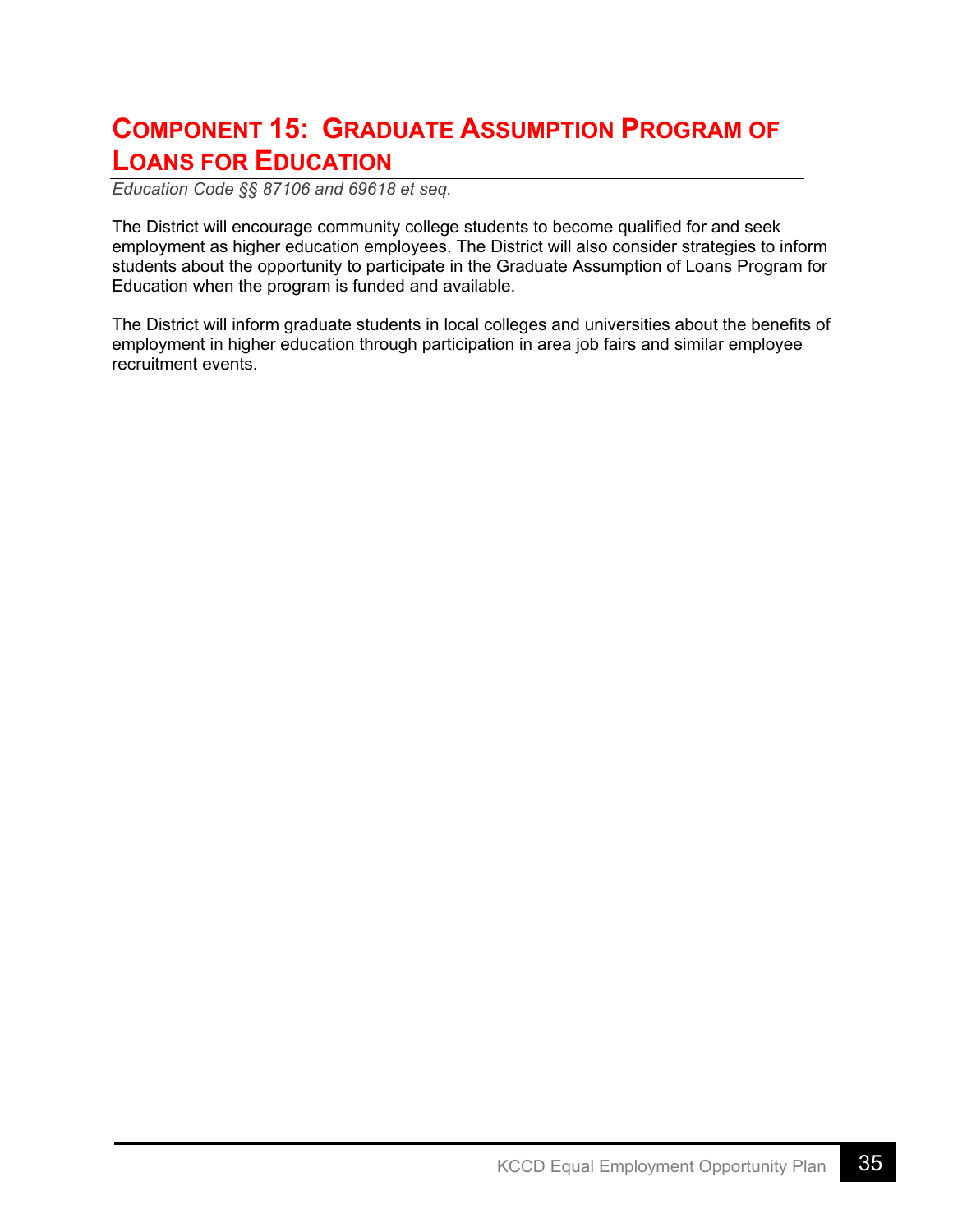### **APPENDIX A: ANNUAL WRITTEN NOTICE**

| America Job Center (Kern River Valley and                      | Kern County Hispanic Chamber of                                 |
|----------------------------------------------------------------|-----------------------------------------------------------------|
| Mojave)                                                        | Commerce                                                        |
| American Association of University Women<br>(AAUW)             | Kern County Mental Health                                       |
| <b>Bakersfield Association for Retarded</b><br>Citizens (BARC) | Kern County High School District                                |
| <b>Bakersfield City School District</b>                        | Latina Leadership Network                                       |
| <b>Bakersfield Chamber Commerce</b>                            | <b>Lamont Chamber Commerce</b>                                  |
| <b>Bishop Chamber of Commerce</b>                              | <b>Mammoth Hospital</b>                                         |
| <b>Bishop Paiute Tribe</b>                                     | Mammoth Lakes Chamber of Commerce                               |
| <b>Bishop Sunrise Rotary</b>                                   | <b>Mammoth Lakes Foundation</b>                                 |
| <b>Burton Unified School District</b>                          | Mammoth Mountain Community Foundation                           |
| <b>CA Department of Rehabilitation</b>                         | <b>Mammoth Unified School District</b>                          |
| <b>CCC Registry</b>                                            | <b>Mono County</b>                                              |
| <b>City Arvin</b>                                              | <b>Mono County Libraries</b>                                    |
| City of Bakersfield                                            | Mono County Office of Education                                 |
| City of Delano                                                 | <b>Next Step Vocational</b>                                     |
| City of Lamont                                                 | Northern Inyo Healthcare District                               |
| City of Porterville                                            | O.L.A. Raza                                                     |
| City of Shafter                                                | Owens Valley Career Development Center                          |
| City of Taft                                                   | Parents, Families and Friends of Lesbians<br>and Gays (PFLAG)   |
| <b>City Ridgecrest</b>                                         | Pathpoint                                                       |
| Comision Honorifica Mexicana Americana                         | <b>Porterville Chamber of Commerce</b>                          |
| <b>Cole Vocational Services</b>                                | <b>Porterville Unified School District</b>                      |
| Department of Human Services                                   | <b>Ridgecrest Chamber of Commerce</b>                           |
| <b>Eastern Sierra Foundation</b>                               | Rotary Club of Mammoth Lakes                                    |
| Ed Join                                                        | <b>Sierra Employment Services</b>                               |
| <b>Family HealthCare Network</b>                               | Journal of Blacks in Higher Education                           |
| Gay & Lesbian Alliance of the Central Coast<br>(GALA)          | Sierra View District Hospital                                   |
| Center for Sexuality and Gender Diversity                      | <b>Social Vocational Services</b>                               |
| <b>Goodwill Industries</b>                                     | <b>Taft College Transition to Independent Living</b><br>Program |
| <b>Independent Living Center</b>                               | Kern County High School District                                |
| Inside Higher Ed                                               | Latina Leadership Network                                       |
| Inside Higher Ed Jobs (cal.jobs.ca.gov)                        | <b>Lamont Chamber Commerce</b>                                  |
| Inyo County                                                    |                                                                 |
| Inyo County Superintendent of Schools                          |                                                                 |
| Kern County Black Chamber of Commerce                          |                                                                 |

#### **Organizations for Annual Written Notice Per Plan Component 9**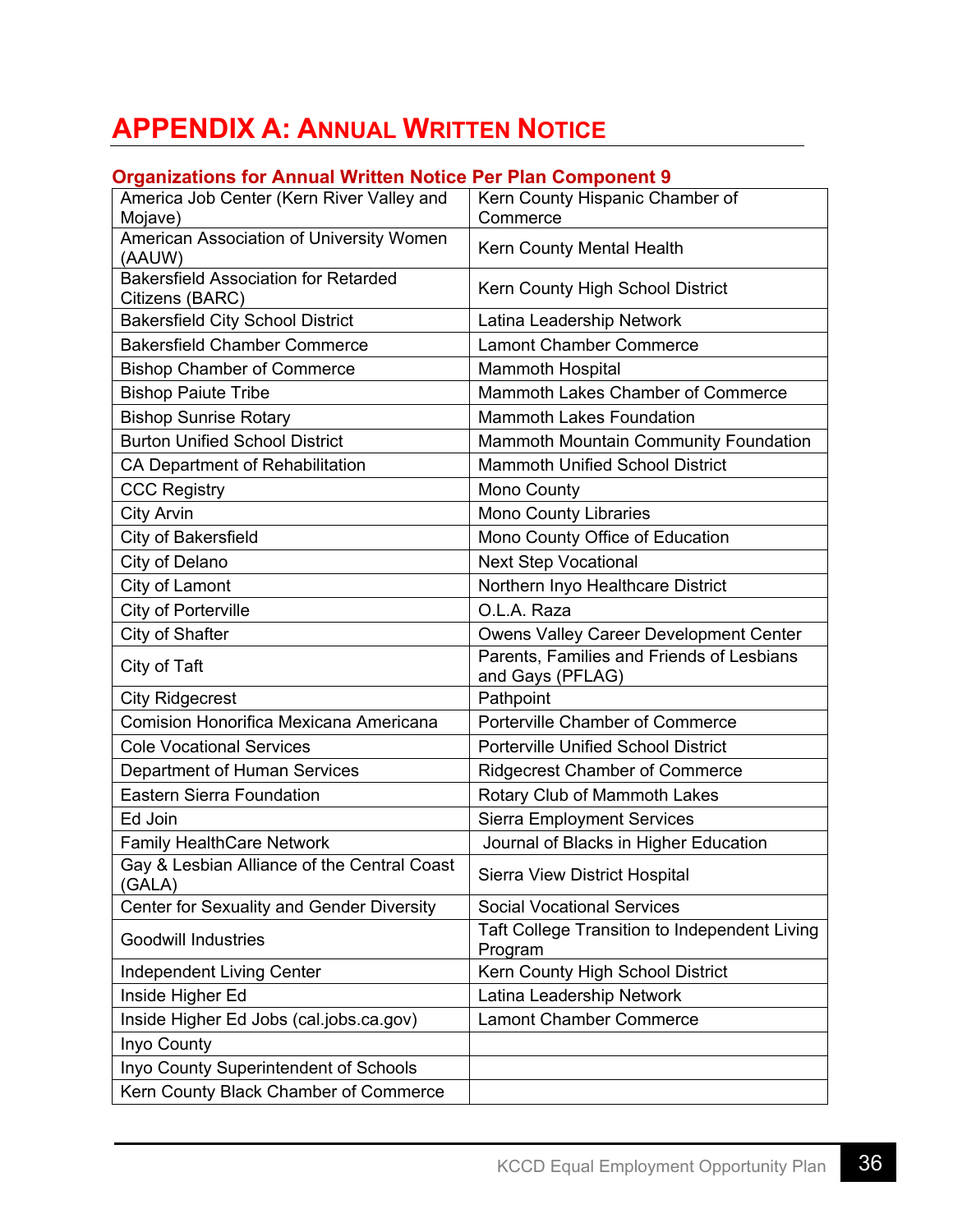### **APPENDIX B: HISTORICAL DEMOGRAPHIC DATA**

*Education Code 87101 ( c ), Ed Code 87102 (a), ED Code 70901 (3) Title 5 § 53003(c.7)*

Kern Community College District has attempted to ascertain if underrepresented groups exist within the District Workforce and if there is an adverse impact in the recruitment process which contributes to this. This model aligns with best practices across the state for community colleges. The availability analysis follows data modeling best practices from Shasta College EEO Plan and the US Department of Labor.

\*This model was developed by Gregory Smith (Gregory Smith, US Department of Labor (multiple roles), 2004-2016, Director of Human Resources then Vice President of Administrative Services, Shasta College, 2016-2020, Vice Chancellor of Human Resources, San Diego CCD, 2020-present)

#### **Availability Analysis:**

The District analyzed its workforce composition, applicant pools, qualified applicant pools, and hiring process phases to identify underutilization and barriers to greater workforce diversity in terms of race, ethnicity, and sex.

Underutilization was measured by creating a composite availability statistic for race, ethnicity, and sex combining the District's student population, local community, state of California, and United States demographics as follows:

| <b>Composite Availability</b>                    | 100% |
|--------------------------------------------------|------|
| Nationally with a weighted total of              | 5%   |
| The state of California with a weighted total of | 10%  |
| Local recruitment with a weighted total of       | 25%  |
| Student Population with a weighted total of      | 60%  |

The weights assigned reflect the District's prioritization on providing its students and community a representative workforce sharing similar perspectives, experiences, cultures, and conditions as a primary method for improving student success outcomes. The weights also acknowledge the need for more broad recruitment efforts to achieve a more diverse workforce.

#### **Composite Availability**

Once all data is gathered, the expected population availability is calculated by combining weighted population totals for each group, providing a composite of expected population availability.

The District recognizes the importance of student representation within its employees; therefore, student population has been prioritized and assigned the largest weight.

#### **Methodology**

Data from local recruitment, state, and national demographics were gathered from the Census Bureau. The District looked at metropolitan areas to determine local recruitment availability. Because Cerro Coso College's area is widespread, the demographic data used for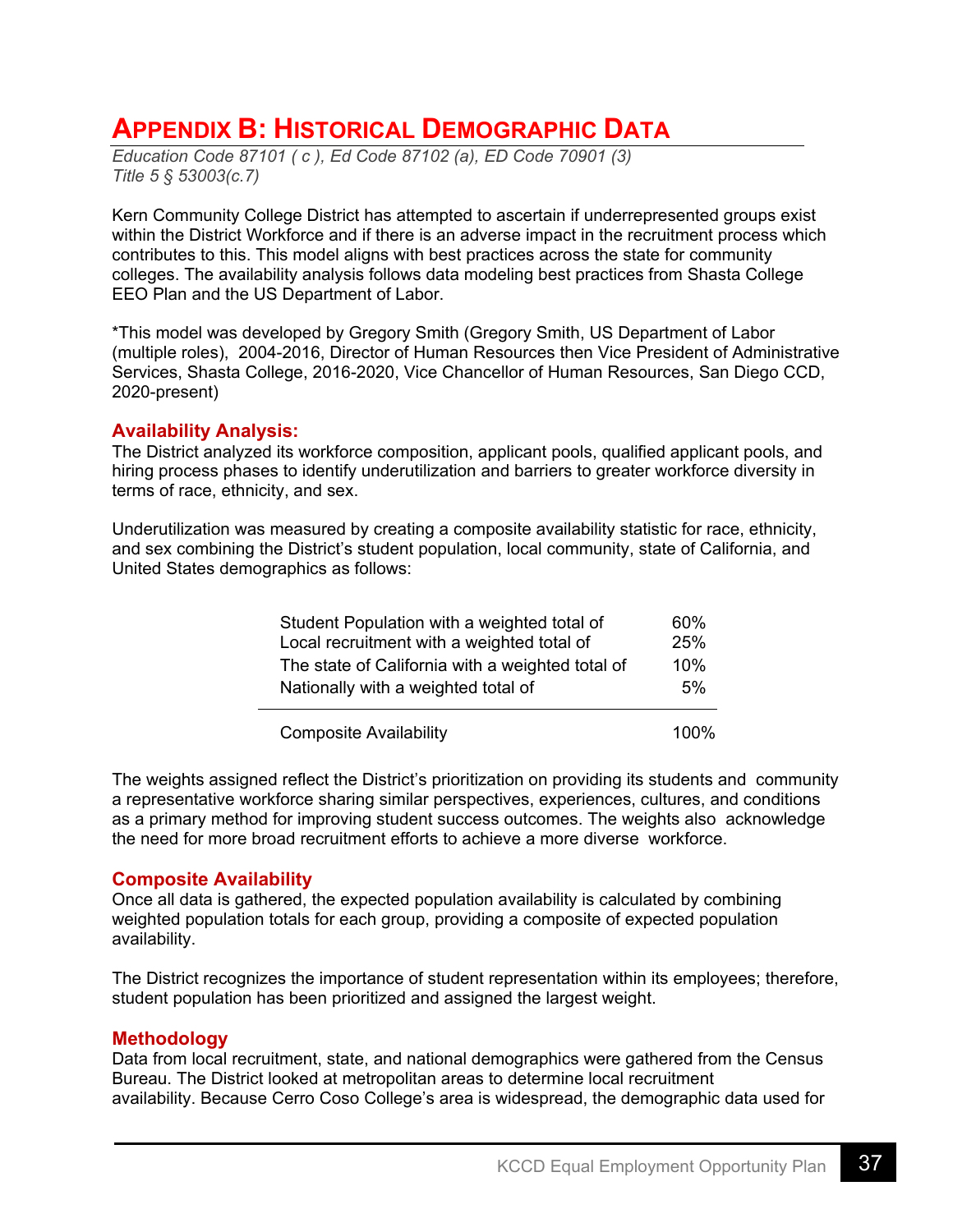local recruitment availability of Cerro Coso College was based on Ridgecrest, California. Data for students and employees were gathered with a self-identification survey as specified in Component 11 of the plan. Data utilized for this analysis was gathered from 2019.

#### **Measure of Data**

The District analyzed demographic data using three measures: binomial exact, standard deviation (SD), and Shortfall (SF).

**Binomial Exact:** Calculates the probability of the demographic group meeting its expected availability.

**(SD) Standard Deviation:** Determines underutilizations, which is defined as a deviation of –2 and below. Groups that meet this definition will appear as "underutilized".

**(SF) Short Fall:** Shows the difference between availability expectancy and current totals.

\*A positive standard deviation and negative shortfall indicate a group that is over-represented or employed at a higher rate than expected.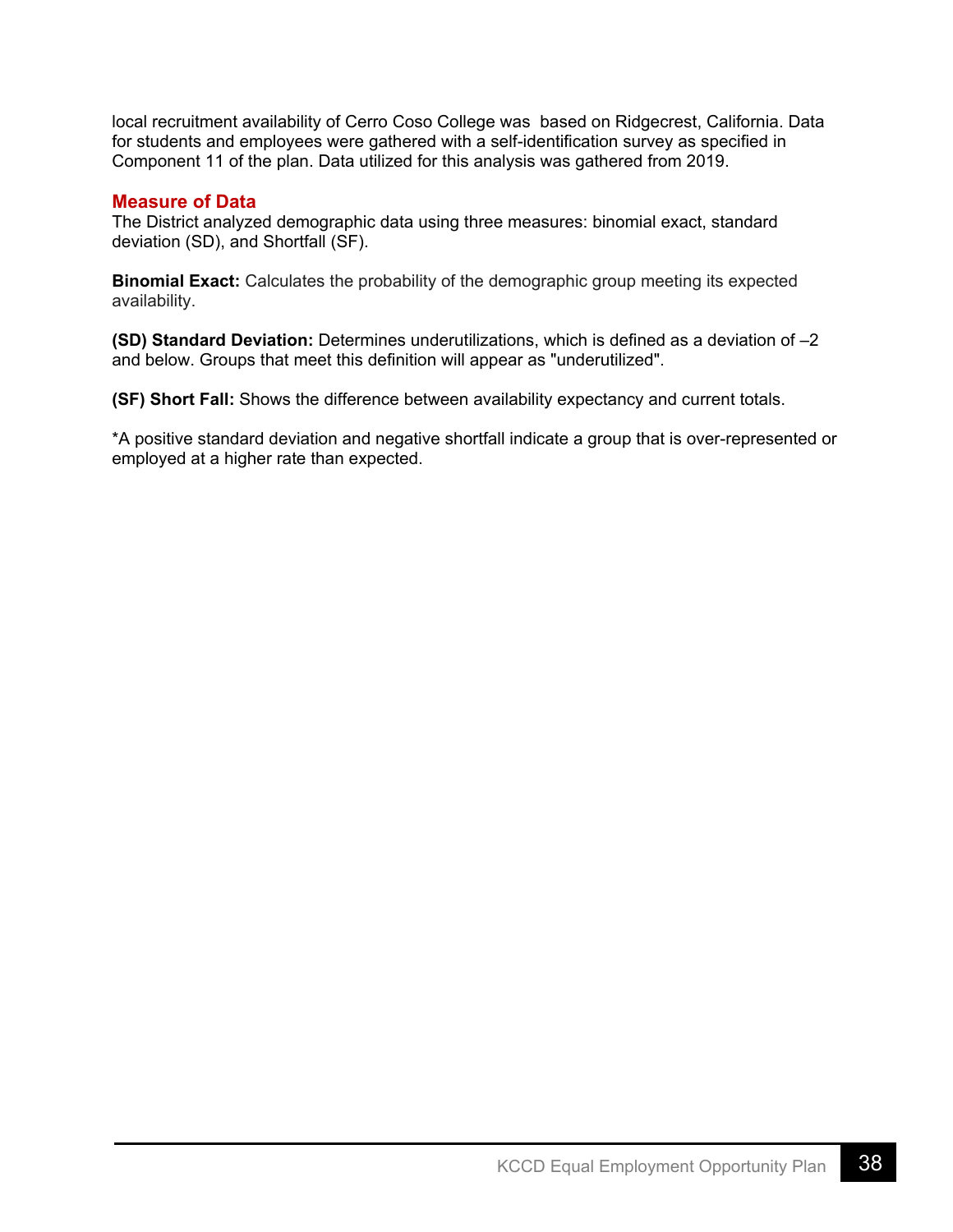#### **Bakersfield College Availability Analysis (2019)**

*CCR, Title 5 § 53003 (c)(8)*

#### **I. All Employees**

|                                   |                           |                                                                                                   |                  |                  | Total Job Total Race \% of Race |            | Race<br><b>Expected</b> |                 |           |           |                            |
|-----------------------------------|---------------------------|---------------------------------------------------------------------------------------------------|------------------|------------------|---------------------------------|------------|-------------------------|-----------------|-----------|-----------|----------------------------|
| Race                              | Job Group                 | External<br><b>Recruitment Area Employees Employees Employees Availability Availability Exact</b> | Group            |                  | Job Group   Job Group           | Race       | based on                | <b>Binomial</b> | <b>SD</b> | <b>SF</b> |                            |
|                                   |                           |                                                                                                   |                  |                  |                                 |            |                         |                 |           |           |                            |
| White/ Caucasian                  |                           | All Employees Student population                                                                  | 1108             | 586              | 52.9%                           | 24.68%     | 273                     | 1.00            | 21.78     | $-313$    |                            |
| Black/African American            |                           | All Employees Local Recruitment                                                                   | 1108             | 66               | $6.0\%$                         | 5.08%      | 56                      | 0.92            | 1.33      | $-10$     |                            |
| <b>Hispanic or Latino</b>         |                           | All Employees CA Statewide                                                                        | 1108             | 353              | 31.9%                           | 60.35%     | 669                     | 0.00            | $-19.39$  |           | 316 Underutilized          |
| Asian or Other Pacific Islander   | All Employees US National |                                                                                                   | 1108             | 47               | 4.2%                            | 5.69%      | 63                      | 0.02            | $-2.08$   | 16        | <b>Underutilized</b>       |
| American Indian or Alaskan Native | All Employees             |                                                                                                   | 1108             | 9                | 0.8%                            | 0.29%      | 3                       | 1.00            | 3.22      | $-6$      |                            |
| <b>Total Minority</b>             | All Employees             |                                                                                                   | 1108             | 475              | 42.9%                           | 75.3%      | 835                     | 0.00            |           |           | $-25.05$ 360 Underutilized |
|                                   |                           |                                                                                                   |                  |                  |                                 |            |                         |                 |           |           |                            |
|                                   |                           |                                                                                                   |                  |                  |                                 |            | <b>Sex</b>              |                 |           |           |                            |
|                                   |                           |                                                                                                   | <b>Total Job</b> | <b>Total Sex</b> | % of Sex                        |            | <b>Expected</b>         |                 |           |           |                            |
|                                   |                           | <b>External</b>                                                                                   | Group            |                  | Job Group Job Group             | <b>Sex</b> | based on                | <b>Binomial</b> |           |           |                            |
| <b>Sex</b>                        | Job Group                 | Recruitment Area Employees Employees Employees Availability Availability Exact                    |                  |                  |                                 |            |                         |                 | <b>SD</b> | <b>SF</b> |                            |
| <b>Females</b>                    |                           | All Employees Student population                                                                  | 1108             | 617              | 55.7%                           | 53.10%     | 588                     | 0.96            | 1.73      | $-29$     |                            |
| Males                             |                           | All Employees Local Recruitment                                                                   | 1108             | 490              | 44.2%                           | 45.98%     | 509                     | 0.13            | $-1.17$   | 19        |                            |

#### **Race:**

An analysis of the total workforce, which includes all permanent employees and part time faculty, shows White/Caucasianemployment exceeding identified availability by a significant margin. The expected projection for this group is 24.68%; however, based on the analysis, Bakersfield College utilization is 52.9%. Black/African American (6.0%), and American Indian or Alaskan Native (0.8%) are within reasonable range of availability. Additionally, Hispanic or Latino employment falls below the identified availability by a significant margin, with current employees identified as Hispanic or Latino accounting for 31.9% of employees. This is a significant finding, as race availability stands at 60.35%. Furthermore, Asian or Other Pacific Islander employment falls below the identified availability by a smaller underutilized margin, with current employees identified as Asian or Other Pacific Islander accounting for 4.2% of employees. The extent of the deviation is not far from the expected finding, as race availability stands at 5.69%. As a result of this finding, the District is prioritizing over all recruitment efforts to increase the number of qualified Hispanic or Latino and Asian or Other Pacific Islander applicants for Bakersfield College in addition to all monitored groups.

#### **Gender:**

Examining the data for workforce across Bakersfield College, which includes all classifications, reveals males and females are employed at an adequate range for identified sex availability. Subsequently, the District is not prioritizing its efforts in this area.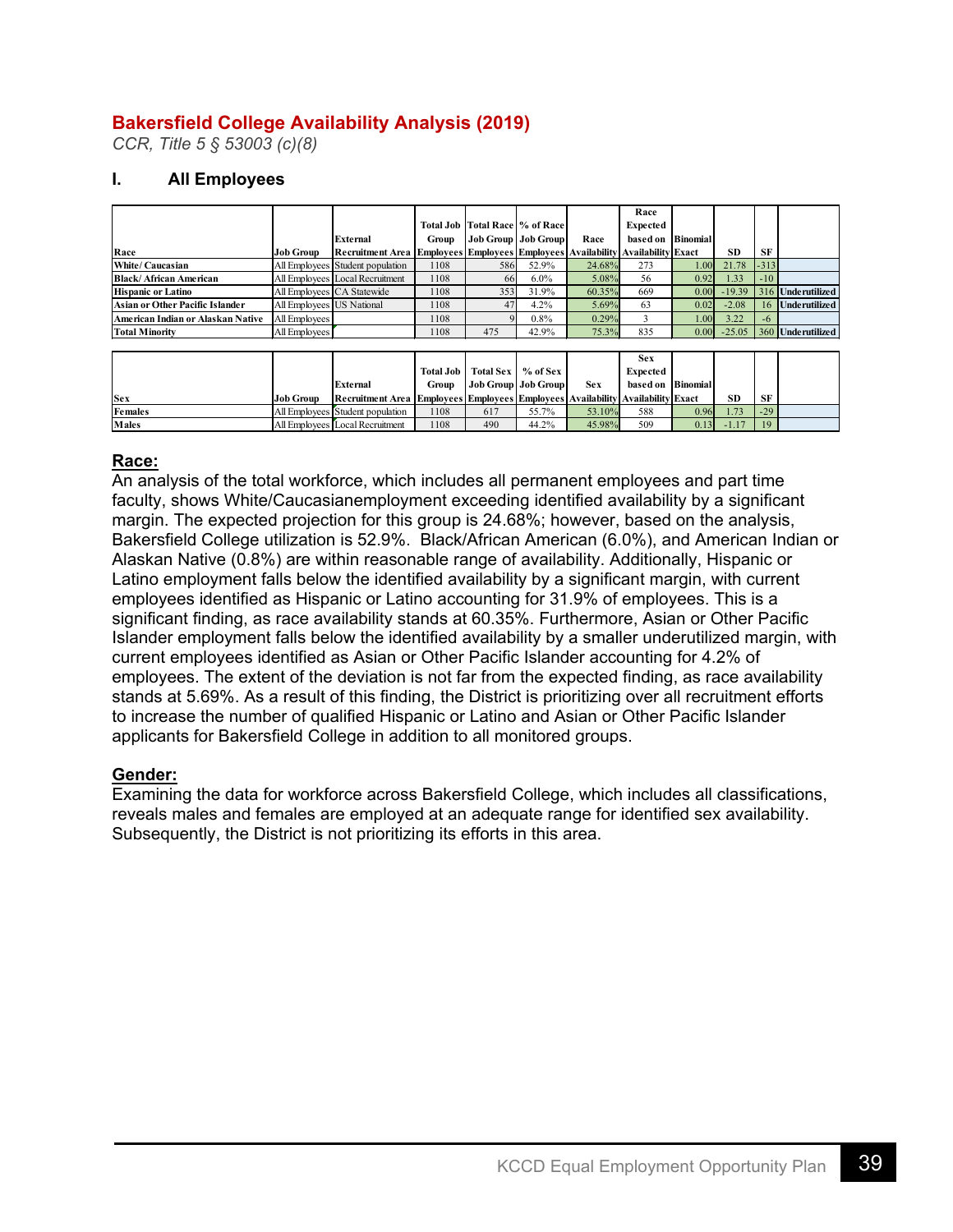#### **II. Executive/Administration**

|                                        |            |                                                                                          |       |    |                                             |        | Race              |      |         |           |                      |
|----------------------------------------|------------|------------------------------------------------------------------------------------------|-------|----|---------------------------------------------|--------|-------------------|------|---------|-----------|----------------------|
|                                        |            |                                                                                          |       |    | <b>Total Job   Total Race   % of Race  </b> |        | <b>Expected</b>   |      |         |           |                      |
|                                        |            | <b>External</b>                                                                          | Group |    | <b>Job Group</b> Job Group                  | Race   | based on Binomial |      |         |           |                      |
| Race                                   |            | Job Group Recruitment Area Employees Employees Employees Availability Availability Exact |       |    |                                             |        |                   |      | SD      | <b>SF</b> |                      |
| White/Caucasian                        |            | Exec/Admin Student population                                                            | 84    | 42 | 50.0%                                       | 24.68% | 21                | 1.00 | 5.38    | $-21$     |                      |
| <b>Black/African American</b>          |            | Exec/Admin Local Recruitment                                                             | 84    |    | $6.0\%$                                     | 5.08%  |                   | 0.75 | 0.37    | - 1       |                      |
| <b>Hispanic or Latino</b>              |            | Exec/Admin CA Statewide                                                                  | 84    | 27 | 32.1%                                       | 60.35% | 51                | 0.00 | $-5.29$ | 24        | <b>Underutilized</b> |
| <b>Asian or Other Pacific Islander</b> |            | Exec/Admin US National                                                                   | 84    |    | $6.0\%$                                     | 5.69%  |                   | 0.66 | 0.10    | $\Omega$  |                      |
| American Indian or Alaskan             | Exec/Admin |                                                                                          | 84    |    | $0.0\%$                                     | 0.29%  | 0                 | 0.78 | $-0.50$ | $\Omega$  |                      |
| <b>Total Minority</b>                  | Exec/Admin |                                                                                          | 84    | 37 | 44.0%                                       | 75.32% | 63                | 0.00 | $-6.65$ | 26        | <b>Underutilized</b> |

|            |                                                                                                               |                  |                       |          |            | <b>Sex</b>        |                   |         |           |  |
|------------|---------------------------------------------------------------------------------------------------------------|------------------|-----------------------|----------|------------|-------------------|-------------------|---------|-----------|--|
|            |                                                                                                               | <b>Total Job</b> | <b>Total Sex</b>      | % of Sex |            | Expected          |                   |         |           |  |
|            | <b>External</b>                                                                                               | Group            | Job Group   Job Group |          | <b>Sex</b> | based on Binomial |                   |         |           |  |
| <b>Sex</b> | <b>Job Group   Recruitment Area   Employees   Employees   Employees   Availability   Availability   Exact</b> |                  |                       |          |            |                   |                   | SD      | <b>SF</b> |  |
| Females    | Exec/Admin Student population                                                                                 | 84               | 50                    | 59.5%    | 53.10%     | 45                | 0.90 <sub>l</sub> | 1.18    |           |  |
| Males      | Exec/Admin Local Recruitment                                                                                  | 84               | 34                    | 40.5%    | 45.98%     | 39                | 0.18              | $-1.01$ |           |  |

#### **Race:**

An analysis of employees identified as Executive or Administration, shows similar findings to the "All Employee" analysis. This includes a significant marginal difference when reviewing employees in Executive/Administration job group, half have self-identified as White/ Caucasian. The expected projection for this group is 24.68%; however, based on the analysis, Bakersfield College's utilization is 50%. Black/African American (6.0%) ,Asian or Other Pacific Islander (6.0%) and American Indian or Alaskan Native (.0%) are within reasonable range of availability. Additionally, Hispanic or Latino employment falls below the identified availability by another significant margin, of 32.1% with availability at 60.35%. The District is prioritizing its recruitment efforts by identifying candidates to increase the number of qualified Hispanic or Latino applicants for Bakersfield College in addition to all monitored groups.

#### **Gender:**

Executive and Administration analysis note that males and females are employed within a reasonable range of the identified availability. As a result, the District is not prioritizing efforts likely to increase the number of qualified applicants from either group.

#### **III. Academic:**

| <b>Full-Time Faculty</b>        |                                 |                                                                                       |       |     |                                |        |                   |                   |               |           |                      |  |  |
|---------------------------------|---------------------------------|---------------------------------------------------------------------------------------|-------|-----|--------------------------------|--------|-------------------|-------------------|---------------|-----------|----------------------|--|--|
|                                 |                                 |                                                                                       |       |     |                                |        | Race              |                   |               |           |                      |  |  |
|                                 |                                 |                                                                                       |       |     | Total Job Total Race % of Race |        | Expected          |                   |               |           |                      |  |  |
|                                 |                                 | <b>External</b>                                                                       | Group |     | Job Group   Job Group          | Race   | based on Binomial |                   |               |           |                      |  |  |
| Race                            | <b>Job Group</b>                | <b>Recruitment Area Employees Employees Employees Availability Availability Exact</b> |       |     |                                |        |                   |                   | <b>SD</b>     | <b>SF</b> |                      |  |  |
| <b>White/Caucasian</b>          |                                 | Faculty- Full Time Student population                                                 | 362   | 235 | 64.9%                          | 24.68% | 89                | 1.001             | 17.75         | $-146$    |                      |  |  |
| Black/African American          |                                 | Faculty- Full Time Local Recruitment                                                  | 362   | 20  | 5.5%                           | 5.08%  | 18                | 0.70              | 0.39          | $-2$      |                      |  |  |
| <b>Hispanic or Latino</b>       | Faculty- Full Time CA Statewide |                                                                                       | 362   | 771 | 21.3%                          | 60.35% | 218               | 0.00 <sub>l</sub> | $-15.20$      | 141       | <b>Underutilized</b> |  |  |
| Asian or Other Pacific Islander | Faculty- Full Time US National  |                                                                                       | 362   | 13  | 3.6%                           | 5.69%  | 21                | 0.05              | $-1.72$       | 8         |                      |  |  |
| American Indian or Alaskan      | Faculty- Full Time              |                                                                                       | 362   |     | 1.1%                           | 0.29%  |                   | 1.001             | 2.87          | $-3$      |                      |  |  |
| <b>Total Minority</b>           | Faculty-Full Time               |                                                                                       | 362   | 14  | 31.5%                          | 75.32% | 273               |                   | $0.00$ -19.34 |           | 159 Underutilized    |  |  |

|                |                                      |                                                                                       |       |                                  |                     |            | Sex               |                  |           |       |               |
|----------------|--------------------------------------|---------------------------------------------------------------------------------------|-------|----------------------------------|---------------------|------------|-------------------|------------------|-----------|-------|---------------|
|                |                                      |                                                                                       |       | Total Job   Total Sex   % of Sex |                     |            | Expected          |                  |           |       |               |
|                |                                      | <b>External</b>                                                                       | Group |                                  | Job Group Job Group | <b>Sex</b> | based on Binomial |                  |           |       |               |
| <b>Sex</b>     | <b>Job Group</b>                     | <b>Recruitment Area Employees Employees Employees Availability Availability Exact</b> |       |                                  |                     |            |                   |                  | <b>SD</b> | SF    |               |
| <b>Females</b> |                                      | Faculty- Full Time Student population                                                 | 362   | 170                              | 47.0%               | 53.10%     | 192               | 0.01             | $-2.34$   |       | Underutilized |
| Males          | Faculty- Full Time Local Recruitment |                                                                                       | 362   | 192                              | 53.0%               | 45.98%     | 166               | .00 <sub>1</sub> | 2.70      | $-26$ |               |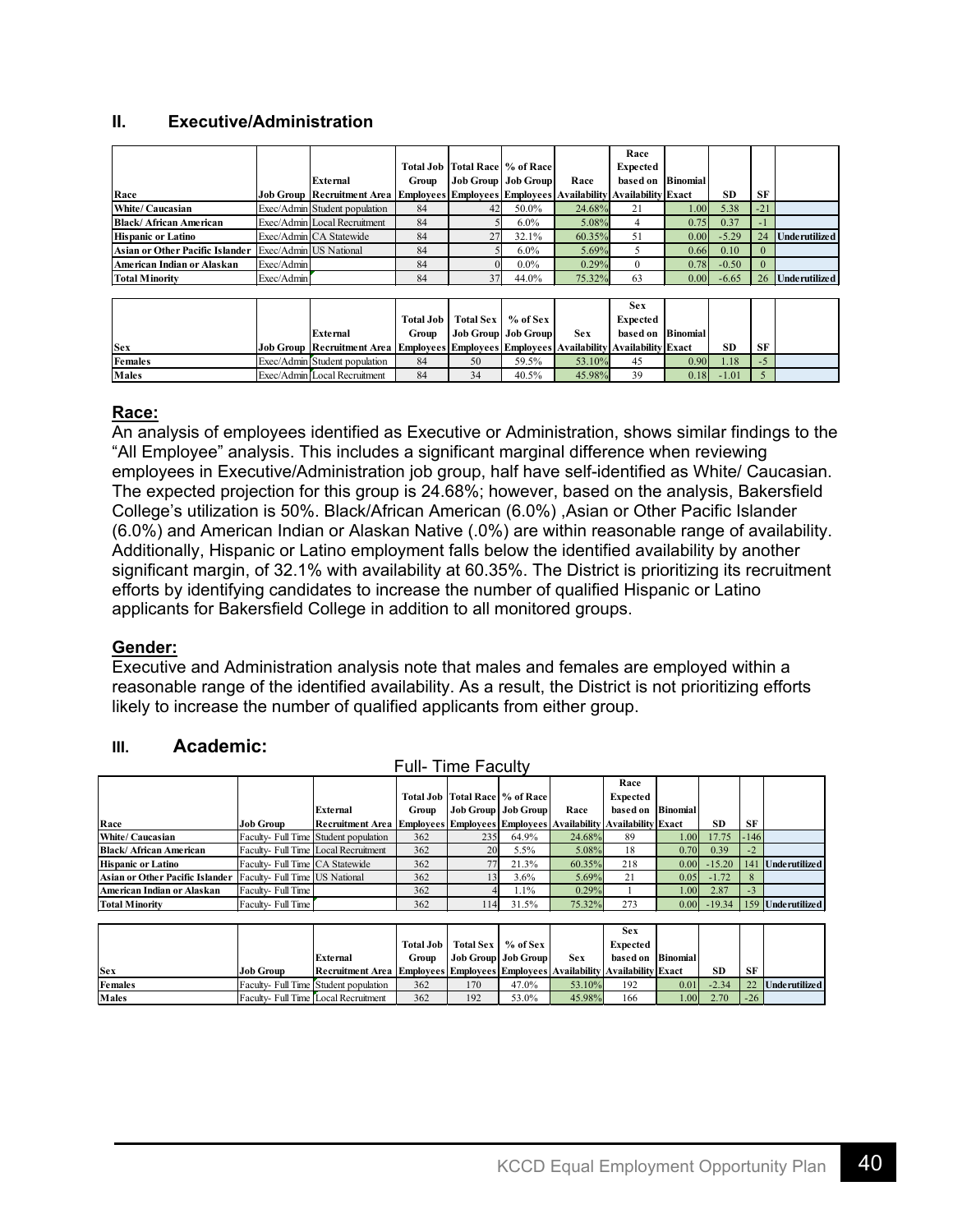#### Part- Time Faculty:

|                                 |                                |                                      |                  |                  |                                                   |                                                                      | Race                      |                   |           |           |                   |
|---------------------------------|--------------------------------|--------------------------------------|------------------|------------------|---------------------------------------------------|----------------------------------------------------------------------|---------------------------|-------------------|-----------|-----------|-------------------|
|                                 |                                |                                      |                  |                  | Total Job Total Race   % of Race                  |                                                                      | Expected                  |                   |           |           |                   |
|                                 |                                | External                             | Group            |                  | Job Group   Job Group                             | Race                                                                 | based on Binomial         |                   |           |           |                   |
| Race                            | Job Group                      | <b>Recruitment Area</b>              |                  |                  |                                                   | <b>Employees Employees Employees Availability Availability Exact</b> |                           |                   | SD.       | <b>SF</b> |                   |
| White/ Caucasian                |                                | Part-time Faculty Student population | 382              | 221              | 57.9%                                             | 24.68%                                                               | 94                        | 1.00              | 15.04     | 127       |                   |
| Black/African American          |                                | Part-time Faculty Local Recruitment  | 382              | 26               | 6.8%                                              | 5.08%                                                                | 19                        | 0.95              | 1.54      | $-7$      |                   |
| <b>Hispanic or Latino</b>       | Part-time Faculty CA Statewide |                                      | 382              | 96               | 25.1%                                             | 60.35%                                                               | 231                       | 0.00              | $-14.07$  |           | 135 Underutilized |
| Asian or Other Pacific Islander | Part-time Faculty US National  |                                      | 382              | 16               | 4.2%                                              | 5.69%                                                                | 22                        | 0.12              | $-1.27$   | 6         |                   |
| American Indian or Alaskan      | Part-time Faculty              |                                      | 382              |                  | 1.3%                                              | 0.29%                                                                |                           | 1.00              | 3.69      | $-4$      |                   |
| <b>Total Minority</b>           | Part-time Faculty              |                                      | 382              | 143              | 37.4%                                             | 75.32%                                                               | 288                       | 0.00 <sub>l</sub> | $-17.17$  |           | 145 Underutilized |
|                                 |                                |                                      |                  |                  |                                                   |                                                                      |                           |                   |           |           |                   |
|                                 |                                |                                      |                  |                  |                                                   |                                                                      | <b>Sex</b>                |                   |           |           |                   |
|                                 |                                |                                      | <b>Total Job</b> | <b>Total Sex</b> | $%$ of Sex                                        |                                                                      | <b>Expected</b>           |                   |           |           |                   |
|                                 |                                | External                             | Group            |                  | <b>Job Group   Job Group  </b>                    | <b>Sex</b>                                                           | based on                  | <b>Binomial</b>   |           |           |                   |
| <b>Sex</b>                      | Job Group                      | <b>Recruitment Area</b>              |                  |                  | <b>Employees Employees Employees Availability</b> |                                                                      | <b>Availability Exact</b> |                   | <b>SD</b> | <b>SF</b> |                   |
| Females                         |                                | Part-time Faculty Student population | 382              | 200              | 52.4%                                             | 53.10%                                                               | 203                       | 0.41              | $-0.29$   |           |                   |
| Males                           |                                | Part-time Faculty Local Recruitment  | 382              | 181              | 47.4%                                             | 45.98%                                                               | 176                       | 0.73              | 0.55      | $-5$      |                   |

#### **Race:**

In the analysis of Faculty, Hispanic or Latino are again identified as an underutilized group. Out of all job groups, Full time Faculty and Part time Faculty show the most significant finding of underutilization of Hispanic or Latino. The expected projection for both Full time Faculty and Part time Faculty is 60.35%; however, based on the analysis, Bakersfield College's utilization is 21.3% for Full time Faculty and 25.1% for Part time Faculty. Noteably, Faculty identifying as White/ Caucasian have a significant difference in margin; 64.9% (Full time) and 57.9% (Part time) with an availability of 24.68%. Black/African American, Asian or Other Pacific Islander, and American Indian or Alaskan Native are within reasonable range of availability for both full time and part time faculty. The District is prioritizing its recruitment efforts by identifying candidates to increase the number of qualified Hispanic or Latino applicants for Bakersfield College in addition to all monitored groups.

#### **Gender:**

Full time Faculty data shows an underutilization of females, which account for 47% percent of employees. The sex availability for females is 52.87% in this job group. As a result, the District will prioritize efforts to increase the number of qualified applicants. Part time Faculty analysis indicate males and females are employed within a reasonable range of the identified availability. As a result, the District is not prioritizing efforts likely to increase the number of qualified applicants from either group.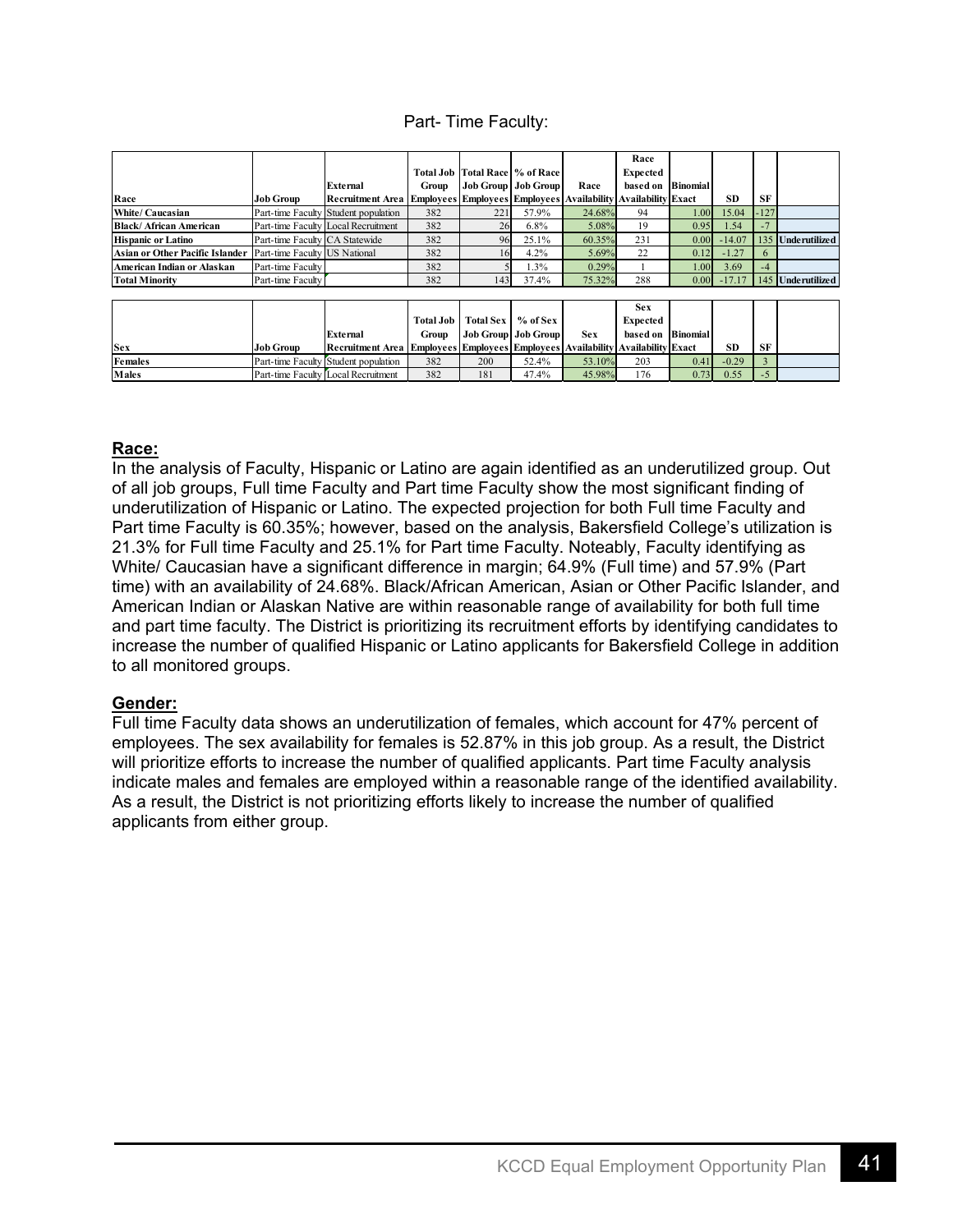#### **IV. Classified:**

#### Clerical/ Secretarial Professional **Race Job Group External Recruitment Area Total Job Group Employees Total Race Job Group Employees % of Race Job Group Employees Race Availability**<br>24.68% **Race Expected based on Availability Binomial Exact SD SF**<br>1.00 4.61 -19 **White/ Caucasian Clerical Student population 87** 40 46.0% 24.68% 21 1.00 4.61 **Black/ African American** Clerical Local Recruitment 87 4 4.6% 5.08% 4 0.55 -0.20 0 **Hispanic or Latino** Clerical CA Statewide 87 37 42.5% 60.35% 53 0.00 -3.40<br> **Asian or Other Pacific Islander** Clerical US National 87 4 4.6% 5.69% 5 0.44 -0.44 **Asian or Other Pacific Islander** Clerical US National 87 4 4.6% 5.69% 5 0.44 -0.44 1 **American Indian or Alaskan Native | Clerical | 87 | 0 0.0% 0.29% 0 0.78 -0.50 0 0.78 0.078 1.45 | 0 0.0% 0.29% 0 0.078 -0.50 0 0.078 0 0.078 1.79% | 0 0.078 1.79% | 0 0.07 1.51 0 0.07 1.51 0 0.07 1.51 0 0.07 1.51 0 0.07 1** 21 Underutilized **Sex Job Group External Recruitment Area Total Job Group Employees Total Sex Job Group Employees % of Sex Job Group Employees Sex Availability Sex Expected based on Availability Binomial Exact SD SF Females** Clerical Student population 87 73 83.9% 53.10% 46 1.00 5.76 -27 **Males** Clerical Local Recruitment 87 14 16.1% 45.98% 40 0.00 -5.59 26 **Underutilized**

|                                 |              |                                                                                                 |                  |                  |                               |            | Race              |      |           |                |  |
|---------------------------------|--------------|-------------------------------------------------------------------------------------------------|------------------|------------------|-------------------------------|------------|-------------------|------|-----------|----------------|--|
|                                 |              |                                                                                                 | <b>Total Job</b> |                  | <b>Total Race   % of Race</b> |            | <b>Expected</b>   |      |           |                |  |
|                                 |              | <b>External</b>                                                                                 | Group            |                  | <b>Job Group   Job Group</b>  | Race       | based on Binomial |      |           |                |  |
| Race                            |              | <b>Job Group Recruitment Area Employees Employees Employees Availability Availability Exact</b> |                  |                  |                               |            |                   |      | SD.       | SF             |  |
| White/ Caucasian                |              | Professional Student population                                                                 | 41               | 10               | 24.4%                         | 24.68%     | 10                | 0.57 | $-0.04$   | $\Omega$       |  |
| Black/African American          |              | Professional Local Recruitment                                                                  | 41               |                  | 7.3%                          | 5.08%      | 2                 | 0.85 | 0.65      | - 1            |  |
| <b>Hispanic or Latino</b>       |              | Professional CA Statewide                                                                       | 41               | 24               | 58.5%                         | 60.35%     | 25                | 0.46 | $-0.24$   |                |  |
| Asian or Other Pacific Islander |              | Professional US National                                                                        | 41               |                  | 4.9%                          | 5.69%      | 2                 | 0.58 | $-0.22$   | $\Omega$       |  |
| American Indian or Alaskan      | Professional |                                                                                                 | 41               |                  | $0.0\%$                       | 0.29%      | $\theta$          | 0.89 | $-0.35$   | $\Omega$       |  |
| <b>Total Minority</b>           | Professional |                                                                                                 | 41               | 29               | 70.7%                         | 75.32%     | 31                | 0.30 | $-0.68$   | $\overline{2}$ |  |
|                                 |              |                                                                                                 |                  |                  |                               |            |                   |      |           |                |  |
|                                 |              |                                                                                                 |                  |                  |                               |            | <b>Sex</b>        |      |           |                |  |
|                                 |              |                                                                                                 | <b>Total Job</b> | <b>Total Sex</b> | $%$ of Sex                    |            | <b>Expected</b>   |      |           |                |  |
|                                 |              | <b>External</b>                                                                                 | Group            |                  | <b>Job Group</b> Job Group    | <b>Sex</b> | based on Binomial |      |           |                |  |
| <b>Sex</b>                      |              | <b>Job Group Recruitment Area Employees Employees Employees Availability Availability Exact</b> |                  |                  |                               |            |                   |      | <b>SD</b> | <b>SF</b>      |  |
| Females                         |              | Professional Student population                                                                 | 41               | 26               | 63.4%                         | 53.10%     | 22                | 0.93 | 1.32      | $-4$           |  |
| Males                           |              | Professional Local Recruitment                                                                  | 41               | 15               | 36.6%                         | 45.98%     | 19                | 0.15 | $-1.21$   | 4              |  |

#### Service/ Maintenance

|                                        |         | <b>External</b>                                                                                        | Group |    | <b>Total Job   Total Race   % of Race  </b><br><b>Job Group</b> Job Group | Race   | Race<br>Expected<br>based on Binomial |      |         |           |  |
|----------------------------------------|---------|--------------------------------------------------------------------------------------------------------|-------|----|---------------------------------------------------------------------------|--------|---------------------------------------|------|---------|-----------|--|
| Race                                   |         | Job Group   Recruitment Area   Employees   Employees   Employees   Availability   Availability   Exact |       |    |                                                                           |        |                                       |      | SD.     | <b>SF</b> |  |
| White/ Caucasian                       | Service | Student population                                                                                     | 56    | 14 | 25.0%                                                                     | 24.68% | 14                                    | 0.59 | 0.06    |           |  |
| Black/African American                 | Service | Local Recruitment                                                                                      | 56    |    | 8.9%                                                                      | 5.08%  |                                       | 0.94 | 1.31    | $-2$      |  |
| <b>Hispanic or Latino</b>              | Service | CA Statewide                                                                                           | 56    | 33 | 58.9%                                                                     | 60.35% | 34                                    | 0.46 | $-0.22$ |           |  |
| <b>Asian or Other Pacific Islander</b> | Service | <b>US</b> National                                                                                     | 56    |    | l.8%                                                                      | 5.69%  |                                       | 0.16 | $-1.26$ |           |  |
| American Indian or Alaskan             | Service |                                                                                                        | 56    |    | $0.0\%$                                                                   | 0.29%  | $\mathbf{0}$                          | 0.85 | $-0.40$ | $\Omega$  |  |
| <b>Total Minority</b>                  | Service |                                                                                                        | 56    | 39 | 69.6%                                                                     | 75.32% | 42                                    | 0.20 | $-0.98$ |           |  |

|            |         |                                                                                                  |                  |                      |                       |            | Sex               |      |         |           |                      |
|------------|---------|--------------------------------------------------------------------------------------------------|------------------|----------------------|-----------------------|------------|-------------------|------|---------|-----------|----------------------|
|            |         |                                                                                                  | <b>Total Job</b> | Total Sex   % of Sex |                       |            | Expected          |      |         |           |                      |
|            |         | <b>External</b>                                                                                  | Group            |                      | Job Group   Job Group | <b>Sex</b> | based on Binomial |      |         |           |                      |
| <b>Sex</b> |         | Job Group  Recruitment Area   Employees  Employees  Employees  Availability  Availability  Exact |                  |                      |                       |            |                   |      | SD.     | <b>SF</b> |                      |
| Females    | Service | Student population                                                                               | 56               | 22                   | 39.3%                 | 53.10%     | 30                | 0.03 | $-2.07$ |           | <b>Underutilized</b> |
| Males      | Service | Local Recruitment                                                                                | 56               | 34                   | 60.7%                 | 45.98%     | 26                | 0.99 | 2.21    | $-8$      |                      |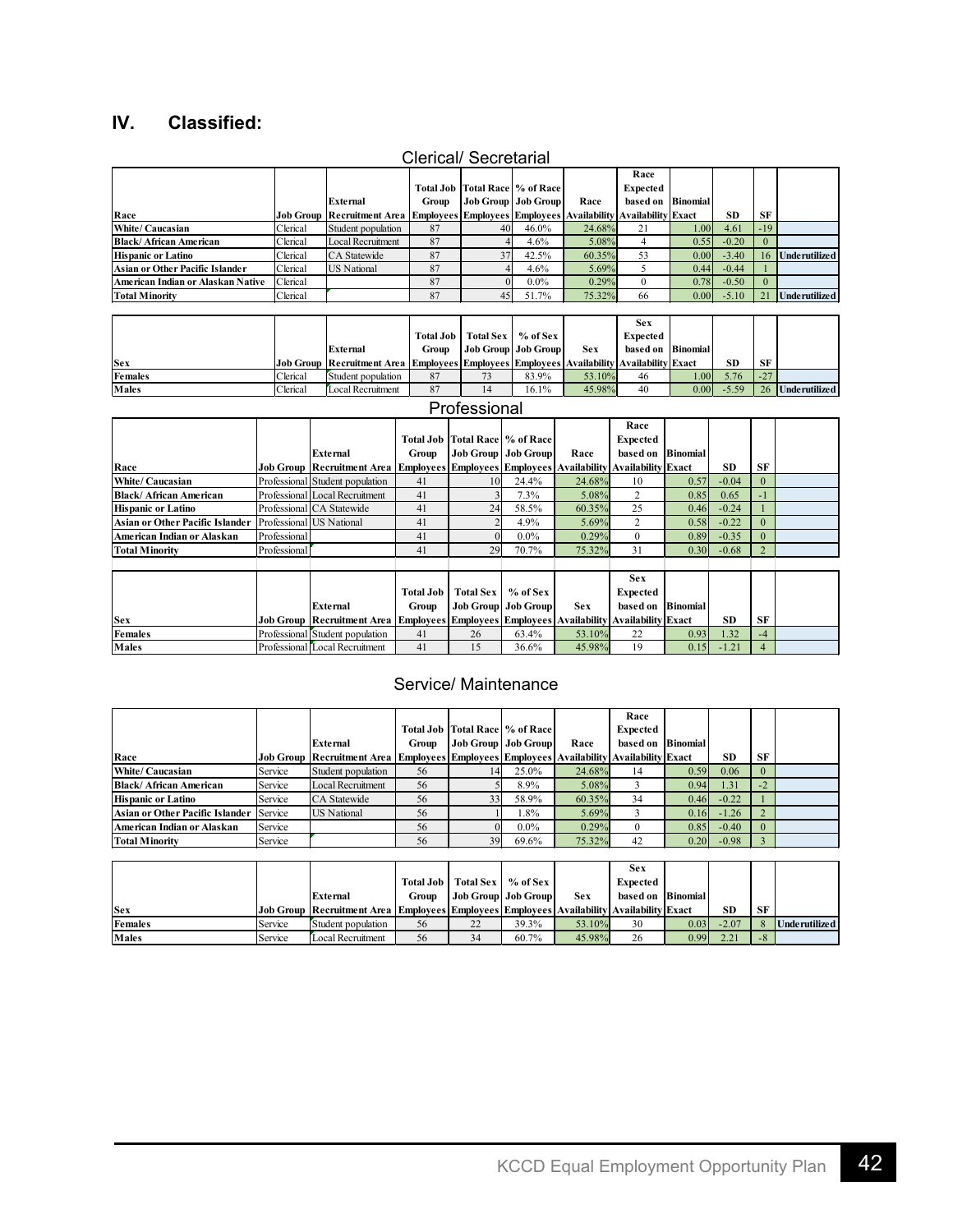#### Skilled Crafts

|                                 |                            |                                                                                |       |                                             |         |        | Race       |                 |           |           |  |
|---------------------------------|----------------------------|--------------------------------------------------------------------------------|-------|---------------------------------------------|---------|--------|------------|-----------------|-----------|-----------|--|
|                                 |                            |                                                                                |       | <b>Total Job   Total Race   % of Race  </b> |         |        | Expected   |                 |           |           |  |
|                                 |                            | <b>External</b>                                                                | Group | Job Group   Job Group                       |         | Race   | based on   | <b>Binomial</b> |           |           |  |
| Race                            | Job Group                  | Recruitment Area Employees Employees Employees Availability Availability Exact |       |                                             |         |        |            |                 | <b>SD</b> | <b>SF</b> |  |
| White/ Caucasian                |                            | Skilled Crafts Student population                                              |       |                                             | $0.0\%$ | 24.68% |            | 0.43            | $-0.99$   |           |  |
| Black/ African American         |                            | Skilled Crafts Local Recruitment                                               |       |                                             | $0.0\%$ | 5.08%  | $\Omega$   | 0.86            | $-0.40$   |           |  |
| <b>Hispanic or Latino</b>       |                            | Skilled Crafts CA Statewide                                                    |       |                                             | 100.0%  | 60.35% |            | 1.00            | 1.40      | - 1       |  |
| Asian or Other Pacific Islander | Skilled Crafts US National |                                                                                |       |                                             | $0.0\%$ | 5.69%  | $\Omega$   | 0.84            | $-0.43$   |           |  |
| American Indian or Alaskan      | Skilled Crafts             |                                                                                |       |                                             | $0.0\%$ | 0.29%  | $\Omega$   | 0.99            | $-0.09$   | $\Omega$  |  |
| <b>Total Minority</b>           | Skilled Crafts             |                                                                                |       |                                             | 100.0%  | 75.32% |            | 1.001           | 0.99      | - 1       |  |
|                                 |                            |                                                                                |       |                                             |         |        |            |                 |           |           |  |
|                                 |                            |                                                                                |       |                                             |         |        | <b>Sex</b> |                 |           |           |  |

|                |            |                                                                                            |       |                                  |       |            | <b>DEA</b>        |      |         |    |  |
|----------------|------------|--------------------------------------------------------------------------------------------|-------|----------------------------------|-------|------------|-------------------|------|---------|----|--|
|                |            |                                                                                            |       | Total Job   Total Sex   % of Sex |       |            | Expected          |      |         |    |  |
|                |            | External                                                                                   | Group | <b>Job Group</b> Job Group       |       | <b>Sex</b> | based on Binomial |      |         |    |  |
| <b>Sex</b>     | Job Groun- | Recruitment Area   Employees   Employees   Employees   Availability   Availability   Exact |       |                                  |       |            |                   |      | SD      | SF |  |
| <b>Females</b> |            | Skilled Crafts Student population                                                          |       |                                  | 33.3% | 53.10%     |                   | 0.45 | $-0.69$ |    |  |
| Males          |            | Skilled Crafts II ocal Recruitment                                                         |       |                                  | 66.7% | 45.98%     |                   | 0.90 | 0.72    |    |  |

#### Technical/ Paraprofessional

|                                        |                                               |                                                                                |       | <b>Total Job   Total Race   % of Race  </b> |         |        | Race<br><b>Expected</b> |      |           |    |  |
|----------------------------------------|-----------------------------------------------|--------------------------------------------------------------------------------|-------|---------------------------------------------|---------|--------|-------------------------|------|-----------|----|--|
|                                        |                                               | External                                                                       | Group | Job Group Job Group                         |         | Race   | based on Binomial       |      |           |    |  |
| Race                                   | Job Group                                     | Recruitment Area Employees Employees Employees Availability Availability Exact |       |                                             |         |        |                         |      | <b>SD</b> | SF |  |
| White/ Caucasian                       | Technical/Paraprofessional Student population |                                                                                | 93    | 24                                          | 25.8%   | 24.68% | 23                      | 0.65 | 0.25      |    |  |
| Black/African American                 | Technical/Paraprofessional Local Recruitment  |                                                                                | 93    |                                             | 3.2%    | 5.08%  |                         | 0.30 | $-0.81$   |    |  |
| <b>Hispanic or Latino</b>              | Technical/ Paraprofessional CA Statewide      |                                                                                | 93    | 56                                          | 60.2%   | 60.35% | 56                      | 0.53 | $-0.03$   |    |  |
| <b>Asian or Other Pacific Islander</b> | Technical/ Paraprofessional US National       |                                                                                | 93    |                                             | $6.5\%$ | 5.69%  |                         | 0.72 | 0.32      |    |  |
| American Indian or Alaskan             | Technical/ Paraprofessional                   |                                                                                | 93    |                                             | $0.0\%$ | 0.29%  |                         | 0.76 | $-0.52$   |    |  |
| <b>Total Minority</b>                  | Technical/ Paraprofessional                   |                                                                                | 93    | 65                                          | 69.9%   | 75.32% | 70                      | 0.14 | $-1.21$   |    |  |

|                |                                                |                                                                                          |                  |                      |                       |            | Sex               |       |           |           |                      |
|----------------|------------------------------------------------|------------------------------------------------------------------------------------------|------------------|----------------------|-----------------------|------------|-------------------|-------|-----------|-----------|----------------------|
|                |                                                |                                                                                          | <b>Total Job</b> | Total Sex   % of Sex |                       |            | Expected          |       |           |           |                      |
|                |                                                | External                                                                                 | Group            |                      | Job Group   Job Group | <b>Sex</b> | based on Binomial |       |           |           |                      |
| <b>Sex</b>     | .Job Groun                                     | <b>IRecruitment Area [Employees] Employees Employees Availability Availability Exact</b> |                  |                      |                       |            |                   |       | <b>SD</b> | <b>SF</b> |                      |
| <b>Females</b> | Technical/ Paraprofessional Student population |                                                                                          | 93               |                      | 80.6%                 | 53.10%     | 49                | .00.  | 5.32      | $-26$     |                      |
| Males          | Technical/ Paraprofessional Local Recruitment  |                                                                                          | 93               | 18                   | 19.4%                 | 45.98%     | 43                | 0.001 | $-5.15$   |           | <b>Underutilized</b> |

#### **Race:**

An analysis of Classified employees including professional, service/ maintenance, skilled crafts and technical paraprofessional shows the following groups White/ Caucasian, Black/ African American, Hispanic or Latino, Asian or other Pacific Islander, and American Indian or Alaskan Native, are within a reasonable range of availability, with the exception of Clerical/Secretarial. Clerical/Secretarial has an underutilization of Hispanic or Latino with only 42.5% of the representation. This is a significant underutilization; as projected race availability is 60.35%. District will be prioritizing the aforementioned group to ensure an increase in qualified candidates in addition to all monitored groups.

#### **Gender:**

Classified employees have wider marginal differences in self-identified gender. Based on sex availability, job group percentage is expected to be consistent with females at 52.87% and males at 46.20%. Job groups such as, Clerical/ Secretarial and Technical/ Paraprofessionals have a significant underutilization of men. The Clerical/ Secretarial job group has 16.1% male vs 83.9% female. Technical/ Paraprofessionals has a similar discrepancy, with male employees only making up 19.4% of this job group, and females making up 80.6%. Service/ Maintenance job group is underutilizing females, with a difference of 39.3% female and 60.7% males. District will be prioritizing these groups to increase qualified candidates in these service areas.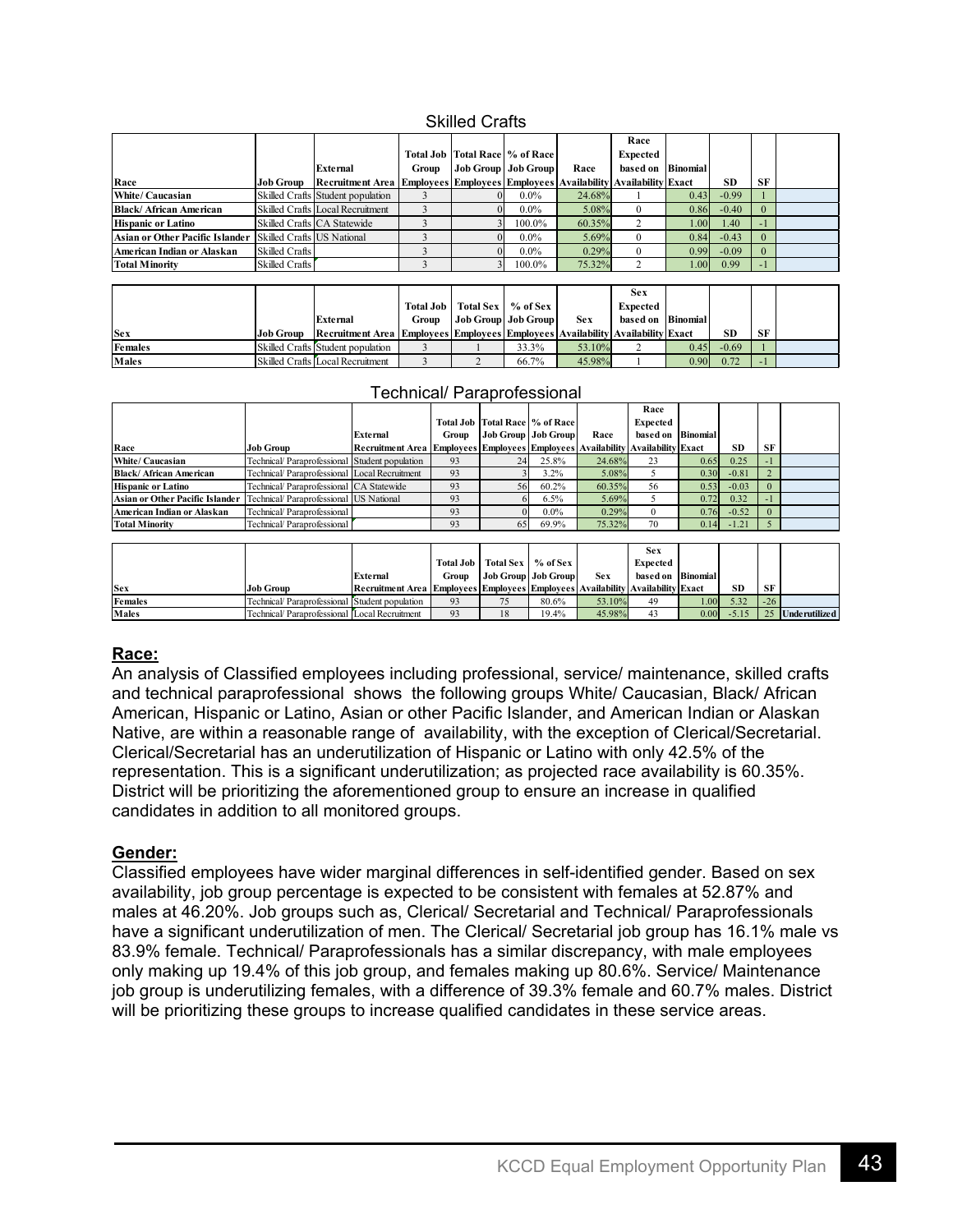#### **Cerro Coso College Availability Analysis (2019)**

*CCR, Title 5 § 53003 (c)(8)* 

\*Note: Cerro Coso Community College spans across widely separated desert, mountain, and valley communities within a sweeping 18,000-mile, four-county region of eastern California. For this reason, there is no Metropolitan area assigned. This plan utilizes data collected from Ridgecrest, CA, where the main campus is located.

#### **I. All Employees:**

|                                   |                           | External                         | Group |     | <b>Total Job   Total Race   % of Race  </b><br><b>Job Group   Job Group  </b> | Race                                                                 | Race<br>Expected<br>based on Binomial |                   |               |           |                      |
|-----------------------------------|---------------------------|----------------------------------|-------|-----|-------------------------------------------------------------------------------|----------------------------------------------------------------------|---------------------------------------|-------------------|---------------|-----------|----------------------|
| Race                              | <b>Job Group</b>          | <b>Recruitment Area</b>          |       |     |                                                                               | <b>Employees Employees Employees Availability Availability Exact</b> |                                       |                   | <b>SD</b>     | <b>SF</b> |                      |
| White/ Caucasian                  |                           | All Employees Student population | 294   | 192 | 65.3%                                                                         | 45.17%                                                               | 133                                   | 1.00 <sub>1</sub> | 6.94          | $-59$     |                      |
| Black/African American            |                           | All Employees Local Recruitment  | 294   |     | 4.4%                                                                          | 6.15%                                                                | 18                                    | 0.13              | $-1.23$       |           |                      |
| <b>Hispanic or Latino</b>         |                           | All Employees CA Statewide       | 294   | 34  | 11.6%                                                                         | 36.85%                                                               | 108                                   | 0.00              | $-8.99$       | 74        | <b>Underutilized</b> |
| Asian or Other Pacific Islander   | All Employees US National |                                  | 294   |     | 4.4%                                                                          | 6.03%                                                                | 18                                    | 0.15              | $-1.16$       |           |                      |
| American Indian or Alaskan Native | All Employees             |                                  | 294   |     | 0.7%                                                                          | 0.96%                                                                |                                       | 0.47              | $-0.49$       |           |                      |
| <b>Total Minority</b>             | All Employees             |                                  | 294   | 62  | 21.1%                                                                         | 54.83%                                                               | 161                                   |                   | $0.00$ -11.63 | 99        | Underutilized        |

|            |                  |                                                                                       |                  |                       |       |            | <b>Sex</b>        |      |         |       |  |
|------------|------------------|---------------------------------------------------------------------------------------|------------------|-----------------------|-------|------------|-------------------|------|---------|-------|--|
|            |                  |                                                                                       | <b>Total Job</b> | Total Sex   % of Sex  |       |            | Expected          |      |         |       |  |
|            |                  | External                                                                              | Group            | Job Group   Job Group |       | <b>Sex</b> | based on Binomial |      |         |       |  |
| <b>Sex</b> | <b>Job Group</b> | <b>Recruitment Area Employees Employees Employees Availability Availability Exact</b> |                  |                       |       |            |                   |      | SD      | SF    |  |
| Females    |                  | All Employees Student population                                                      | 294              | 172                   | 58.5% | 53.9%      | 158               | 0.95 | 1.58'   | $-14$ |  |
| Males      |                  | All Employees Local Recruitment                                                       | 294              | 122                   | 41.5% | 45.4%      | 133               | 0.10 | $-1.34$ |       |  |

#### **Race:**

An analysis of the total workforce, which included all permanent employees and part time faculty, shows the college is within the employment margins for most groups identified (White/ Caucasian, Black/ African American, Asian or other Pacific Islander, and American Indian or Alaskan Native). However, Hispanic or Latino employment falls below the identified availability by a significant margin, with current employees identified as Hispanic or Latino accounting for 11.6% of employees. This is a significant finding, asavailability stands at 36.85%. As a result of this finding, the District is prioritizing over all recruitment efforts to increase the number of qualified Hispanic or Latino applicants for Cerro Coso College in addition to all monitored groups.

#### **Gender:**

Examination of the data for workforce across Kern Community College District, which includes all classifications, reveals that males and females are employed at an adequate range for identified sex availability. Subsequently, the District is not prioritizing its efforts in this area.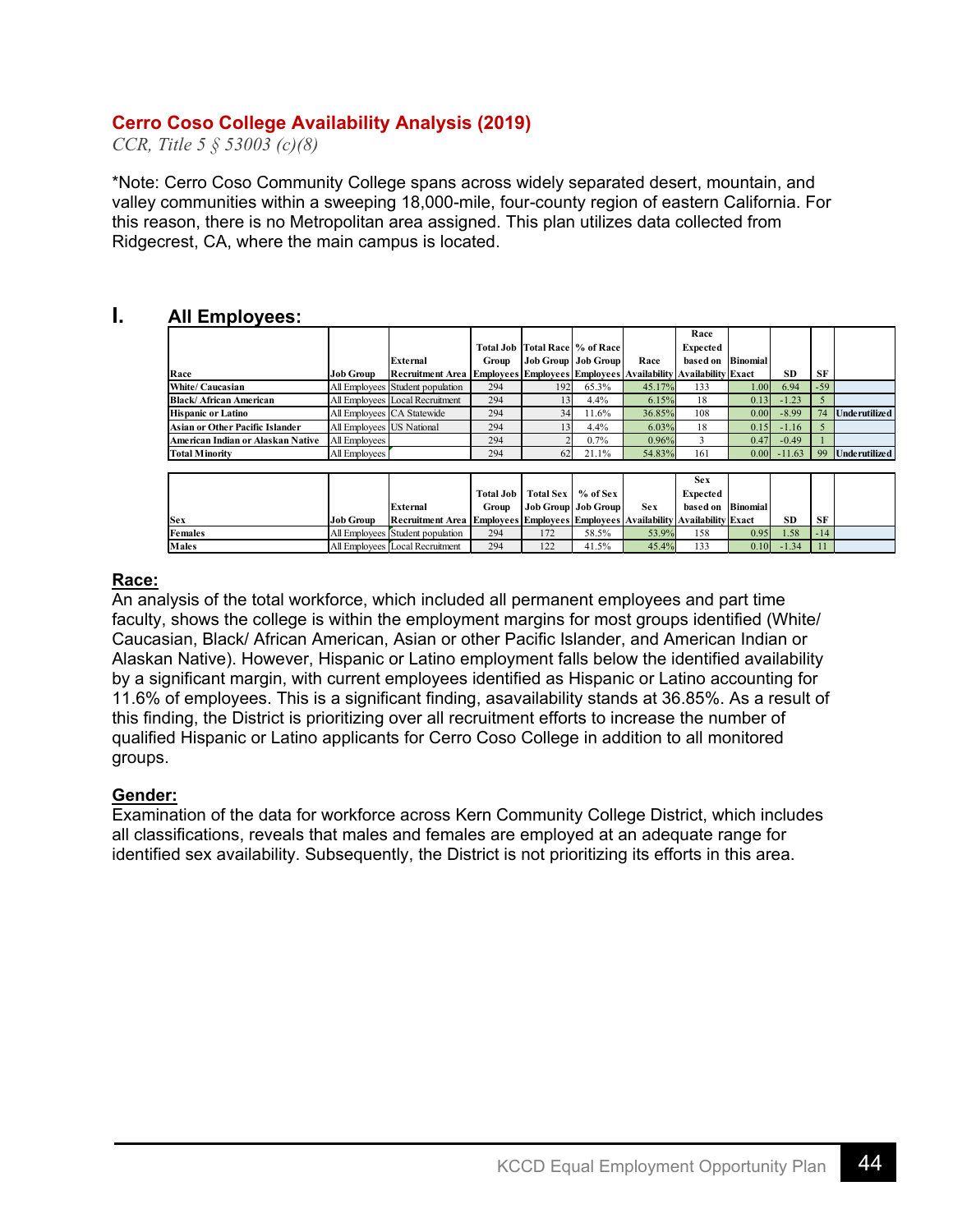#### **II. Executive Administration:**

|                                   |            |                                                                                                 |                  |                  |                                  |            | Race              |                   |           |      |                      |
|-----------------------------------|------------|-------------------------------------------------------------------------------------------------|------------------|------------------|----------------------------------|------------|-------------------|-------------------|-----------|------|----------------------|
|                                   |            |                                                                                                 |                  |                  | Total Job Total Race   % of Race |            | <b>Expected</b>   |                   |           |      |                      |
|                                   |            | External                                                                                        | Group            |                  | Job Group   Job Group            | Race       | based on Binomial |                   |           |      |                      |
| Race                              |            | <b>Job Group Recruitment Area Employees Employees Employees Availability Availability Exact</b> |                  |                  |                                  |            |                   |                   | <b>SD</b> | SF   |                      |
| White/ Caucasian                  |            | Exec/Admin Student population                                                                   | 26               | 18               | 69.2%                            | 45.17%     | 12                | 1.00              | 2.47      | -6   |                      |
| Black/ African American           |            | Exec/Admin Local Recruitment                                                                    | 26               |                  | 3.8%                             | 6.15%      | 2                 | 0.52              | $-0.49$   |      |                      |
| <b>Hispanic or Latino</b>         |            | Exec/Admin CA Statewide                                                                         | 26               |                  | 3.8%                             | 36.85%     | 10                | 0.00              | $-3.49$   |      | <b>Underutilized</b> |
| Asian or Other Pacific Islander   |            | Exec/Admin US National                                                                          | 26               |                  | 7.7%                             | 6.03%      | 2                 | 0.80              | 0.36      |      |                      |
| American Indian or Alaskan Native | Exec/Admin |                                                                                                 | 26               |                  | $0.0\%$                          | 0.96%      | $\mathbf{0}$      | 0.78              | $-0.50$   |      |                      |
| <b>Total Minority</b>             | Exec/Admin |                                                                                                 | 26               |                  | 15.4%                            | 54.83%     | 14                | 0.00 <sub>l</sub> | $-4.04$   | 10   | <b>Underutilized</b> |
|                                   |            |                                                                                                 |                  |                  |                                  |            |                   |                   |           |      |                      |
|                                   |            |                                                                                                 |                  |                  |                                  |            | <b>Sex</b>        |                   |           |      |                      |
|                                   |            |                                                                                                 | <b>Total Job</b> | <b>Total Sex</b> | % of Sex                         |            | <b>Expected</b>   |                   |           |      |                      |
|                                   |            | External                                                                                        | Group            |                  | <b>Job Group</b> Job Group       | <b>Sex</b> | based on Binomial |                   |           |      |                      |
| <b>Sex</b>                        |            | <b>Job Group Recruitment Area Employees Employees Employees Availability Availability Exact</b> |                  |                  |                                  |            |                   |                   | <b>SD</b> | SF   |                      |
| Females                           |            | Exec/Admin Student population                                                                   | 26               | 19               | 73.1%                            | 53.9%      | 14                | 0.99              | 1.96      | $-5$ |                      |
| Males                             |            | Exec/Admin Local Recruitment                                                                    | 26               |                  | 26.9%                            | 45.4%      | 12                | 0.04              | $-1.89$   |      |                      |

#### **Race:**

An analysis of employees identified as Executive/Administration, shows similar findings to the "All Employee" analysis. This includes a lower margin when reviewing employees that have selfidentified as Hispanic or Latino. The expected projection for this group is 36.85%; however, based on the analysis we have found Cerro Coso College utilization to be 3.8%. The remaining groups: White/Caucasian, Black/ African American, Asian or Other Pacific Islander, American Indian or Alaskan Native are identified with in reasonable range of availability. The District is prioritizing its recruitment efforts by identifying candidates to increase the number of qualified Hispanic or Latino applicants for Cerro Coso College in addition to all monitored groups.

#### **Gender:**

Examining the workforce data for Executive/Administration across Cerro Coso College, , reveals males and females are employed at an adequate range for identified sex availability. Subsequently, the District is not prioritizing its efforts in this area.

#### **III. Academic:**

|                                   | Full-Time Faculty               |                                                                                |       |                                 |       |        |                   |                   |               |           |               |  |  |  |
|-----------------------------------|---------------------------------|--------------------------------------------------------------------------------|-------|---------------------------------|-------|--------|-------------------|-------------------|---------------|-----------|---------------|--|--|--|
|                                   |                                 |                                                                                |       |                                 |       |        | Race              |                   |               |           |               |  |  |  |
|                                   |                                 |                                                                                |       | Total Job Total Race Mo of Race |       |        | Expected          |                   |               |           |               |  |  |  |
|                                   |                                 | External                                                                       | Group | Job Group Job Group             |       | Race   | based on Binomial |                   |               |           |               |  |  |  |
| Race                              | Job Group                       | Recruitment Area Employees Employees Employees Availability Availability Exact |       |                                 |       |        |                   |                   | <b>SD</b>     | <b>SF</b> |               |  |  |  |
| White/ Caucasian                  |                                 | Faculty- Full Time Student population                                          | 61    | 44                              | 72.1% | 45.17% | 28                | 1.00              | 4.23          | $-16$     |               |  |  |  |
| <b>Black/African American</b>     |                                 | Faculty- Full Time Local Recruitment                                           | 61    |                                 | 3.3%  | 6.15%  |                   | 0.27              | $-0.93$       |           |               |  |  |  |
| <b>Hispanic or Latino</b>         | Faculty- Full Time CA Statewide |                                                                                | 61    |                                 | 4.9%  | 36.85% | 22                | 0.00 <sub>l</sub> | $-5.17$       | 19        | Underutilized |  |  |  |
| Asian or Other Pacific Islander   | Faculty- Full Time US National  |                                                                                | 61    |                                 | 4.9%  | 6.03%  |                   | 0.49              | $-0.37$       |           |               |  |  |  |
| American Indian or Alaskan Native | Faculty- Full Time              |                                                                                | 61    |                                 | 1.6%  | 0.96%  |                   | 0.88              | 0.55          | $\Omega$  |               |  |  |  |
| <b>Total Minority</b>             | Faculty-Full Time               |                                                                                | 61    |                                 | 14.8% | 54.83% | 33                |                   | $0.00 - 6.29$ | 24        | Underutilized |  |  |  |

#### Full-Time Faculty

|                |                                      |                                                                                       |       |    |                                  |            | Sex               |      |           |           |  |
|----------------|--------------------------------------|---------------------------------------------------------------------------------------|-------|----|----------------------------------|------------|-------------------|------|-----------|-----------|--|
|                |                                      |                                                                                       |       |    | Total Job   Total Sex   % of Sex |            | Expected          |      |           |           |  |
|                |                                      | External                                                                              | Group |    | Job Group Job Group              | <b>Sex</b> | based on Binomial |      |           |           |  |
| <b>Sex</b>     | <b>Job Group</b>                     | <b>Recruitment Area Employees Employees Employees Availability Availability Exact</b> |       |    |                                  |            |                   |      | <b>SD</b> | <b>SF</b> |  |
| <b>Females</b> |                                      | Faculty- Full Time Student population                                                 | 61    | 27 | 44.3%                            | 53.9%      |                   | 0.08 | $-1.51$   |           |  |
| Males          | Faculty- Full Time Local Recruitment |                                                                                       | 61    | 34 | 55.7%                            | 45.4%      | 28                | 0.96 | 1.62      | $-6$      |  |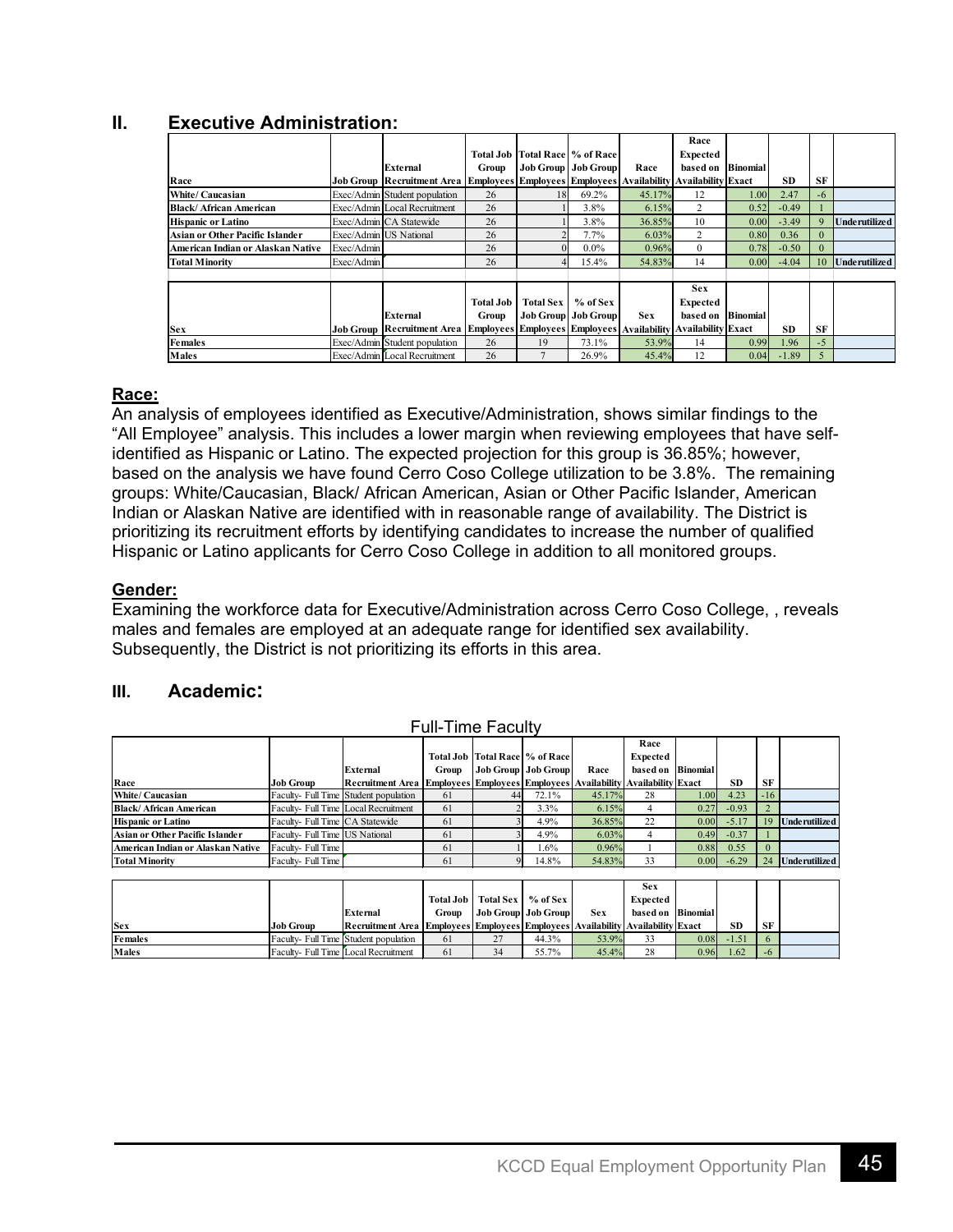#### Part-Time Faculty

|                                   |                                |                                                                                |                  |                  |                                           |            | Race              |                   |           |           |               |
|-----------------------------------|--------------------------------|--------------------------------------------------------------------------------|------------------|------------------|-------------------------------------------|------------|-------------------|-------------------|-----------|-----------|---------------|
|                                   |                                |                                                                                |                  |                  | <b>Total Job Total Race   % of Race  </b> |            | <b>Expected</b>   |                   |           |           |               |
|                                   |                                | External                                                                       | Group            |                  | <b>Job Group   Job Group</b>              | Race       | based on Binomial |                   |           |           |               |
| Race                              | <b>Job Group</b>               | Recruitment Area Employees Employees Employees Availability Availability Exact |                  |                  |                                           |            |                   |                   | <b>SD</b> | <b>SF</b> |               |
| White/Caucasian                   |                                | Part-time Faculty Student population                                           | 119              | 79               | 66.4%                                     | 45.17%     | 54                | 1.00              | 4.65      | $-25$     |               |
| Black/African American            |                                | Part-time Faculty Local Recruitment                                            | 119              |                  | 6.7%                                      | 6.15%      |                   | 0.69              | 0.26      | - 1       |               |
| <b>Hispanic or Latino</b>         | Part-time Faculty CA Statewide |                                                                                | 119              |                  | 5.9%                                      | 36.85%     | 44                | 0.00 <sub>l</sub> | $-7.00$   | 37        | Underutilized |
| Asian or Other Pacific Islander   | Part-time Faculty US National  |                                                                                | 119              |                  | 5.0%                                      | 6.03%      |                   | 0.42              | $-0.45$   |           |               |
| American Indian or Alaskan Native | Part-time Faculty              |                                                                                | 119              |                  | 0.8%                                      | 0.96%      |                   | 0.69              | $-0.13$   | $\theta$  |               |
| <b>Total Minority</b>             | Part-time Faculty              |                                                                                | 119              | 22               | 18.5%                                     | 54.83%     | 65                | 0.00 <sub>l</sub> | $-7.97$   | 43        | Underutilized |
|                                   |                                |                                                                                |                  |                  |                                           |            |                   |                   |           |           |               |
|                                   |                                |                                                                                |                  |                  |                                           |            | <b>Sex</b>        |                   |           |           |               |
|                                   |                                |                                                                                | <b>Total Job</b> | <b>Total Sex</b> | $%$ of Sex                                |            | <b>Expected</b>   |                   |           |           |               |
|                                   |                                | External                                                                       | Group            |                  | <b>Job Group   Job Group  </b>            | <b>Sex</b> | based on Binomial |                   |           |           |               |

**Employees**

**Employees**

**Availability**

**Availability Exact SD SF**

**Employees**

**Females Part-time Faculty Student population** 119 66 55.5% 53.9% 64 0.67 0.34 -2 **Males** Part-time Faculty Local Recruitment 119 53 44.5% 45.4% 54 0.46 -0.18 1

**Sex Job Group**

**Recruitment Area**

In the analysis of employees identified as Faculty, Hispanic or Latino are again identified as an underutilized group. The expected projection for both Full time Faculty and Part time Faculty is 36.85%. Based on the analysis, we have found Cerro Coso College utilization to be 4.9% for Full time Faculty and 5.9% for Part time Faculty. The remaining groups; White/Caucasian, Black/ African American, Asian or Other Pacific Islander, American Indian or Alaskan Native are identified with in reasonable range availability.The District is prioritizing its recruitment efforts by identifying candidates to increase the number of qualified Hispanic or Latino applicants for Cerro Coso College in addition to all monitored groups.

#### **Gender:**

Examining the academic data across Cerro Coso College, reveals males and females are employed at an adequate range for identified sex availability. Subsequently, the District is not prioritizing its efforts in this area.

#### **IV. Classified:**

| Race<br>Total Job Total Race % of Race<br>Expected<br>based on Binomial<br>Job Group   Job Group  <br>External<br>Race<br>Group<br><b>Employees Employees Employees Availability Availability Exact</b><br><b>SF</b><br>Race<br><b>SD</b><br><b>Job Group Recruitment Area</b><br>Clerical<br>Student population<br>0.90 <sub>l</sub><br>1.09<br>45.17%<br>$-3$<br>23<br>13<br>56.5%<br>10<br>Clerical<br>Local Recruitment<br>Black/African American<br>$-1.23$<br>23<br>6.15%<br>0.23<br>$0.0\%$ | Clerical/ Secretarial |  |  |  |  |  |  |  |  |  |  |  |  |
|----------------------------------------------------------------------------------------------------------------------------------------------------------------------------------------------------------------------------------------------------------------------------------------------------------------------------------------------------------------------------------------------------------------------------------------------------------------------------------------------------|-----------------------|--|--|--|--|--|--|--|--|--|--|--|--|
|                                                                                                                                                                                                                                                                                                                                                                                                                                                                                                    |                       |  |  |  |  |  |  |  |  |  |  |  |  |
|                                                                                                                                                                                                                                                                                                                                                                                                                                                                                                    |                       |  |  |  |  |  |  |  |  |  |  |  |  |
| White/ Caucasian                                                                                                                                                                                                                                                                                                                                                                                                                                                                                   |                       |  |  |  |  |  |  |  |  |  |  |  |  |
|                                                                                                                                                                                                                                                                                                                                                                                                                                                                                                    |                       |  |  |  |  |  |  |  |  |  |  |  |  |
|                                                                                                                                                                                                                                                                                                                                                                                                                                                                                                    |                       |  |  |  |  |  |  |  |  |  |  |  |  |
| Clerical<br>39.1%<br>36.85%<br>0.23<br><b>Hispanic or Latino</b><br>CA Statewide<br>23<br>0.68<br>8<br>- 1                                                                                                                                                                                                                                                                                                                                                                                         |                       |  |  |  |  |  |  |  |  |  |  |  |  |
| Asian or Other Pacific Islander<br>Clerical<br><b>US</b> National<br>6.03%<br>$-1.22$<br>23<br>0.24<br>$0.0\%$                                                                                                                                                                                                                                                                                                                                                                                     |                       |  |  |  |  |  |  |  |  |  |  |  |  |
| $-0.47$<br>Clerical<br>0.96%<br>23<br>0.80 <sub>l</sub><br>American Indian or Alaskan Native<br>$0.0\%$<br>$\Omega$<br>$\theta$                                                                                                                                                                                                                                                                                                                                                                    |                       |  |  |  |  |  |  |  |  |  |  |  |  |
| Clerical<br>23<br>54.83%<br>$0.10$ -1.51<br>39.1%<br><b>Total Minority</b><br>13<br>$\overline{4}$                                                                                                                                                                                                                                                                                                                                                                                                 |                       |  |  |  |  |  |  |  |  |  |  |  |  |

|                |          |                                                                                                         |           |    |                            |            | <b>Sex</b>        |                   |           |      |               |
|----------------|----------|---------------------------------------------------------------------------------------------------------|-----------|----|----------------------------|------------|-------------------|-------------------|-----------|------|---------------|
|                |          |                                                                                                         | Total Job |    | Total Sex   % of Sex       |            | Expected          |                   |           |      |               |
|                |          | External                                                                                                | Group     |    | <b>Job Group Job Group</b> | <b>Sex</b> | based on Binomial |                   |           |      |               |
| <b>Sex</b>     |          | [Job Group   Recruitment Area   Emplovees   Emplovees   Emplovees   Availability   Availability   Exact |           |    |                            |            |                   |                   | <b>SD</b> | SF   |               |
| <b>Females</b> | Clerical | Student population                                                                                      |           | 20 | 87.0%                      | 53.9%      | 12                | 1.001             | 3.18      | $-8$ |               |
| Males          | Clerical | Local Recruitment                                                                                       | 23        |    | 3.0%                       | 45.4%      | 10                | 0.00 <sub>l</sub> | $-3.11$   |      | Underutilized |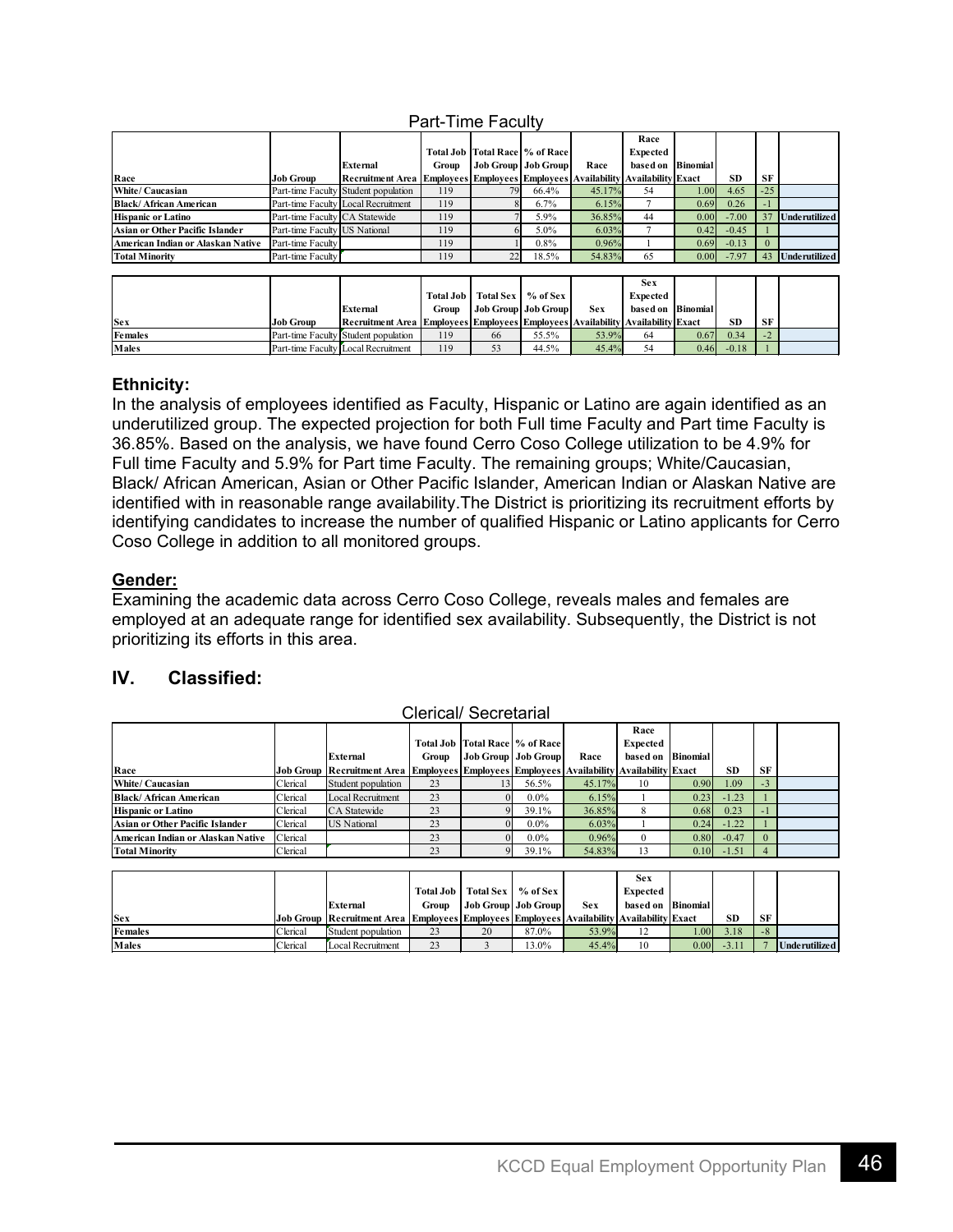#### Professional

|                                        |              |                                                                                          |       |                                |        | Race              |                   |           |    |  |
|----------------------------------------|--------------|------------------------------------------------------------------------------------------|-------|--------------------------------|--------|-------------------|-------------------|-----------|----|--|
|                                        |              |                                                                                          |       | Total Job Total Race % of Race |        | Expected          |                   |           |    |  |
|                                        |              | External                                                                                 | Group | Job Group   Job Group          | Race   | based on Binomial |                   |           |    |  |
| Race                                   |              | Job Group Recruitment Area Employees Employees Employees Availability Availability Exact |       |                                |        |                   |                   | <b>SD</b> | SF |  |
| White/ Caucasian                       |              | Professional Student population                                                          |       | 44.4%                          | 45.17% |                   | 0.62              | $-0.04$   |    |  |
| Black/African American                 |              | Professional Local Recruitment                                                           |       | 1.1%                           | 6.15%  |                   | 0.90 <sub>1</sub> | 0.62      |    |  |
| <b>Hispanic or Latino</b>              |              | Professional CA Statewide                                                                |       | 11.1%                          | 36.85% |                   | 0.10              | $-1.60$   |    |  |
| <b>Asian or Other Pacific Islander</b> |              | Professional US National                                                                 |       | $0.0\%$                        | 6.03%  |                   | 0.57              | $-0.76$   |    |  |
| American Indian or Alaskan Native      | Professional |                                                                                          |       | $0.0\%$                        | 0.96%  |                   | 0.92              | $-0.29$   |    |  |
| <b>Total Minority</b>                  | Professional |                                                                                          |       | 22.2%                          | 54.83% |                   | 0.05              | $-1.97$   |    |  |

|            |                                                                                                         |       |                                  |                     |            | Sex               |      |         |    |  |
|------------|---------------------------------------------------------------------------------------------------------|-------|----------------------------------|---------------------|------------|-------------------|------|---------|----|--|
|            |                                                                                                         |       | Total Job   Total Sex   % of Sex |                     |            | Expected          |      |         |    |  |
|            | External                                                                                                | Group |                                  | Job Group Job Group | <b>Sex</b> | based on Binomial |      |         |    |  |
| <b>Sex</b> | [Job Group   Recruitment Area   Emplovees   Emplovees   Emplovees   Availability   Availability   Exact |       |                                  |                     |            |                   |      | SD      | SF |  |
| Females    | Professional Student population                                                                         |       |                                  | 55.6%               | 53.9%      |                   | 0.66 | 0.10    |    |  |
| Males      | Professional Local Recruitment                                                                          |       |                                  | 44.4%               | 45.4%      |                   | 0.61 | $-0.06$ |    |  |

#### Service/ Maintenance

|                                   |         |                                                                                                 |       |                                |        | Race              |      |         |           |  |
|-----------------------------------|---------|-------------------------------------------------------------------------------------------------|-------|--------------------------------|--------|-------------------|------|---------|-----------|--|
|                                   |         |                                                                                                 |       | Total Job Total Race % of Race |        | <b>Expected</b>   |      |         |           |  |
|                                   |         | External                                                                                        | Group | Job Group Job Group            | Race   | based on Binomial |      |         |           |  |
| Race                              |         | <b>Job Group Recruitment Area Employees Employees Employees Availability Availability Exact</b> |       |                                |        |                   |      | SD      | <b>SF</b> |  |
| White/Caucasian                   | Service | Student population                                                                              | 16    | 37.5%                          | 45.17% |                   | 0.36 | $-0.62$ |           |  |
| <b>Black/African American</b>     | Service | Local Recruitment                                                                               | 16    | $0.0\%$                        | 6.15%  |                   | 0.36 | $-1.02$ |           |  |
| Hispanic or Latino                | Service | CA Statewide                                                                                    | 16    | 25.0%                          | 36.85% | $\theta$          | 0.24 | $-0.98$ |           |  |
| Asian or Other Pacific Islander   | Service | <b>US</b> National                                                                              | 16    | 12.5%                          | 6.03%  |                   | 0.93 | 1.09    |           |  |
| American Indian or Alaskan Native | Service |                                                                                                 | 16    | $0.0\%$                        | 0.96%  | $\theta$          | 0.86 | $-0.39$ |           |  |
| <b>Total Minority</b>             | Service |                                                                                                 | 16    | 37.5%                          | 54.83% |                   | 0.13 | $-1.39$ |           |  |

|            |         |                                                                                 |                  |                      |                     |            | Sex                       |       |         |     |               |
|------------|---------|---------------------------------------------------------------------------------|------------------|----------------------|---------------------|------------|---------------------------|-------|---------|-----|---------------|
|            |         |                                                                                 | <b>Total Job</b> | Total Sex   % of Sex |                     |            | Expected                  |       |         |     |               |
|            |         | External                                                                        | Group            |                      | Job Group Job Group | <b>Sex</b> | based on Binomial         |       |         |     |               |
| <b>Sex</b> |         | [Job Group] Recruitment Area   Employees   Employees   Employees   Availability |                  |                      |                     |            | <b>Availability Exact</b> |       | SD      | SF  |               |
| Females    | Service | Student population                                                              | 16               |                      | 25.0%               | 53.9%      |                           | 0.02  | $-2.32$ |     | Underutilized |
| Males      | Service | Local Recruitment                                                               | 16               | 12                   | 75.0%               | 45.4%      |                           | 100.1 | 2.38    | - 3 |               |

|  | <b>Skilled Crafts</b> |  |
|--|-----------------------|--|
|  |                       |  |

|                                   |                            |                                                                                |       |                                  |        | Race              |      |               |    |  |
|-----------------------------------|----------------------------|--------------------------------------------------------------------------------|-------|----------------------------------|--------|-------------------|------|---------------|----|--|
|                                   |                            |                                                                                |       | Total Job Total Race   % of Race |        | Expected          |      |               |    |  |
|                                   |                            | External                                                                       | Group | Job Group Job Group              | Race   | based on Binomial |      |               |    |  |
| Race                              | Job Group                  | Recruitment Area Employees Employees Employees Availability Availability Exact |       |                                  |        |                   |      | <b>SD</b>     | SF |  |
| White/ Caucasian                  |                            | Skilled Crafts Student population                                              |       | 100.0%                           | 45.17% |                   | 1.00 | 1.10          |    |  |
| <b>Black/African American</b>     |                            | Skilled Crafts Local Recruitment                                               |       | $0.0\%$                          | 6.15%  |                   | 0.94 | $-0.26$       |    |  |
| <b>Hispanic or Latino</b>         |                            | Skilled Crafts CA Statewide                                                    |       | $0.0\%$                          | 36.85% |                   | 0.63 | $-0.76$       |    |  |
| Asian or Other Pacific Islander   | Skilled Crafts US National |                                                                                |       | $0.0\%$                          | 6.03%  |                   | 0.94 | $-0.25$       |    |  |
| American Indian or Alaskan Native | <b>Skilled Crafts</b>      |                                                                                |       | $0.0\%$                          | 0.96%  |                   | 0.99 | $-0.10$       |    |  |
| <b>Total Minority</b>             | Skilled Crafts             |                                                                                |       | $0.0\%$                          | 54.83% |                   |      | $0.45 - 1.10$ |    |  |

|                |           |                                                                                |       |                                  |            | <b>Sex</b>        |       |         |          |  |
|----------------|-----------|--------------------------------------------------------------------------------|-------|----------------------------------|------------|-------------------|-------|---------|----------|--|
|                |           |                                                                                |       | Total Job   Total Sex   % of Sex |            | Expected          |       |         |          |  |
|                |           | External                                                                       | Group | <b>Job Group Job Group</b>       | <b>Sex</b> | based on Binomial |       |         |          |  |
| <b>Sex</b>     | Job Group | Recruitment Area Employees Employees Employees Availability Availability Exact |       |                                  |            |                   |       | SD      | SF       |  |
| <b>Females</b> |           | Skilled Crafts Student population                                              |       | 100.0%                           | 53.9%      |                   | 1.001 | 0.92    | $\Omega$ |  |
| Males          |           | Skilled Crafts Local Recruitment                                               |       | $0.0\%$                          | 45.4%      |                   | 0.55  | $-0.91$ | $\Omega$ |  |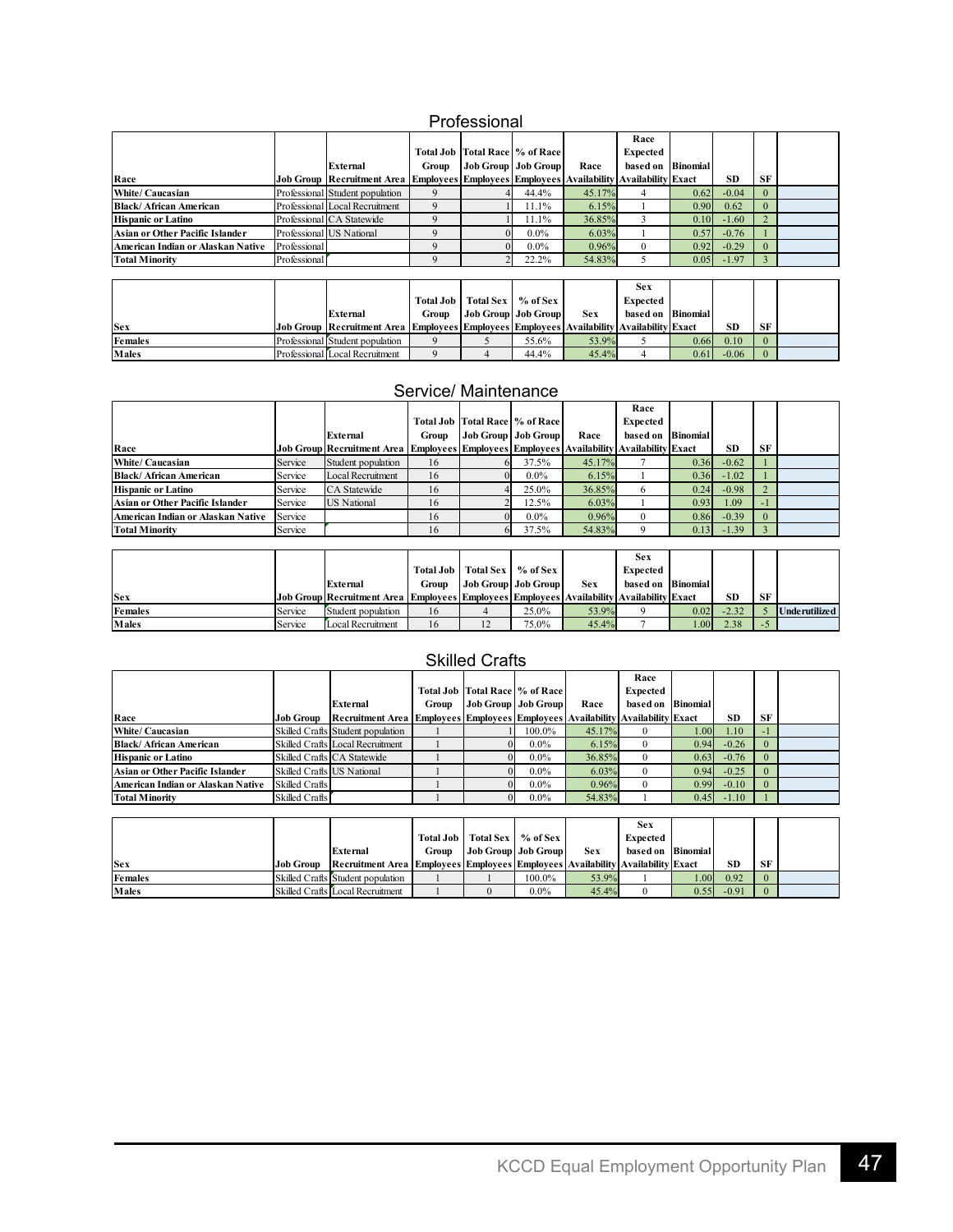|                                   |                                               |                                                                                |       |                                |         |        | Race              |                   |           |          |                      |
|-----------------------------------|-----------------------------------------------|--------------------------------------------------------------------------------|-------|--------------------------------|---------|--------|-------------------|-------------------|-----------|----------|----------------------|
|                                   |                                               |                                                                                |       | Total Job Total Race % of Race |         |        | <b>Expected</b>   |                   |           |          |                      |
|                                   |                                               | External                                                                       | Group | <b>Job Group   Job Group</b>   |         | Race   | based on Binomial |                   |           |          |                      |
| Race                              | <b>Job Group</b>                              | Recruitment Area Employees Employees Employees Availability Availability Exact |       |                                |         |        |                   |                   | <b>SD</b> | SF       |                      |
| <b>White/Caucasian</b>            | Technical/Paraprofessional Student population |                                                                                | 39    |                                | 69.2%   | 45.17% | 18                | 1.00              | 3.02      | $-9$     |                      |
| Black/African American            | Technical/ Paraprofessional Local Recruitment |                                                                                | 39    |                                | 2.6%    | 6.15%  |                   | 0.30              | $-0.93$   |          |                      |
| <b>Hispanic or Latino</b>         | Technical/ Paraprofessional CA Statewide      |                                                                                | 39    |                                | 23.1%   | 36.85% | 14                | 0.05              | $-1.78$   |          |                      |
| Asian or Other Pacific Islander   | Technical/ Paraprofessional US National       |                                                                                | 39    |                                | $0.0\%$ | 6.03%  |                   | 0.09              | $-1.58$   |          |                      |
| American Indian or Alaskan Native | Technical/ Paraprofessional                   |                                                                                | 39    |                                | $0.0\%$ | 0.96%  | $\theta$          | 0.69              | $-0.61$   | $\Omega$ |                      |
| <b>Total Minority</b>             | Technical/ Paraprofessional                   |                                                                                | 39    | 10                             | 25.6%   | 54.83% | 21                | 0.00 <sub>l</sub> | $-3.66$   |          | <b>Underutilized</b> |
|                                   |                                               |                                                                                |       |                                |         |        |                   |                   |           |          |                      |

#### Technical/Paraprofessional

|                |                                                |                                                                                  |       |                                  |                     |            | Sex               |                   |           |           |                      |
|----------------|------------------------------------------------|----------------------------------------------------------------------------------|-------|----------------------------------|---------------------|------------|-------------------|-------------------|-----------|-----------|----------------------|
|                |                                                |                                                                                  |       | Total Job   Total Sex   % of Sex |                     |            | Expected          |                   |           |           |                      |
|                |                                                | External                                                                         | Group |                                  | Job Group Job Group | <b>Sex</b> | based on Binomial |                   |           |           |                      |
| <b>Sex</b>     | <b>Job Group</b>                               | Recruitment Area [Employees] Employees Employees Availability Availability Exact |       |                                  |                     |            |                   |                   | <b>SD</b> | <b>SF</b> |                      |
| <b>Females</b> | Technical/ Paraprofessional Student population |                                                                                  | 39    |                                  | 79.5%               | 53.9%      |                   | 1.001             | 3.20      | $-10$     |                      |
| <b>Males</b>   | Technical/ Paraprofessional Local Recruitment  |                                                                                  | 39    |                                  | 20.5%               | 45.4%      |                   | 0.00 <sub>l</sub> | $-3.12$   |           | <b>Underutilized</b> |

#### **Race:**

An analysis of Classified employees including clerical, professional, service/ maintenance, skilled crafts shows most groups, White/ Caucasian, Black/ African American, Hispanic or Latino, Asian or other Pacific Islander, and American Indian or Alaskan Native), are within a reasonable range of availability, apart from Technical/ Paraprofessional. Technical/ Paraprofessional has an underutilization of Total Minorities with only 25.6% of the representation. This is a significant underutilization as projected race availability is 54.83%. District will be prioritizing this group to increase qualified candidates in addition to all monitored groups.

#### **Gender:**

Classified employees have wider marginal differences in self-identified gender. Based on sex availability, we expect to see job group percentages consistent with 53.9% female and 45.4% male. Job groups such as Clerical/ Secretarial and Technical/ Paraprofessionals have a significant underutilization of men. Clerical/ Secretarial currently have 13% male and 87% female. Technical/ Paraprofessionals have a similar discrepancy, with male employees only making up 20.5% of this job group and females making up 79.5%. Service/ Maintenance job group has been identified as underutilizing females, with a difference of 25% female and 75% males. District will be prioritizing these groups to increase qualified candidates**.**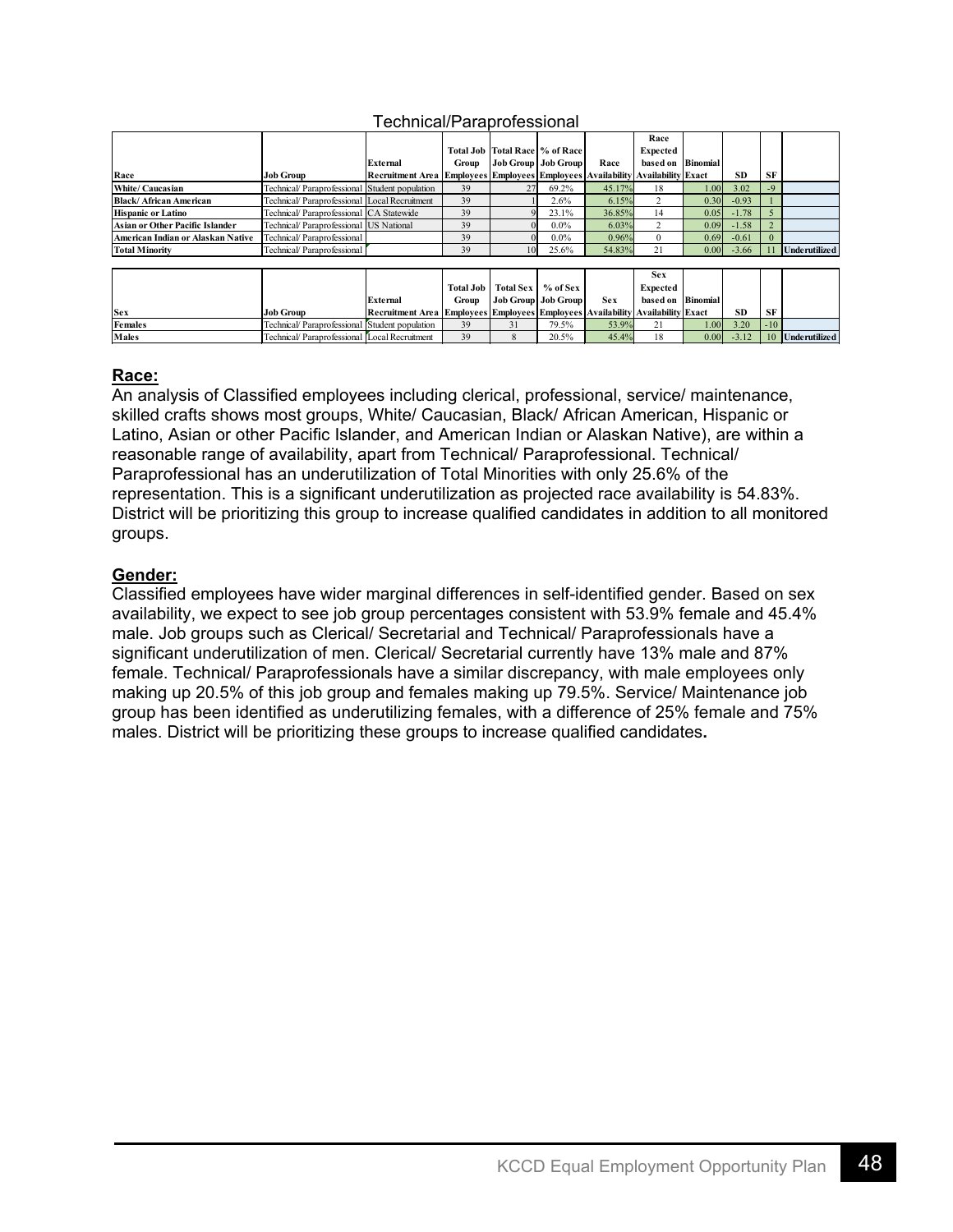#### **Porterville College Availability Analysis (2019)**

*CCR, Title 5 § 53003 (c)(8)*

#### **I. All Employees:**

|                                   |                           |                                                                                       |                  |                  |                                    |            | Race              |                   |           |           |                   |
|-----------------------------------|---------------------------|---------------------------------------------------------------------------------------|------------------|------------------|------------------------------------|------------|-------------------|-------------------|-----------|-----------|-------------------|
|                                   |                           |                                                                                       |                  |                  | Total Job   Total Race   % of Race |            | Expected          |                   |           |           |                   |
|                                   |                           | External                                                                              | Group            |                  | <b>Job Group</b> Job Group         | Race       | based on Binomial |                   |           |           |                   |
| Race                              | Job Group                 | Recruitment Area Employees Employees Employees Availability Availability Exact        |                  |                  |                                    |            |                   |                   | <b>SD</b> | <b>SF</b> |                   |
| <b>White/Caucasian</b>            |                           | All Employees Student population                                                      | 293              | 166              | 56.7%                              | 21.55%     | 63                | 1.00              | 14.62     | $-103$    |                   |
| Black/African American            |                           | All Employees Local Recruitment                                                       | 293              | 10               | 3.4%                               | 2.13%      | 6                 | 0.95              | 1.52      | $-4$      |                   |
| <b>Hispanic or Latino</b>         |                           | All Employees CA Statewide                                                            | 293              | 79               | 27.0%                              | 69.00%     | 202               | 0.00              | $-15.56$  |           | 123 Underutilized |
| Asian or Other Pacific Islander   | All Employees US National |                                                                                       | 293              |                  | 3.8%                               | 3.66%      | 11                | 0.61              | 0.09      | $\Omega$  |                   |
| American Indian or Alaskan Native | All Employees             |                                                                                       | 293              |                  | $1.0\%$                            | 0.49%      |                   | 0.94              | 1.33      | $-2$      |                   |
| <b>Total Minority</b>             | All Employees             |                                                                                       | 293              | 103              | 35.2%                              | 78.45%     | 230               | 0.00 <sub>l</sub> | $-18.03$  |           | 127 Underutilized |
|                                   |                           |                                                                                       |                  |                  |                                    |            |                   |                   |           |           |                   |
|                                   |                           |                                                                                       |                  |                  |                                    |            | <b>Sex</b>        |                   |           |           |                   |
|                                   |                           |                                                                                       | <b>Total Job</b> | <b>Total Sex</b> | % of Sex                           |            | <b>Expected</b>   |                   |           |           |                   |
|                                   |                           | <b>External</b>                                                                       | Group            |                  | <b>Job Group   Job Group  </b>     | <b>Sex</b> | based on Binomial |                   |           |           |                   |
| <b>Sex</b>                        | Job Group                 | <b>Recruitment Area Employees Employees Employees Availability Availability Exact</b> |                  |                  |                                    |            |                   |                   | <b>SD</b> | <b>SF</b> |                   |
| Females                           |                           | All Employees Student population                                                      | 293              | 166              | 56.7%                              | 58.1%      | 170               | 0.33              | $-0.50$   | 4         |                   |
| Males                             |                           | All Employees Local Recruitment                                                       | 293              | 127              | 43.3%                              | 41.3%      | 121               | 0.78              | 0.72      | $-6$      |                   |

#### **Race:**

An analysis of the total workforce for Porterville College, which includes all permanent employees and part time faculty, shows White/ Caucasian employment exceeds identified availability by a significant margin. The expected projection for this group is 21.55%; however, based on the analysis, Porterville College's utilization is 56.7%. Additionally, Hispanic or Latino employment falls below the identified availability by a significant margin, with current employees identified as Hispanic or Latino accounting for 27% of employees. This is a significant finding, as race availability stands at 69%. Black/African American (3.4%), Asian or Other Pacific Islander (3.8%), and American Indian or Alaskan Native (1.0%) are within reasonable range of availability. As a result of this finding, the District is prioritizing over all recruitment efforts to increase the number of qualified Hispanic or Latino applicants for Porterville College, in addition to all monitored groups.

#### **Gender:**

Examining the workforce data across Porterville College, which includes all classifications, reveals that males and females are employed at an adequate range for identified sex availability. Subsequently, the District is not prioritizing its efforts in this area.

#### **II. Executive/Administration:**

|                                   |            |                                   |       |    |                                |                                                                      | Race              |                   |           |          |                      |
|-----------------------------------|------------|-----------------------------------|-------|----|--------------------------------|----------------------------------------------------------------------|-------------------|-------------------|-----------|----------|----------------------|
|                                   |            |                                   |       |    | Total Job Total Race % of Race |                                                                      | Expected          |                   |           |          |                      |
|                                   |            | External                          | Group |    | Job Group   Job Group          | Race                                                                 | based on Binomial |                   |           |          |                      |
| Race                              |            | <b>Job Group Recruitment Area</b> |       |    |                                | <b>Employees Employees Employees Availability Availability Exact</b> |                   |                   | <b>SD</b> | SF       |                      |
| White/ Caucasian                  |            | Exec/Admin Student population     | 23    | 14 | 60.9%                          | 21.55%                                                               |                   | 1.00              | 4.59      | $-9$     |                      |
| Black/African American            |            | Exec/Admin Local Recruitment      | 23    |    | 13.0%                          | 2.13%                                                                |                   | 1.00              | 3.63      | $-3$     |                      |
| <b>Hispanic or Latino</b>         |            | Exec/Admin CA Statewide           | 23    |    | 21.7%                          | 69.00%                                                               | 16                | 0.00 <sub>l</sub> | $-4.90$   |          | <b>Underutilized</b> |
| Asian or Other Pacific Islander   |            | Exec/Admin US National            | 23    |    | $0.0\%$                        | 3.66%                                                                |                   | 0.42              | $-0.93$   |          |                      |
| American Indian or Alaskan Native | Exec/Admin |                                   | 23    |    | $0.0\%$                        | 0.49%                                                                |                   | 0.89              | $-0.33$   | $\Omega$ |                      |
| <b>Total Minority</b>             | Exec/Admin |                                   | 23    |    | 30.4%                          | 78.45%                                                               |                   | 0.00 <sub>l</sub> | $-5.60$   |          | <b>Underutilized</b> |

|            |                                                                                                                |       |                                  |                     |            | <b>Sex</b>        |      |           |     |  |
|------------|----------------------------------------------------------------------------------------------------------------|-------|----------------------------------|---------------------|------------|-------------------|------|-----------|-----|--|
|            |                                                                                                                |       | Total Job   Total Sex   % of Sex |                     |            | Expected          |      |           |     |  |
|            | External                                                                                                       | Group |                                  | Job Group Job Group | <b>Sex</b> | based on Binomial |      |           |     |  |
| <b>Sex</b> | <u> Job Group   Recruitment Area   Emplovees   Emplovees   Emplovees   Availability   Availability   Exact</u> |       |                                  |                     |            |                   |      | <b>SD</b> | SF  |  |
| Females    | Exec/Admin Student population                                                                                  | 23    | 16                               | 69.6%               | 58.1%      |                   | 0.91 | 1.11      | - 5 |  |
| Males      | Exec/Admin Local Recruitment                                                                                   | 23    |                                  | 30.4%               | 41.3%      |                   | 0.20 | $-1.06$   |     |  |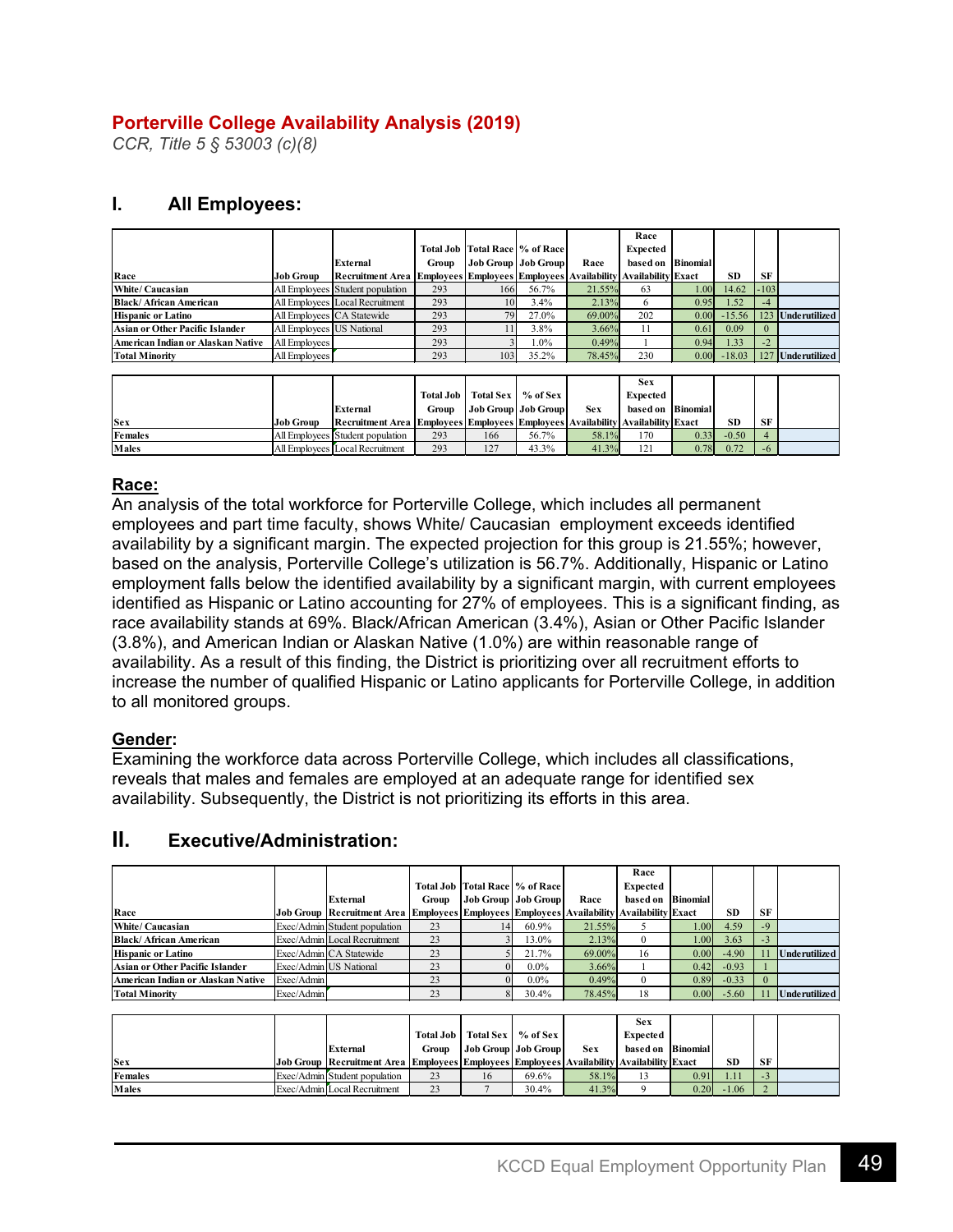#### **Race:**

An analysis of employees identified as Executive or Administration, shows similar findings to the "All Employee" analysis. This includes a larger margin when reviewing employees that have self-identified as White/Caucasian. The expected projection for this group is 21.55%; however, based on the analysis, Porterville College's utilization is 60.9%. Additionally, Hispanic or Latino employment falls below the identified availability by another significant margin, of 21.7% with availability at 69%. Black/African American( 13%), Asian or Other Pacific Islander (0%), and American Indian or Alaskan Native (0%) are within reasonable range availability. The District is prioritizing its recruitment efforts by identifying candidates to increase the number of qualified Hispanic or Latino applicants for Porterville College in addition to all monitored groups.

#### **Gender:**

Executive and Administration analysis note that males and females are employed within a reasonable range of the identified availability. As a result, the District is not prioritizing efforts likely to increase the number of qualified applicants from either group.

#### **III. Academic:**

|                                   |                                      |                                                                                | <b>Full-Time Faculty</b> |                  |                                    |            |                   |                   |           |           |               |
|-----------------------------------|--------------------------------------|--------------------------------------------------------------------------------|--------------------------|------------------|------------------------------------|------------|-------------------|-------------------|-----------|-----------|---------------|
|                                   |                                      |                                                                                |                          |                  |                                    |            | Race              |                   |           |           |               |
|                                   |                                      |                                                                                |                          |                  | Total Job   Total Race   % of Race |            | <b>Expected</b>   |                   |           |           |               |
|                                   |                                      | External                                                                       | Group                    |                  | <b>Job Group   Job Group</b>       | Race       | based on Binomial |                   |           |           |               |
| Race                              | Job Group                            | Recruitment Area Employees Employees Employees Availability Availability Exact |                          |                  |                                    |            |                   |                   | <b>SD</b> | <b>SF</b> |               |
| White/ Caucasian                  |                                      | Faculty- Full Time Student population                                          | 67                       | 45               | 67.2%                              | 21.55%     | 14                | 1.00              | 9.08      | $-31$     |               |
| Black/ African American           | Faculty- Full Time Local Recruitment |                                                                                | 67                       |                  | $0.0\%$                            | 2.13%      |                   | 0.24              | $-1.21$   |           |               |
| <b>Hispanic or Latino</b>         | Faculty- Full Time CA Statewide      |                                                                                | 67                       | 13               | 19.4%                              | 69.00%     | 46                | 0.00              | $-8.78$   | 33        | Underutilized |
| Asian or Other Pacific Islander   | Faculty- Full Time US National       |                                                                                | 67                       |                  | 4.5%                               | 3.66%      | $\overline{2}$    | 0.77              | 0.36      | -1        |               |
| American Indian or Alaskan Native | Faculty-Full Time                    |                                                                                | 67                       |                  | $0.0\%$                            | 0.49%      | $\Omega$          | 0.72              | $-0.57$   | $\Omega$  |               |
| <b>Total Minority</b>             | Faculty-Full Time                    |                                                                                | 67                       | 16               | 23.9%                              | 78.45%     | 53                | 0.00 <sub>l</sub> | $-10.86$  | 37        | Underutilized |
|                                   |                                      |                                                                                |                          |                  |                                    |            |                   |                   |           |           |               |
|                                   |                                      |                                                                                |                          |                  |                                    |            | <b>Sex</b>        |                   |           |           |               |
|                                   |                                      |                                                                                | <b>Total Job</b>         | <b>Total Sex</b> | $%$ of Sex                         |            | <b>Expected</b>   |                   |           |           |               |
|                                   |                                      | External                                                                       | Group                    |                  | <b>Job Group</b> Job Group         | <b>Sex</b> | based on Binomial |                   |           |           |               |
| <b>Sex</b>                        | Job Group                            | Recruitment Area Employees Employees Employees Availability Availability Exact |                          |                  |                                    |            |                   |                   | <b>SD</b> | <b>SF</b> |               |
| <b>Females</b>                    |                                      | Faculty- Full Time Student population                                          | 67                       | 38               | 56.7%                              | 58.1%      | 38                | 0.46              | $-0.23$   | 0         |               |
| Males                             | Faculty- Full Time Local Recruitment |                                                                                | 67                       | 29               | 43.3%                              | 41.3%      | 29                | 0.68              | 0.33      | $\Omega$  |               |

#### Part- Time Faculty

|                                   |                                |                                                                                |       |    |                                    |        | Race              |                   |               |           |               |
|-----------------------------------|--------------------------------|--------------------------------------------------------------------------------|-------|----|------------------------------------|--------|-------------------|-------------------|---------------|-----------|---------------|
|                                   |                                |                                                                                |       |    | Total Job   Total Race   % of Race |        | <b>Expected</b>   |                   |               |           |               |
|                                   |                                | External                                                                       | Group |    | Job Group   Job Group              | Race   | based on Binomial |                   |               |           |               |
| Race                              | <b>Job Group</b>               | Recruitment Area Employees Employees Employees Availability Availability Exact |       |    |                                    |        |                   |                   | <b>SD</b>     | <b>SF</b> |               |
| White/ Caucasian                  |                                | Part-time Faculty Student population                                           | 129   |    | 55.8%                              | 21.55% | 28                | 100.1             | 9.47          | $-44$     |               |
| Black/African American            |                                | Part-time Faculty Local Recruitment                                            | 129   |    | 4.7%                               | 2.13%  |                   | 0.98              | 1.98          | $-3$      |               |
| <b>Hispanic or Latino</b>         | Part-time Faculty CA Statewide |                                                                                | 129   | 28 | 21.7%                              | 69.00% | 89                | 0.00 <sub>l</sub> | $-11.62$      | 61        | Underutilized |
| Asian or Other Pacific Islander   | Part-time Faculty US National  |                                                                                | 129   |    | 4.7%                               | 3.66%  |                   | 0.81              | 0.60          | - 1       |               |
| American Indian or Alaskan Native | Part-time Faculty              |                                                                                | 129   |    | 1.6%                               | 0.49%  |                   | 0.97              | 1.74          |           |               |
| <b>Total Minority</b>             | Part-time Faculty              |                                                                                | 129   | 42 | 32.6%                              | 78.45% | 101               |                   | $0.00$ -12.68 | .59       | Underutilized |

|            |                  |                                                                                  |       |                                |          |            | Sex               |      |         |       |               |
|------------|------------------|----------------------------------------------------------------------------------|-------|--------------------------------|----------|------------|-------------------|------|---------|-------|---------------|
|            |                  |                                                                                  |       | <b>Total Job   Total Sex  </b> | % of Sex |            | Expected          |      |         |       |               |
|            |                  | External                                                                         | Group | Job Group Job Group            |          | <b>Sex</b> | based on Binomial |      |         |       |               |
| <b>Sex</b> | <b>Job Group</b> | Recruitment Area [Employees] Employees Employees Availability Availability Exact |       |                                |          |            |                   |      | SD      | SF    |               |
| Females    |                  | Part-time Faculty Student population                                             | 129   | 62                             | 48.1%    | 58.1%      |                   | 0.01 | $-2.31$ |       | Underutilized |
| Males      |                  | Part-time Faculty Local Recruitment                                              | 129   | 67                             | 51.9%    | 41.3%      |                   | 0.99 | 2.46    | $-14$ |               |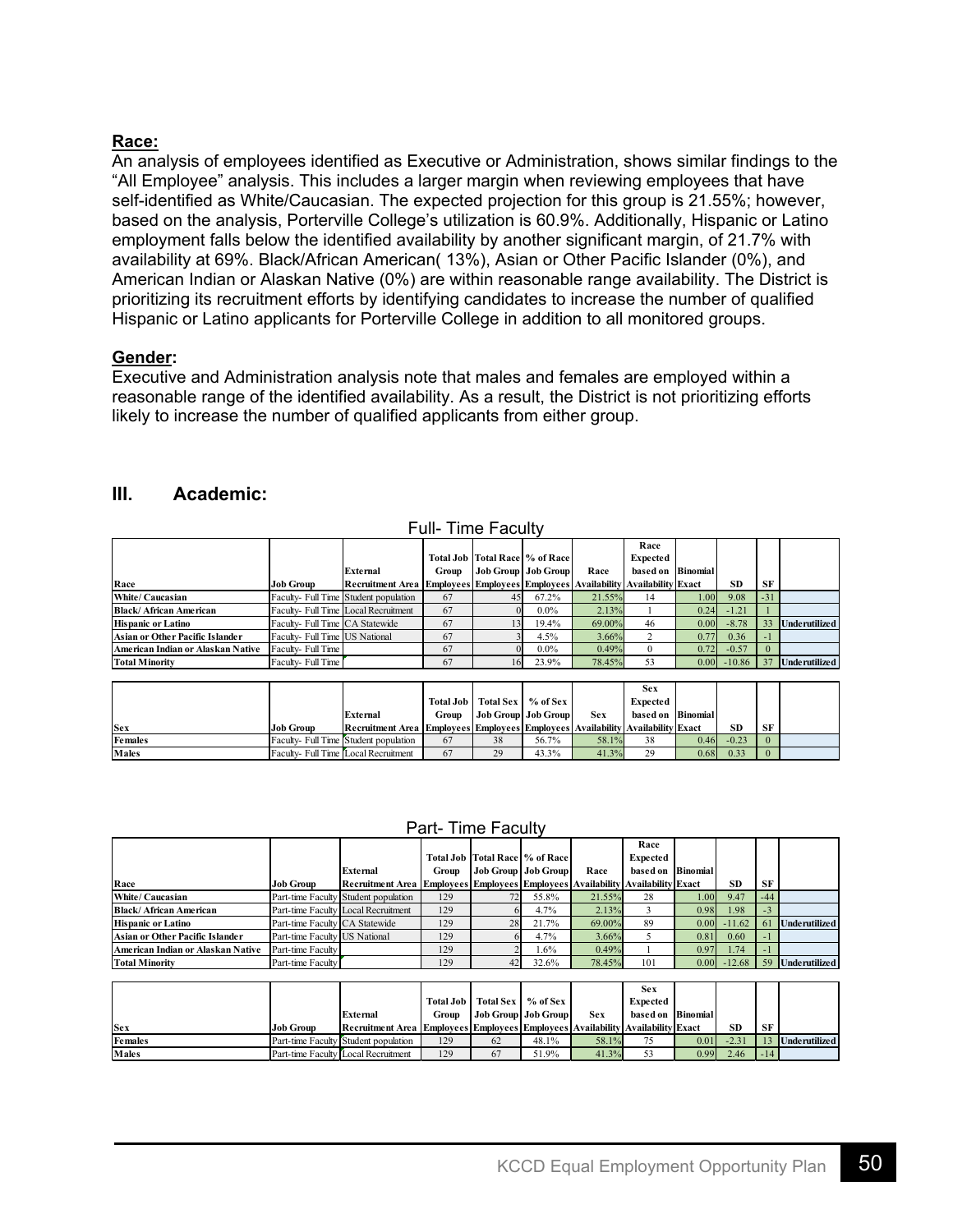#### **Race:**

In the analysis of employees identified as Faculty, Hispanic or Latino are again identified as an underutilized group. The expected projection for both Full time Faculty and Part time Faculty is 69%; however, based on the analysis, Porterville College's utilization is 19.4% for Full time Faculty and 21.7% for Part time Faculty. Notably, faculty identified as White or Caucasian have a significant difference in margin of 67.2% (Full time) and 55.8% (Part time), with an availability of 21.55%. Black/African American (0% full time, 4.7% part time) , Asian or Other Pacific Islander (4.5% full time, 4.7% part time), and American Indian or Alaskan Native (0% full time, 1.6% part time) are within reasonable range of availability.The District is prioritizing its recruitment efforts by identifying candidates to increase the number of qualified Hispanic or Latino applicants for Porterville College in addition to all monitored groups.

#### **Gender:**

Full time and Part time Faculty data shows males and females are employed within a reasonable range of the identified availability As a result, the District is not prioritizing efforts likely to increase the number of qualified applicants from either group.

|                                        |          |                                                                                          | Clefical/ Secretafial |                  |                                  |                                                                      |                   |      |           |           |               |
|----------------------------------------|----------|------------------------------------------------------------------------------------------|-----------------------|------------------|----------------------------------|----------------------------------------------------------------------|-------------------|------|-----------|-----------|---------------|
|                                        |          |                                                                                          |                       |                  |                                  |                                                                      | Race              |      |           |           |               |
|                                        |          |                                                                                          |                       |                  | Total Job Total Race   % of Race |                                                                      | Expected          |      |           |           |               |
|                                        |          | External                                                                                 | Group                 |                  | <b>Job Group   Job Group  </b>   | Race                                                                 | based on Binomial |      |           |           |               |
| Race                                   |          | Job Group Recruitment Area Employees Employees Employees Availability Availability Exact |                       |                  |                                  |                                                                      |                   |      | <b>SD</b> | SF        |               |
| White/ Caucasian                       | Clerical | Student population                                                                       | 22                    | 10               | 45.5%                            | 21.55%                                                               |                   | 1.00 | 2.73      | $-5$      |               |
| Black/African American                 | Clerical | Local Recruitment                                                                        | 22                    | $\Omega$         | $0.0\%$                          | 2.13%                                                                | $\Omega$          | 0.62 | $-0.69$   | $\Omega$  |               |
| <b>Hispanic or Latino</b>              | Clerical | <b>CA</b> Statewide                                                                      | 22                    | 11               | 50.0%                            | 69.00%                                                               | 15                | 0.05 | $-1.93$   | 4         |               |
| <b>Asian or Other Pacific Islander</b> | Clerical | <b>US National</b>                                                                       | 22                    |                  | $0.0\%$                          | 3.66%                                                                |                   | 0.44 | $-0.91$   |           |               |
| American Indian or Alaskan Native      | Clerical |                                                                                          | 22                    |                  | 4.5%                             | 0.49%                                                                | $\theta$          | 0.99 | 2.74      | $-1$      |               |
| <b>Total Minority</b>                  | Clerical |                                                                                          | 22                    | 12               | 54.5%                            | 78.45%                                                               | 17                | 0.01 | $-2.73$   |           | Underutilized |
|                                        |          |                                                                                          |                       |                  |                                  |                                                                      |                   |      |           |           |               |
|                                        |          |                                                                                          |                       |                  |                                  |                                                                      | <b>Sex</b>        |      |           |           |               |
|                                        |          |                                                                                          | <b>Total Job</b>      | <b>Total Sex</b> | % of Sex                         |                                                                      | Expected          |      |           |           |               |
|                                        |          | External                                                                                 | Group                 |                  | Job Group Job Group              | <b>Sex</b>                                                           | based on Binomial |      |           |           |               |
| <b>Sex</b>                             |          | <b>Job Group Recruitment Area</b>                                                        |                       |                  |                                  | <b>Employees Employees Employees Availability Availability Exact</b> |                   |      | <b>SD</b> | <b>SF</b> |               |
| Females                                | Clerical | Student population                                                                       | 22                    | 19               | 86.4%                            | 58.1%                                                                | 13                | 1.00 | 2.69      | $-6$      |               |
| Males                                  | Clerical | Local Recruitment                                                                        | 22                    | 3                | 13.6%                            | 41.3%                                                                | 9                 | 0.01 | $-2.63$   | 6         | Underutilized |
|                                        |          |                                                                                          |                       |                  |                                  |                                                                      |                   |      |           |           |               |

 $\Omega$  cuts all  $\Omega$  secretarial

#### **IV. Classified:**

|                                        |              |                                                                                          |       |                                 |        | Race              |      |           |          |  |
|----------------------------------------|--------------|------------------------------------------------------------------------------------------|-------|---------------------------------|--------|-------------------|------|-----------|----------|--|
|                                        |              |                                                                                          |       | Total Job Total Race \% of Race |        | Expected          |      |           |          |  |
|                                        |              | External                                                                                 | Group | <b>Job Group</b> Job Group      | Race   | based on Binomial |      |           |          |  |
| Race                                   |              | Job Group Recruitment Area Employees Employees Employees Availability Availability Exact |       |                                 |        |                   |      | <b>SD</b> | SF       |  |
| White/ Caucasian                       |              | Professional Student population                                                          | 10    | 30.0%                           | 21.55% |                   | 0.85 | 0.65      | - 1      |  |
| Black/African American                 |              | Professional Local Recruitment                                                           | 10    | $0.0\%$                         | 2.13%  |                   | 0.81 | $-0.47$   | $\Omega$ |  |
| <b>Hispanic or Latino</b>              |              | Professional CA Statewide                                                                | 10    | 50.0%                           | 69.00% |                   | 0.17 | $-1.30$   |          |  |
| <b>Asian or Other Pacific Islander</b> |              | Professional US National                                                                 | 10    | 20.0%                           | 3.66%  |                   | 1.00 | 2.75      | $-2$     |  |
| American Indian or Alaskan Native      | Professional |                                                                                          | 10    | $0.0\%$                         | 0.49%  |                   | 0.95 | $-0.22$   | $\Omega$ |  |
| <b>Total Minority</b>                  | Professional |                                                                                          | 10    | 60.0%                           | 78.45% |                   | 0.15 | $-1.42$   |          |  |

|            |                                                                                                         |       |                                  |       |            | <b>Sex</b>        |      |         |    |  |
|------------|---------------------------------------------------------------------------------------------------------|-------|----------------------------------|-------|------------|-------------------|------|---------|----|--|
|            |                                                                                                         |       | Total Job   Total Sex   % of Sex |       |            | Expected          |      |         |    |  |
|            | External                                                                                                | Group | Job Group Job Group              |       | <b>Sex</b> | based on Binomial |      |         |    |  |
| <b>Sex</b> | [Job Group   Recruitment Area   Emplovees   Emplovees   Emplovees   Availability   Availability   Exact |       |                                  |       |            |                   |      | SD      | SF |  |
| Females    | Professional Student population                                                                         | 10    |                                  | 60.0% | 58.1%      |                   | 0.66 | 0.12    |    |  |
| Males      | Professional Local Recruitment                                                                          | 10    |                                  | 40.0% | 41.3%      |                   | 0.60 | $-0.08$ |    |  |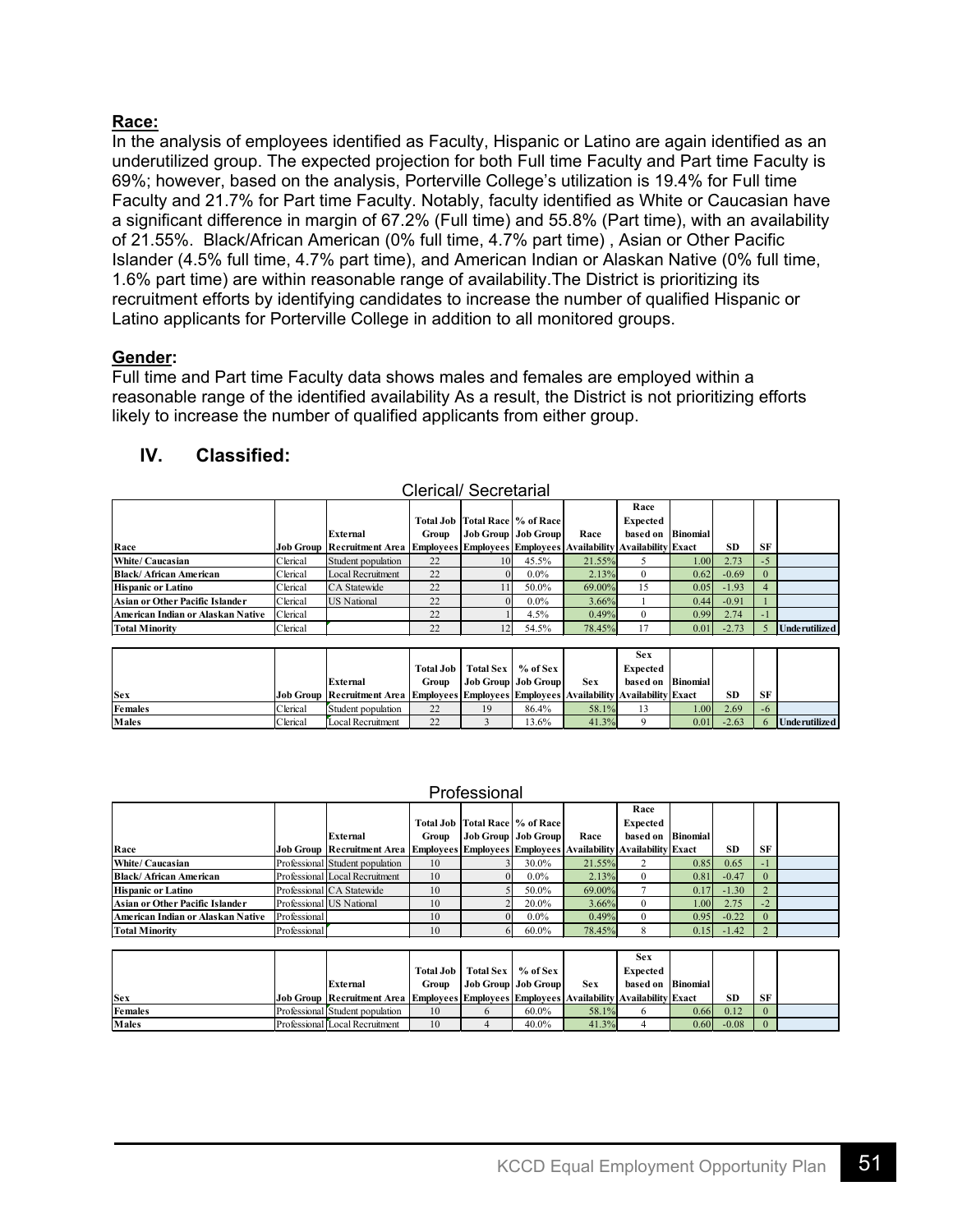#### Service/ Maintenance

|                                        |         | External                          | Group | Total Job Total Race % of Race<br>Job Group   Job Group | Race                                                                 | Race<br>Expected<br>based on Binomial |      |           |      |  |
|----------------------------------------|---------|-----------------------------------|-------|---------------------------------------------------------|----------------------------------------------------------------------|---------------------------------------|------|-----------|------|--|
| Race                                   |         | <b>Job Group Recruitment Area</b> |       |                                                         | <b>Employees Employees Employees Availability Availability Exact</b> |                                       |      | <b>SD</b> | SF   |  |
| White/ Caucasian                       | Service | Student population                | 11    | 36.4%                                                   | 21.55%                                                               |                                       | 0.93 | 1.20      | $-2$ |  |
| Black/African American                 | Service | Local Recruitment                 |       | $0.0\%$                                                 | 2.13%                                                                |                                       | 0.79 | $-0.49$   |      |  |
| <b>Hispanic or Latino</b>              | Service | CA Statewide                      |       | 63.6%                                                   | 69.00%                                                               |                                       | 0.46 | $-0.38$   |      |  |
| <b>Asian or Other Pacific Islander</b> | Service | <b>US</b> National                |       | $0.0\%$                                                 | 3.66%                                                                |                                       | 0.66 | $-0.65$   |      |  |
| American Indian or Alaskan Native      | Service |                                   |       | $0.0\%$                                                 | 0.49%                                                                |                                       | 0.95 | $-0.23$   |      |  |
| <b>Total Minority</b>                  | Service |                                   |       | 63.6%                                                   | 78.45%                                                               |                                       | 0.20 | $-1.20$   |      |  |

|                |         |                                                                                                  |                  |                  |                       |            | Sex               |       |         |     |                 |
|----------------|---------|--------------------------------------------------------------------------------------------------|------------------|------------------|-----------------------|------------|-------------------|-------|---------|-----|-----------------|
|                |         |                                                                                                  | <b>Total Job</b> | <b>Total Sex</b> | % of Sex              |            | Expected          |       |         |     |                 |
|                |         | External                                                                                         | Group            |                  | Job Group   Job Group | <b>Sex</b> | based on Binomial |       |         |     |                 |
| <b>Sex</b>     |         | <b>JJob Group Recruitment Area Employees Employees Employees Availability Availability Exact</b> |                  |                  |                       |            |                   |       | SD      | -SF |                 |
| <b>Females</b> | Service | Student population                                                                               |                  |                  | 18.2%                 | 58.1%      |                   | 0.01  | $-2.68$ |     | Underutilized l |
| Males          | Service | Local Recruitment                                                                                |                  |                  | 81.8%                 | 41.3%      |                   | 1.001 | 2.73    |     |                 |

#### Skilled Crafts

|                                        |                            |                                                                                |       |                                  |         |        | Race              |      |           |           |                      |
|----------------------------------------|----------------------------|--------------------------------------------------------------------------------|-------|----------------------------------|---------|--------|-------------------|------|-----------|-----------|----------------------|
|                                        |                            |                                                                                |       | Total Job Total Race   % of Race |         |        | Expected          |      |           |           |                      |
|                                        |                            | External                                                                       | Group | Job Group   Job Group            |         | Race   | based on Binomial |      |           |           |                      |
| Race                                   | Job Group                  | Recruitment Area Employees Employees Employees Availability Availability Exact |       |                                  |         |        |                   |      | <b>SD</b> | <b>SF</b> |                      |
| White/ Caucasian                       |                            | Skilled Crafts Student population                                              | ∠     |                                  | 100.0%  | 21.55% |                   | 1.00 | 2.70      | $-2$      |                      |
| Black/African American                 |                            | Skilled Crafts Local Recruitment                                               |       |                                  | $0.0\%$ | 2.13%  |                   | 0.96 | $-0.21$   |           |                      |
| <b>Hispanic or Latino</b>              |                            | Skilled Crafts CA Statewide                                                    |       |                                  | $0.0\%$ | 69.00% |                   | 0.10 | $-2.11$   |           | Unde rutilize d      |
| <b>Asian or Other Pacific Islander</b> | Skilled Crafts US National |                                                                                |       |                                  | $0.0\%$ | 3.66%  |                   | 0.93 | $-0.28$   |           |                      |
| American Indian or Alaskan Native      | Skilled Crafts             |                                                                                |       |                                  | $0.0\%$ | 0.49%  |                   | 0.99 | $-0.10$   | $\Omega$  |                      |
| <b>Total Minority</b>                  | Skilled Crafts             |                                                                                |       |                                  | $0.0\%$ | 78.45% |                   | 0.05 | $-2.70$   |           | <b>Underutilized</b> |

|                |           |                                                                                            |                  |                      |         |            | <b>Sex</b>        |       |         |     |  |
|----------------|-----------|--------------------------------------------------------------------------------------------|------------------|----------------------|---------|------------|-------------------|-------|---------|-----|--|
|                |           |                                                                                            | <b>Total Job</b> | Total Sex   % of Sex |         |            | Expected          |       |         |     |  |
|                |           | External                                                                                   | Group            | Job Group Job Group  |         | <b>Sex</b> | based on Binomial |       |         |     |  |
| <b>Sex</b>     | Job Group | Recruitment Area   Employees   Employees   Employees   Availability   Availability   Exact |                  |                      |         |            |                   |       | SD      | -SF |  |
| <b>Females</b> |           | Skilled Crafts Student population                                                          |                  |                      | $0.0\%$ | 58.1%      |                   | 0.18  | $-1.67$ |     |  |
| Males          |           | Skilled Crafts Local Recruitment                                                           |                  |                      | 100.0%  | 41.3%      |                   | 1.001 | 1.69    |     |  |

#### Technical/ Paraprofessional

|                                   |                                               |                                                                                |       |                                  |         |        | Race              |                   |           |       |               |
|-----------------------------------|-----------------------------------------------|--------------------------------------------------------------------------------|-------|----------------------------------|---------|--------|-------------------|-------------------|-----------|-------|---------------|
|                                   |                                               |                                                                                |       | Total Job Total Race   % of Race |         |        | <b>Expected</b>   |                   |           |       |               |
|                                   |                                               | External                                                                       | Group | Job Group   Job Group            |         | Race   | based on Binomial |                   |           |       |               |
| Race                              | Job Group                                     | Recruitment Area Employees Employees Employees Availability Availability Exact |       |                                  |         |        |                   |                   | <b>SD</b> | SF    |               |
| White/ Caucasian                  | Technical/Paraprofessional Student population |                                                                                | 29    |                                  | 55.2%   | 21.55% |                   | .00.              | 4.40      | $-10$ |               |
| <b>Black/African American</b>     | Technical/ Paraprofessional Local Recruitment |                                                                                | 29    |                                  | $3.4\%$ | 2.13%  |                   | 0.87              | 0.49      |       |               |
| <b>Hispanic or Latino</b>         | Technical/Paraprofessional CA Statewide       |                                                                                | 29    | 10                               | 34.5%   | 69.00% | 20                | 0.00 <sub>l</sub> | $-4.02$   |       | Underutilized |
| Asian or Other Pacific Islander   | Technical/ Paraprofessional US National       |                                                                                | 29    |                                  | $3.4\%$ | 3.66%  |                   | 0.71              | $-0.06$   |       |               |
| American Indian or Alaskan Native | Technical/Paraprofessional                    |                                                                                | 29    |                                  | $0.0\%$ | 0.49%  | $^{0}$            | 0.87              | $-0.38$   |       |               |
| <b>Total Minority</b>             | Technical/Paraprofessional                    |                                                                                | 29    |                                  | 41.4%   | 78.45% | 23                | 0.00 <sub>l</sub> | $-4.86$   |       | Underutilized |

|            |                                                |                                                                                |       |                                  |       |            | <b>Sex</b>        |                   |           |      |                      |
|------------|------------------------------------------------|--------------------------------------------------------------------------------|-------|----------------------------------|-------|------------|-------------------|-------------------|-----------|------|----------------------|
|            |                                                |                                                                                |       | Total Job   Total Sex   % of Sex |       |            | Expected          |                   |           |      |                      |
|            |                                                | External                                                                       | Group | <b>Job Group Job Group</b>       |       | <b>Sex</b> | based on Binomial |                   |           |      |                      |
| <b>Sex</b> | Job Group                                      | Recruitment Area Employees Employees Employees Availability Availability Exact |       |                                  |       |            |                   |                   | <b>SD</b> | SF   |                      |
| Females    | Technical/ Paraprofessional Student population |                                                                                | 29    | $\sim$                           | 79.3% | 58.1%      |                   | 1.00 <sub>1</sub> | 2.32      | $-6$ |                      |
| Males      | Technical/ Paraprofessional Local Recruitment  |                                                                                | 29    |                                  | 20.7% | 41.3%      | 12                | 0.02              | $-2.25$   |      | <b>Underutilized</b> |

#### **Race:**

An analysis of Classified employees including clerical, professional, service/ maintenance, shows most job groups are within a reasonable range of population availability, with the exception of Skilled Crafts and Technical/ Paraprofessional. All employees in Skilled Crafts have self-identified as White/ Caucasian (100%); however, this group is significantly small and only represent two employees. Technical/ Paraprofessional, a larger job group, has an underutilization of Hispanic or Latino with only 34.5% of the representation. This is a significant underutilization as projected race availability is 69%. Black/African American, Asian or Other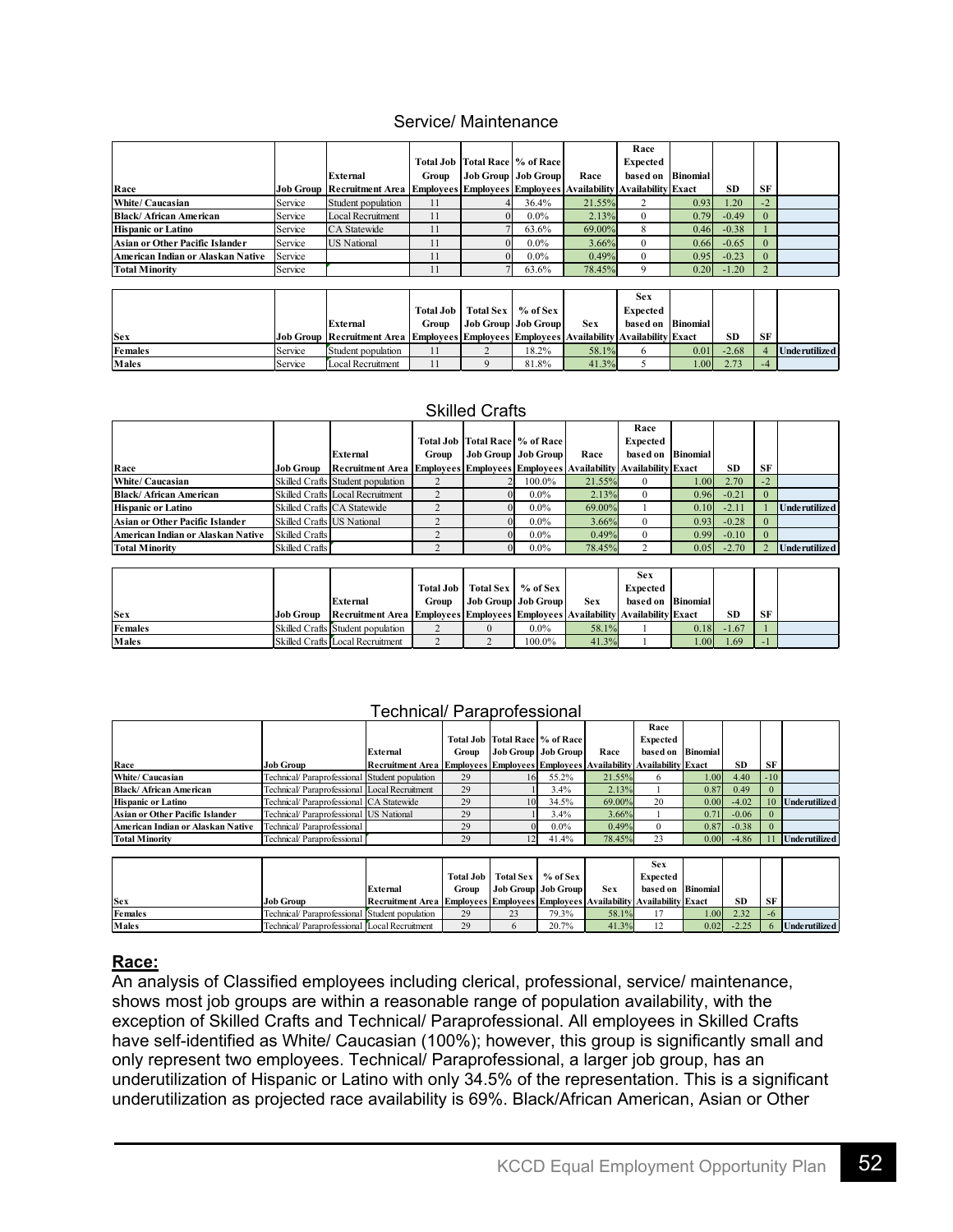Pacific Islander, and American Indian or Alaskan Native are within reasonable range availability. District will be prioritizing aforementioned groups to ensure an increase in qualified candidates in addition to all monitored groups.

#### **Gender:**

Classified employees have a wider marginal difference in self-identified gender. Based on sex availability, job group percentages should be closer to 58.1% female and 41.3% male. Job groups such as Clerical/ Secretarial and Technical/ Paraprofessionals have a significant underutilization of males. Males in job group Clerical/ Secretarial account for 13.6% of employees. Technical/ Paraprofessionals have a similar underrepresentation, with male employees only making up 20.7% of this job group. The Service/ Maintenance job group has been identified as underutilizing females, which make up 18.2% of this job category. District will be prioritizing those groups to increase qualified candidates.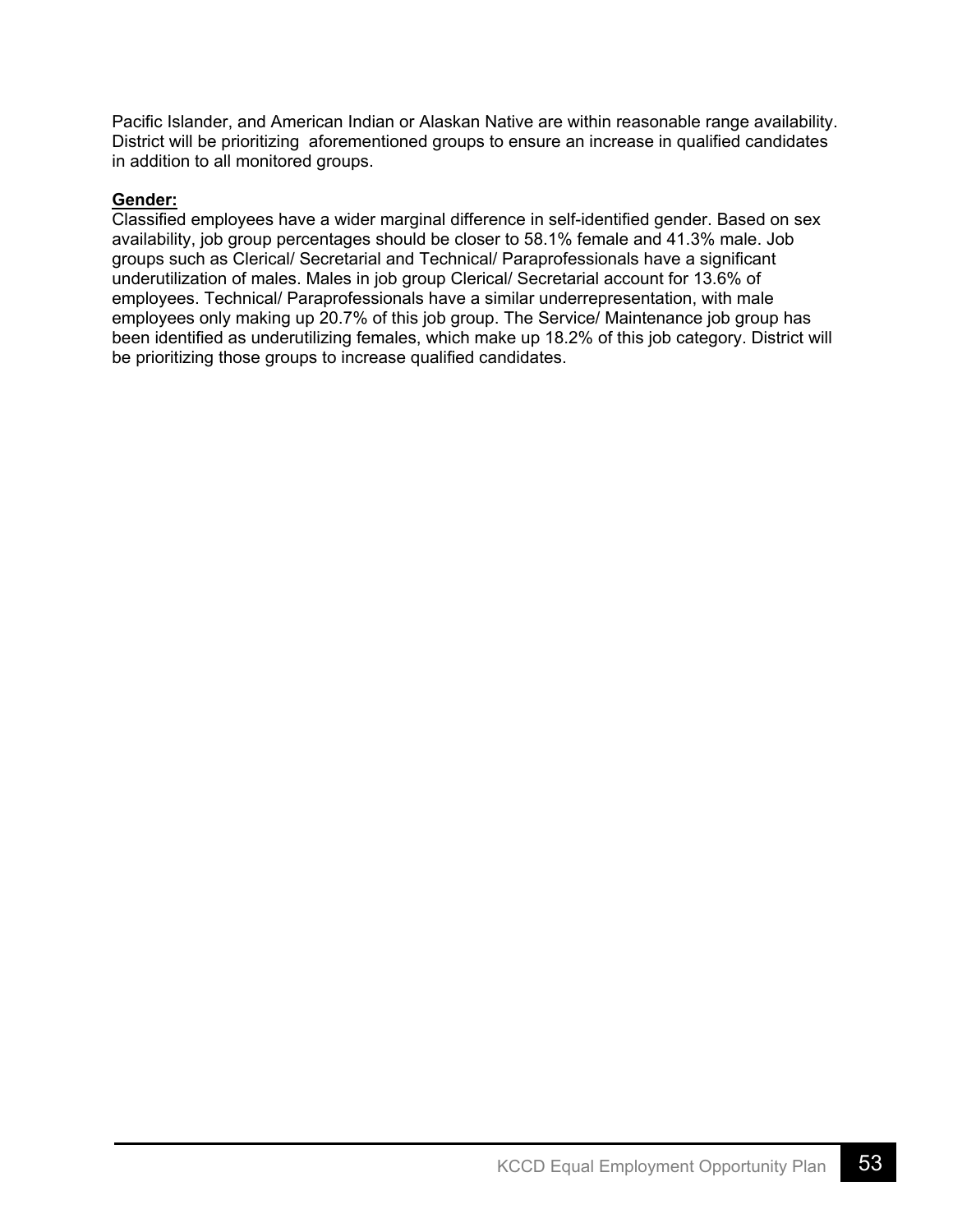#### **District Office Availability Analysis (2019)**

*CCR, Title 5 § 53003 (c)(8)*

#### I. **All Employees:**

|                                   |                           |                                                                                       |                  |                  |                               |            | Race              |                   |           |           |                      |
|-----------------------------------|---------------------------|---------------------------------------------------------------------------------------|------------------|------------------|-------------------------------|------------|-------------------|-------------------|-----------|-----------|----------------------|
|                                   |                           |                                                                                       | <b>Total Job</b> |                  | <b>Total Race   % of Race</b> |            | Expected          |                   |           |           |                      |
|                                   |                           | External                                                                              | Group            |                  | <b>Job Group   Job Group</b>  | Race       | based on Binomial |                   |           |           |                      |
| Race                              | Job Group                 | <b>Recruitment Area Employees Employees Employees Availability Availability Exact</b> |                  |                  |                               |            |                   |                   | <b>SD</b> | <b>SF</b> |                      |
| <b>White/Caucasian</b>            |                           | All Employees Student population                                                      | 89               | 42               | 47.2%                         | 24.68%     | 22                | 1.00              | 4.93      | $-20$     |                      |
| Black/African American            |                           | All Employees Local Recruitment                                                       | 89               |                  | 4.5%                          | 5.08%      | 5                 | 0.53              | $-0.25$   |           |                      |
| <b>Hispanic or Latino</b>         |                           | All Employees CA Statewide                                                            | 89               | 27               | 30.3%                         | 60.35%     | 54                | 0.00              | $-5.79$   | 27        | <b>Underutilized</b> |
| Asian or Other Pacific Islander   | All Employees US National |                                                                                       | 89               |                  | 7.9%                          | 5.69%      | 5                 | 0.87              | 0.89      | $-2$      |                      |
| American Indian or Alaskan Native | All Employees             |                                                                                       | 89               |                  | 1.1%                          | 0.29%      | $\theta$          | 0.97              | 1.46      | - 1       |                      |
| <b>Total Minority</b>             | All Employees             |                                                                                       | 89               | 25               | 28.1%                         | 75.32%     | 67                | 0.00 <sub>l</sub> | $-10.33$  |           | 42 Underutilized     |
|                                   |                           |                                                                                       |                  |                  |                               |            |                   |                   |           |           |                      |
|                                   |                           |                                                                                       |                  |                  |                               |            | <b>Sex</b>        |                   |           |           |                      |
|                                   |                           |                                                                                       | <b>Total Job</b> | <b>Total Sex</b> | % of Sex                      |            | Expected          |                   |           |           |                      |
|                                   |                           | <b>External</b>                                                                       | Group            |                  | <b>Job Group</b> Job Group    | <b>Sex</b> | based on Binomial |                   |           |           |                      |
| <b>Sex</b>                        | Job Group                 | <b>Recruitment Area Employees Employees Employees Availability Availability Exact</b> |                  |                  |                               |            |                   |                   | <b>SD</b> | <b>SF</b> |                      |
| <b>Females</b>                    |                           | All Employees Student population                                                      | 89               | 45               | 50.6%                         | 53.9%      | 48                | 0.30              | $-0.63$   |           |                      |
| Males                             |                           | All Employees Local Recruitment                                                       | 89               | 44               | 49.4%                         | 45.4%      | 40                | 0.81              | 0.77      | $-4$      |                      |

#### **Race:**

An analysis of the total workforce, which includes all permanent employees, shows White/ Caucasian employment exceeds identified availability by a significant margin. The expected projection for this group is 24.68%; however, based on the analysis, the District Office's utilization is 47.2%. Additionally, Hispanic or Latino employment falls below the identified availability by a significant margin, with current employees identified as Hispanic or Latino accounting for 30.3% of employees. This is a significant finding, as race availability stands at 60.32%. Black/African American (4.5%), Asian or Other Pacific Islander (7.9%), and American Indian or Alaskan Native (1.1%) are within reasonable range availability. As a result of this finding, the District is prioritizing over all recruitment efforts to increase the number of qualified Hispanic applicants for the District Office in addition to all monitored groups.

#### **Gender:**

Examining the workforce data in the Kern Community College District Office, which includes all classifications, reveals that males and females are employed at an adequate range for identified sex availability. Subsequently, the District is not prioritizing its efforts in this area.

#### II. **Executive/Administration:**

|                                   |            |                                                                                                 |       |    |                                |        | Race              |                   |           |           |                      |
|-----------------------------------|------------|-------------------------------------------------------------------------------------------------|-------|----|--------------------------------|--------|-------------------|-------------------|-----------|-----------|----------------------|
|                                   |            |                                                                                                 |       |    | Total Job Total Race % of Race |        | Expected          |                   |           |           |                      |
|                                   |            | External                                                                                        | Group |    | Job Group   Job Group          | Race   | based on Binomial |                   |           |           |                      |
| Race                              |            | <b>Job Group Recruitment Area Employees Employees Employees Availability Availability Exact</b> |       |    |                                |        |                   |                   | <b>SD</b> | <b>SF</b> |                      |
| White/ Caucasian                  |            | Exec/Admin Student population                                                                   | 35    | 20 | 57.1%                          | 24.68% |                   | 1.00              | 4.45      | $-11$     |                      |
| Black/African American            |            | Exec/Admin Local Recruitment                                                                    | 35    |    | 8.6%                           | 5.08%  |                   | 0.90 <sub>1</sub> | 0.94      |           |                      |
| <b>Hispanic or Latino</b>         |            | Exec/Admin CA Statewide                                                                         | 35    |    | 8.6%                           | 60.35% | 21                | 0.00 <sub>l</sub> | $-6.26$   | 18        | <b>Underutilized</b> |
| Asian or Other Pacific Islander   |            | Exec/Admin US National                                                                          | 35    |    | 8.6%                           | 5.69%  |                   | 0.86              | 0.74      |           |                      |
| American Indian or Alaskan Native | Exec/Admin |                                                                                                 | 35    |    | 2.9%                           | 0.29%  |                   | 1.00              | 2.82      |           |                      |
| <b>Total Minority</b>             | Exec/Admin |                                                                                                 | 35    | 10 | 28.6%                          | 75.32% | 26                | 0.00              | $-6.41$   | 16        | Underutilized        |

|            |                                                                                                 |       |                                  |                     |            | <b>Sex</b>        |      |           |     |  |
|------------|-------------------------------------------------------------------------------------------------|-------|----------------------------------|---------------------|------------|-------------------|------|-----------|-----|--|
|            |                                                                                                 |       | Total Job   Total Sex   % of Sex |                     |            | Expected          |      |           |     |  |
|            | External                                                                                        | Group |                                  | Job Group Job Group | <b>Sex</b> | based on Binomial |      |           |     |  |
| <b>Sex</b> | <b>Job Group Recruitment Area Employees Employees Employees Availability Availability Exact</b> |       |                                  |                     |            |                   |      | <b>SD</b> | -SF |  |
| Females    | Exec/Admin Student population                                                                   |       |                                  | 40.0%               | 53.9%      | 19                | 0.07 | $-1.65$   |     |  |
| Males      | Exec/Admin Local Recruitment                                                                    |       | 21                               | 60.0%               | 45.4%      | 16                | 0.97 | 1.74      |     |  |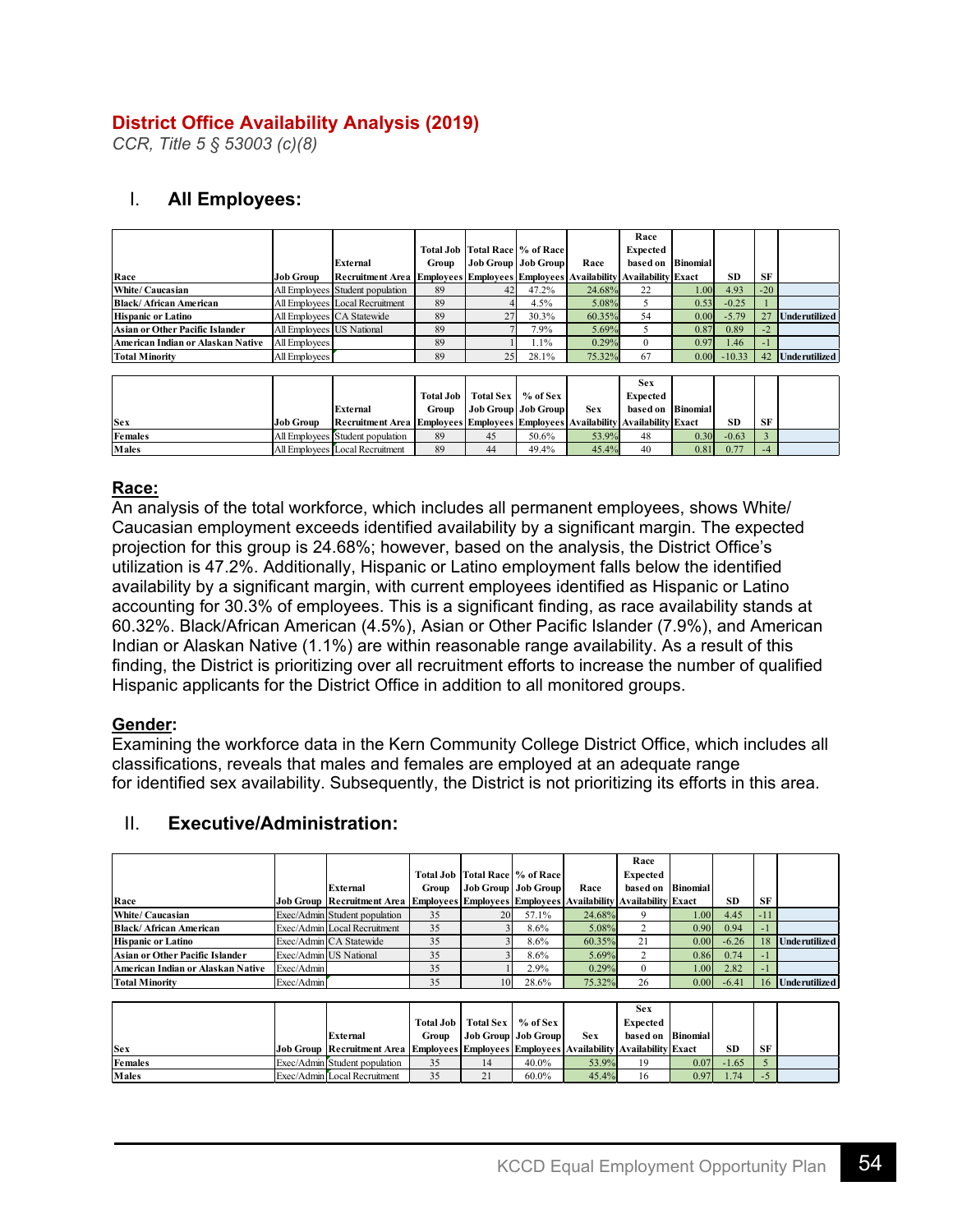#### **Race:**

An analysis of employees identified as Executive or Administration shows similar findings to the "All Employee" analysis. This includes a larger margin when reviewing employees that have self-identified as White/ Caucasian. The expected projection for this group is 24.68%; however, based on the analysis, the District Office utilization is 57.1%. Additionally, Hispanic or Latino employment falls far below the identified availability by another significant margin of only 8.6%, with availability at 60.35%. Black/African American (8.6%), Asian or Other Pacific Islander (8.6%), and American Indian or Alaskan Native (2.9%) are within reasonable range of availability. The District is prioritizing its recruitment efforts by identifying candidates to increase the number of qualified Hispanic or Latino applicants for District staff in addition to all monitored groups.

#### **Gender:**

Executive and Administration analysis note that males and females are employed within a reasonable range of the identified availability. As a result, the District is not prioritizing efforts likely to increase the number of qualified applicants from either group**.** 

|                                        |          |                                   |                  |                  |                                 |                                                                      | Race            |                   |           |                |               |
|----------------------------------------|----------|-----------------------------------|------------------|------------------|---------------------------------|----------------------------------------------------------------------|-----------------|-------------------|-----------|----------------|---------------|
|                                        |          |                                   |                  |                  | Total Job Total Race \% of Race |                                                                      | <b>Expected</b> |                   |           |                |               |
|                                        |          | External                          | Group            |                  | Job Group Job Group             | Race                                                                 | based on        | Binomial          |           |                |               |
| Race                                   |          | <b>Job Group Recruitment Area</b> |                  |                  |                                 | <b>Employees Employees Employees Availability Availability Exact</b> |                 |                   | SD.       | SF             |               |
| White/ Caucasian                       | Clerical | Student population                | 17               |                  | 35.3%                           | 24.68%                                                               | 4               | 0.90 <sub>l</sub> | 1.01      | $-2$           |               |
| Black/African American                 | Clerical | Local Recruitment                 | 17               | $\Omega$         | $0.0\%$                         | 5.08%                                                                |                 | 0.41              | $-0.95$   |                |               |
| <b>Hispanic or Latino</b>              | Clerical | CA Statewide                      | 17               | 11               | 64.7%                           | 60.35%                                                               | 10              | 0.73              | 0.37      | -1             |               |
| <b>Asian or Other Pacific Islander</b> | Clerical | <b>US</b> National                | 17               |                  | $0.0\%$                         | 5.69%                                                                |                 | 0.37              | $-1.01$   |                |               |
| American Indian or Alaskan Native      | Clerical |                                   | 17               |                  | $0.0\%$                         | 0.29%                                                                | $\theta$        | 0.95              | $-0.22$   | $\Omega$       |               |
| <b>Total Minority</b>                  | Clerical |                                   | 17               | 11               | 64.7%                           | 75.32%                                                               | 13              | 0.23              | $-1.01$   | $\overline{2}$ |               |
|                                        |          |                                   |                  |                  |                                 |                                                                      |                 |                   |           |                |               |
|                                        |          |                                   |                  |                  |                                 |                                                                      | <b>Sex</b>      |                   |           |                |               |
|                                        |          |                                   | <b>Total Job</b> | <b>Total Sex</b> | % of Sex                        |                                                                      | <b>Expected</b> |                   |           |                |               |
|                                        |          | External                          | Group            |                  | Job Group Job Group             | <b>Sex</b>                                                           | based on        | Binomial          |           |                |               |
| <b>Sex</b>                             |          | <b>Job Group Recruitment Area</b> |                  |                  |                                 | <b>Employees Employees Employees Availability Availability Exact</b> |                 |                   | <b>SD</b> | <b>SF</b>      |               |
| Females                                | Clerical | Student population                | 17               | 15               | 88.2%                           | 53.9%                                                                | 9               | 1.00              | 2.84      | -6             |               |
| Males                                  | Clerical | Local Recruitment                 | 17               | $\overline{c}$   | 11.8%                           | 45.4%                                                                | 8               | 0.001             | $-2.78$   | 6              | Underutilized |

Clerical/Secretarial

#### III. **Classified:**

#### Professional

|                                   |              | External                          | Group | Total Job Total Race \% of Race<br>Job Group Job Group | Race                                                                 | Race<br>Expected<br>based on Binomial |      |           |      |                      |
|-----------------------------------|--------------|-----------------------------------|-------|--------------------------------------------------------|----------------------------------------------------------------------|---------------------------------------|------|-----------|------|----------------------|
| Race                              |              | <b>Job Group Recruitment Area</b> |       |                                                        | <b>Employees Employees Employees Availability Availability Exact</b> |                                       |      | <b>SD</b> | SF   |                      |
| White/ Caucasian                  |              | Professional Student population   | 15    | 46.7%                                                  | 24.68%                                                               |                                       | 0.98 | 1.97      | - 3  |                      |
| Black/African American            |              | Professional Local Recruitment    | 15    | $0.0\%$                                                | 5.08%                                                                |                                       | 0.46 | $-0.90$   |      |                      |
| <b>Hispanic or Latino</b>         |              | Professional CA Statewide         | 15    | 26.7%                                                  | 60.35%                                                               |                                       | 0.0  | $-2.67$   |      | <b>Underutilized</b> |
| Asian or Other Pacific Islander   |              | Professional US National          |       | 20.0%                                                  | 5.69%                                                                |                                       | 0.99 | 2.39      | $-2$ |                      |
| American Indian or Alaskan Native | Professional |                                   | 15    | $0.0\%$                                                | 0.29%                                                                |                                       | 0.96 | $-0.21$   |      |                      |
| <b>Total Minority</b>             | Professional |                                   | 15    | 46.7%                                                  | 75.32%                                                               |                                       | 0.02 | $-2.57$   |      | <b>Underutilized</b> |

|            |                                                                                                                 |       |                                  |                     |            | <b>Sex</b>        |      |         |      |                      |
|------------|-----------------------------------------------------------------------------------------------------------------|-------|----------------------------------|---------------------|------------|-------------------|------|---------|------|----------------------|
|            |                                                                                                                 |       | Total Job   Total Sex   % of Sex |                     |            | Expected          |      |         |      |                      |
|            | External                                                                                                        | Group |                                  | Job Group Job Group | <b>Sex</b> | based on Binomial |      |         |      |                      |
| <b>Sex</b> | <u>JJob Group   Recruitment Area   Emplovees   Emplovees   Emplovees   Availability   Availability   Exact </u> |       |                                  |                     |            |                   |      | SD      | SF   |                      |
| Females    | Professional Student population                                                                                 |       |                                  | 26.7%               | 53.9%      |                   | 0.03 | $-2.12$ |      | <b>Underutilized</b> |
| Males      | Professional Local Recruitment                                                                                  |       |                                  | 73.3%               | 45.4%      |                   | 0.99 | 2.18    | $-4$ |                      |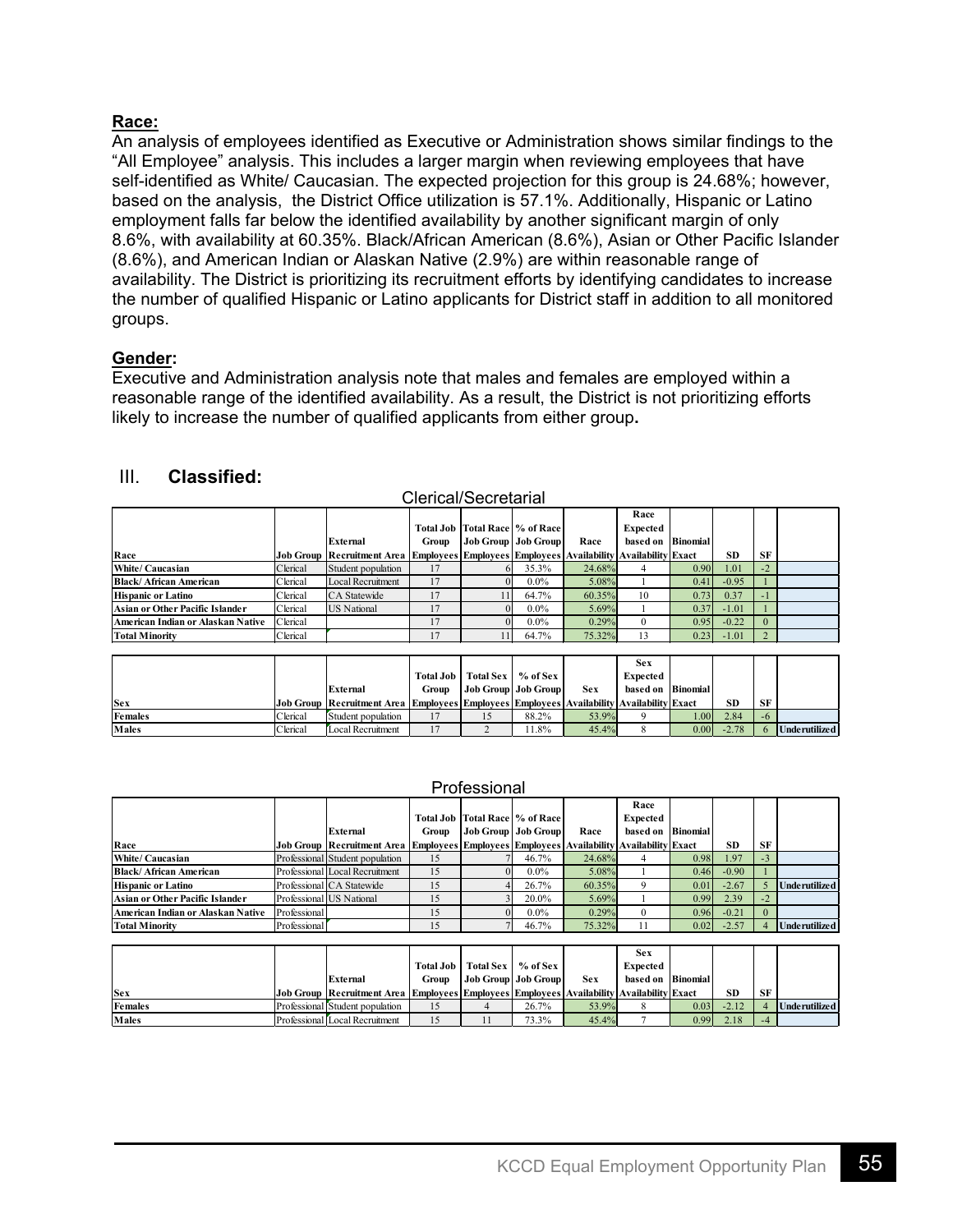#### Service/ Maintenance

|                                   |         |                                                                                          |              |                  |                                  |            | Race              |                 |           |           |  |
|-----------------------------------|---------|------------------------------------------------------------------------------------------|--------------|------------------|----------------------------------|------------|-------------------|-----------------|-----------|-----------|--|
|                                   |         |                                                                                          |              |                  | Total Job Total Race   % of Race |            | Expected          |                 |           |           |  |
|                                   |         | External                                                                                 | Group        |                  | <b>Job Group   Job Group  </b>   | Race       | based on Binomial |                 |           |           |  |
| Race                              |         | Job Group Recruitment Area Employees Employees Employees Availability Availability Exact |              |                  |                                  |            |                   |                 | <b>SD</b> | <b>SF</b> |  |
| White/ Caucasian                  | Service | Student population                                                                       |              |                  | 33.3%                            | 24.68%     |                   | 0.85            | 0.35      | $\Omega$  |  |
| Black/African American            | Service | Local Recruitment                                                                        | $\mathbf{3}$ | $\Omega$         | $0.0\%$                          | 5.08%      | $\Omega$          | 0.86            | $-0.40$   | $\Omega$  |  |
| <b>Hispanic or Latino</b>         | Service | CA Statewide                                                                             | ٠            |                  | 66.7%                            | 60.35%     | 2                 | 0.78            | 0.22      | $\Omega$  |  |
| Asian or Other Pacific Islander   | Service | <b>US National</b>                                                                       |              | $\Omega$         | $0.0\%$                          | 5.69%      | $\theta$          | 0.84            | $-0.43$   | $\Omega$  |  |
| American Indian or Alaskan Native | Service |                                                                                          |              | $\Omega$         | $0.0\%$                          | 0.29%      | $\Omega$          | 0.99            | $-0.09$   | $\Omega$  |  |
| <b>Total Minority</b>             | Service |                                                                                          | $\mathbf{3}$ |                  | 66.7%                            | 75.32%     | $\overline{c}$    | 0.57            | $-0.35$   | $\Omega$  |  |
|                                   |         |                                                                                          |              |                  |                                  |            |                   |                 |           |           |  |
|                                   |         |                                                                                          |              |                  |                                  |            | <b>Sex</b>        |                 |           |           |  |
|                                   |         |                                                                                          | Total Job    | <b>Total Sex</b> | % of Sex                         |            | Expected          |                 |           |           |  |
|                                   |         | External                                                                                 | Group        |                  | Job Group   Job Group            | <b>Sex</b> | based on          | <b>Binomial</b> |           |           |  |
| Sex                               |         | Job Group Recruitment Area Employees Employees Employees Availability Availability Exact |              |                  |                                  |            |                   |                 | <b>SD</b> | <b>SF</b> |  |
| Females                           | Service | Student population                                                                       |              |                  | 33.3%                            | 53.9%      | 2                 | 0.44            | $-0.71$   |           |  |
| Males                             | Service | Local Recruitment                                                                        | 3            | $\overline{c}$   | 66.7%                            | 45.4%      |                   | 0.91            | 0.74      | -1        |  |

#### Technical/ Paraprofessional

|                                 |              |                                   |                  |                  |                                    |                                                                      | Race            |                 |         |           |                      |
|---------------------------------|--------------|-----------------------------------|------------------|------------------|------------------------------------|----------------------------------------------------------------------|-----------------|-----------------|---------|-----------|----------------------|
|                                 |              |                                   |                  |                  | Total Job   Total Race   % of Race |                                                                      | <b>Expected</b> |                 |         |           |                      |
|                                 |              | <b>External</b>                   | Group            |                  | <b>Job Group   Job Group</b>       | Race                                                                 | based on        | <b>Binomial</b> |         |           |                      |
| Race                            |              | <b>Job Group Recruitment Area</b> |                  |                  |                                    | <b>Employees Employees Employees Availability Availability Exact</b> |                 |                 | SD.     | <b>SF</b> |                      |
| White/ Caucasian                |              | Technical/ PaStudent population   | 18               |                  | 38.9%                              | 24.68%                                                               | 4               | 0.95            | 1.40    | $-3$      |                      |
| Black/African American          |              | Technical/ PaLocal Recruitment    | 18               |                  | 5.6%                               | 5.08%                                                                |                 | 0.77            | 0.09    |           |                      |
| <b>Hispanic or Latino</b>       |              | Technical/ PaCA Statewide         | 18               |                  | 38.9%                              | 60.35%                                                               | 11              | 0.05            | $-1.86$ | 4         |                      |
| Asian or Other Pacific Islander |              | Technical/ PaUS National          | 18               |                  | 5.6%                               | 5.69%                                                                |                 | 0.73            | $-0.02$ |           |                      |
| American Indian or Alaska       |              | Technical/ Paraprofessional       | 18               |                  | $0.0\%$                            | 0.29%                                                                | $\Omega$        | 0.95            | $-0.23$ | $\Omega$  |                      |
| <b>Total Minority</b>           | Technical/Pa |                                   | 18               |                  | 50.0%                              | 75.32%                                                               | 14              | 0.02            | $-2.49$ |           | <b>Underutilized</b> |
|                                 |              |                                   |                  |                  |                                    |                                                                      |                 |                 |         |           |                      |
|                                 |              |                                   |                  |                  |                                    |                                                                      | <b>Sex</b>      |                 |         |           |                      |
|                                 |              |                                   | <b>Total Job</b> | <b>Total Sex</b> | % of Sex                           |                                                                      | <b>Expected</b> |                 |         |           |                      |
|                                 |              | <b>External</b>                   | Group            |                  | <b>Job Group</b> Job Group         | <b>Sex</b>                                                           | based on        | <b>Binomial</b> |         |           |                      |
| <b>Sex</b>                      |              | <b>Job Group Recruitment Area</b> |                  |                  |                                    | <b>Employees Employees Employees Availability Availability Exact</b> |                 |                 | SD.     | SF        |                      |
| Females                         |              | Technical/ PaStudent population   | 18               | 10               | 55.6%                              | 53.9%                                                                | 10              | 0.64            | 0.14    |           |                      |
| <b>Males</b>                    |              | Technical/ PaLocal Recruitment    | 18               | 8                | 44.4%                              | 45.4%                                                                | 8               | 0.57            | $-0.08$ | $\Omega$  |                      |

#### **Race:**

An analysis of Classified employee including clerical, service/ maintenance, and technical paraprofessional shows most job groups are within a reasonable range of availability, with the exception of Professional and Technical/ Paraprofessional. Employees in the Professional job group have self-identified as 46.7 % White/ Caucasian, with an expected projection at 24.68 %, whereas Hispanic or Latino identification has an expected availability of 60.35%, but a currently utilization of only 26.7%. Technical/ Paraprofessional, a larger job group, has an underutilization of Total Minority with 50% representation. This is a significant underutilization as projected race availability is 75.32%. Black/African American, Asian or Other Pacific Islander, and American Indian or Alaskan Native are within reasonable range. District will be prioritizing aforementioned groups to ensure an increase in qualified candidates in addition to all monitored groups.

#### **Gender:**

Classified employees have a wider marginal difference in self-identified gender. Based on sex availability, job group percentages should be consistent with 53.9% female and 45.4% male. The Clerical/ Service job group has an underutilization of males, with 11.8% male and 88.2% female. Professionals have a similar discrepancy, with female employees only making up 26.7% of this job group and males making up 73.3%. District will be prioritizing these groups to increase qualified candidates.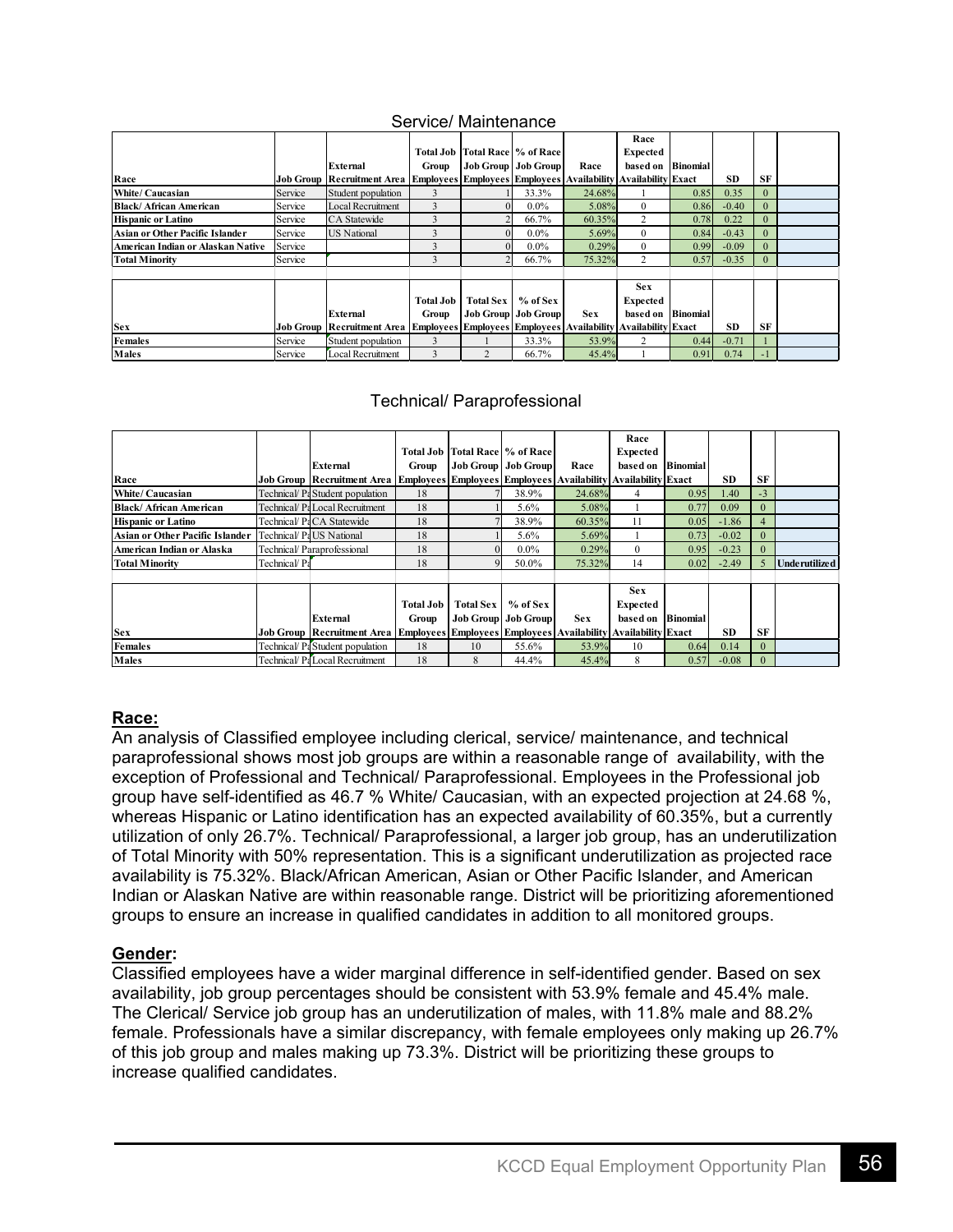#### **Adverse Impact Analysis:**

*CCR, Title 5, § 53003(c)(7)*

The District looked at the composition of recruitment pools and compared the rate of hires in each demographic group. The analysis was used to determine if there was an adversely impacted group. An adverse impact occurs when the selection rate for any group is less than 4/5ths of the selection rate for the highest group. In the analysis this group is labeled as "Best Group Hire" and is used as the standard of comparison for other groups.

**Methodology:** Data for recruitment pools was gathered with self-identifications survey as specified in Component 11 of the plan.

**Measure of Data:** The analysis looked at 3 areas: binomial exact, standard deviation (SD), and Shortfall (SF).

**Binomial Exact:** Calculates the probability of the demographic group meeting its expected availability by looking at total hires and the total demographic applicants compared to Best Group Hire. In this analysis, groups that fall below 0.05 are designated as having significant difference and labeled as yes in "Binomial Exact Disparity".

**(SD) Standard Deviation:** "Disparities" is defined as a deviation of –2 or lower in our analysis. Groups that fall –2 and below are labeled as yes in the "SD Disparity".

**(SF) Short Fall:** Shows the difference between expectancy and current totals.

### **Adverse Impact - Hiring Analysis- KCCD Total 2016-2019**

|                                   |                         | Total<br>Demographic | Total<br>Demo |        | Demo<br>Group | Demo   | <b>Best</b> | <b>Demo Hire</b><br>Expected |                   |           |          | <b>SD</b>                  | <b>Binomial</b><br>Exact |
|-----------------------------------|-------------------------|----------------------|---------------|--------|---------------|--------|-------------|------------------------------|-------------------|-----------|----------|----------------------------|--------------------------|
|                                   |                         | Group                | Group         | Demo   | $%$ of        | Hiring | Group       | based on Binomial            |                   |           |          | <b>Disparity Disparity</b> |                          |
| Demographic Group                 | <b>Total Applicants</b> | <b>Applicants</b>    | <b>Hires</b>  | App %  | <b>Hires</b>  | Rate   | Hire %      | App Rate Exact               |                   | <b>SD</b> | SF       |                            |                          |
| Females                           | 30145                   | 18599                | 405           | 61.70% | 63.08%        | 2.18%  | 2.18%       | 405                          | 0.51              | 0.00      | $\Omega$ |                            |                          |
| Males                             | 30145                   | 1546                 | 237           | 38.30% | 36.92%        | 2.05%  | 2.18%       | 251                          | 0.19              | $-0.92$   | 14       |                            |                          |
| White/ Caucasian                  | 28233                   | 1655                 | 289           | 41.28% | 47.93%        | 2.48%  | 2.48%       | 289                          | 0.52              | 0.00      | $\Omega$ |                            |                          |
| Black/African American            | 28233                   | 2915                 | 39            | 10.32% | 6.47%         | 1.34%  | 2.48%       | 72                           | 0.00 <sub>l</sub> | $-3.96$   | 33       | YES                        | <b>YES</b>               |
| Hispanic or Latino                | 28233                   | 11139                | 244           | 39.45% | 40.46%        | 2.19%  | 2.48%       | 276                          | 0.03              | $-1.96$   | 32       |                            |                          |
| Asian or Other Pacific Islander   | 28233                   | 2033                 | 22            | 7.20%  | 3.65%         | 1.08%  | 2.48%       | 50                           | 0.00              | $-4.05$   | 28       | YES                        | <b>YES</b>               |
| American Indian or Alaskan Native | 28233                   | 491                  | 9             | .74%   | 1.49%         | 1.83%  | 2.48%       | 12                           | 0.22              | $-0.92$   |          |                            |                          |
| Non-Disability                    | 30163                   | 29437                | 623           | 97.59% | 98.11%        | 2.12%  | 2.12%       | 623                          | 0.51              | 0.00      | $\Omega$ |                            |                          |
| Disability                        | 30163                   | 726                  | 12            | 2.41%  | 1.89%         | 1.65%  | 2.12%       | 15                           | 0.24              | $-0.87$   |          |                            |                          |
| <b>Total Minority</b>             | 28233                   | 16578                | 314           |        | 58.72% 52.07% | .89%   | 2.48%       | 411                          | 0.00 <sub>l</sub> | $-4.85$   | 97       | YES                        | <b>YES</b>               |

An analysis of total applicant pools shows that females and males are hired within an acceptable range. Therefore, they will not be prioritized.

The analysis of applicant pool by race and ethnicity shows a disparity in hiring rates of demographic groups Black/African American (1.34%) and Asian or Other Pacific Islander (1.08%) in comparison to White/Caucasian (2.48%), which had the best rate of hire. White/ Caucasian demographic groups make up a total of 47.93% of all hires, whereas Black/African American (6.47%) and Asian or Other Pacific Islander (3.65%) demographics makeup a much smaller percentage. When looking at Black/African American adverse impact for 2018 and 2019, there is an improvement in standard deviation indicating positive change.

| 2018 Black/<br>American<br>. trucca<br>Airican         | 0.72<br>--    | 968                | 1.080 | 420<br>4.44 | Q20        | $4.40^{\circ}$<br>zoi | $\sim$<br>٠. | 0.00  | ാറ<br>⊃.∠∪ | . . | <b>AZTIC</b><br>. .<br>$1 - \lambda$ | 5.750<br>دست       |
|--------------------------------------------------------|---------------|--------------------|-------|-------------|------------|-----------------------|--------------|-------|------------|-----|--------------------------------------|--------------------|
| 2019 Blac<br>American<br>. trucca<br>AIRCAR.<br>$\sim$ | 7500<br>. 920 | $\eta$<br>~<br>- ئ | 8.30% | 210<br>     | 56%<br>--- | 020                   |              | 0.001 | $\sim$ $-$ | . . | <b>AZTIC</b><br>◡∟<br>. .            | <b>STEP</b><br>دست |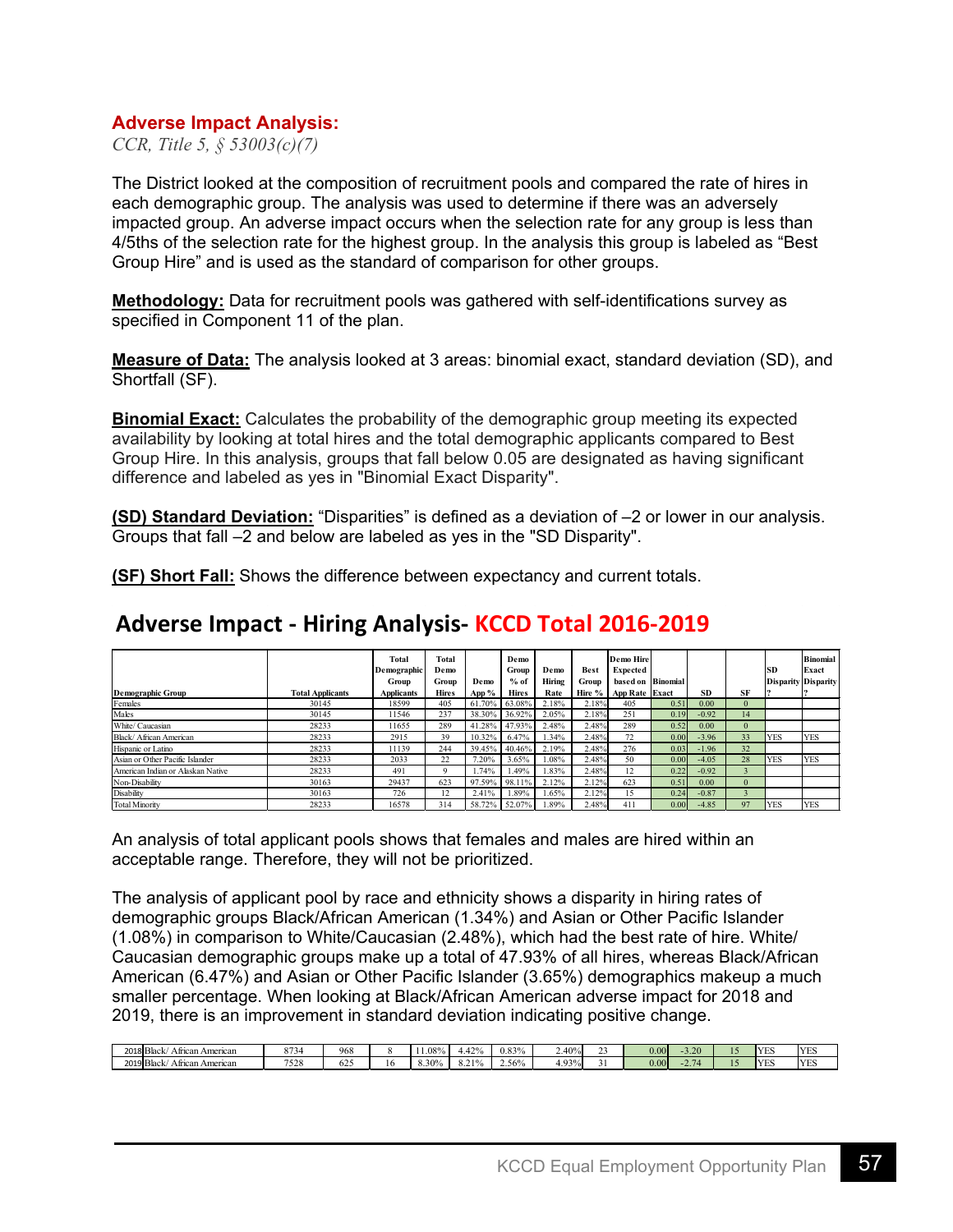However, when reviewing Asian or Other Pacific Islander adverse impact for 2018 and 2019, there is an increase in standard deviation from -2 to -4.92 indicating a larger disparity.

| Othe<br>2018 Asian<br>. Islander<br>$\alpha$<br>Pacif | 8734 | 605 | 0.930            | O70<br>5.0'           | .16%         | $4.40\%$      |                          | 0.02 | 2.00    |    | <b>YES</b>       | <b>VFS</b><br>---   |
|-------------------------------------------------------|------|-----|------------------|-----------------------|--------------|---------------|--------------------------|------|---------|----|------------------|---------------------|
| 2018 Asian or<br>Other<br>Islander<br>Pacif           | 7528 | 582 | 720<br>$\lambda$ | $\overline{a}$<br>54% | 520/<br>0.34 | 1.02c<br>T.JJ | $20^{\circ}$<br><u>.</u> | 0.00 | $-4.92$ | 26 | YES <sub>3</sub> | <b>VFS</b><br>- 110 |

The District will look to identify potential barriers in the hiring process to decrease disparities in monitored groups.

**Adverse Impact - Hiring Analysis- Confidential/ Management 2016-2019**

|                                   |                   | Total<br>Demographic | Total<br>Demo |               | Demo<br>Group | Demo          | Best  | Demo<br>Hire<br><b>Expected</b> |      |           |          | <b>SD</b>  | <b>Binomial</b><br>Exact   |
|-----------------------------------|-------------------|----------------------|---------------|---------------|---------------|---------------|-------|---------------------------------|------|-----------|----------|------------|----------------------------|
|                                   | <b>Total</b>      | Group                | Group         | Demo          | $%$ of        | <b>Hiring</b> | Group | based on Binomial               |      |           |          |            | <b>Disparity Disparity</b> |
| Demographic Group                 | <b>Applicants</b> | <b>Applicants</b>    | <b>Hires</b>  | App $%$       | Hires         | Rate          |       | Hire % App Rate Exact           |      | <b>SD</b> | SF       |            |                            |
| Females                           | 4855              | 2258                 | 72            | 46.51%        | 64.86%        | 3.19%         | 3.19% | 72                              | 0.53 | 0.00      | $\Omega$ |            |                            |
| Males                             | 4855              | 2597                 | 39            | 53.49% 35.14% |               | 1.50%         | 3.19% | 83                              | 0.00 | $-4.89$   | 44       | YES        | <b>YES</b>                 |
| White/ Caucasian                  | 4511              | 1834                 | 60            | 40.66%        | 57.69%        | 3.27%         | 4.76% | 87                              | 0.00 | $-3.00$   | 27       | <b>YES</b> | <b>YES</b>                 |
| Black/African American            | 4511              | 779                  | 10            | 17.27%        | 9.62%         | .28%          | 4.76% | 37                              | 0.00 | $-4.56$   | 27       | YES        | <b>YES</b>                 |
| Hispanic or Latino                | 4511              | 1410                 | 24            | 31.26%        | 23.08%        | 1.70%         | 4.76% | 67                              | 0.00 | $-5.40$   | 43       | YES        | <b>YES</b>                 |
| Asian or Other Pacific Islander   | 4511              | 404                  | 6             | 8.96%         | 5.77%         | 1.49%         | 4.76% | 19                              | 0.00 | $-3.09$   | 13       | YES        | <b>YES</b>                 |
| American Indian or Alaskan Native | 4511              | 84                   | 4             | 1.86%         | 3.85%         | 4.76%         | 4.76% | 4                               | 0.63 | 0.00      | $\Omega$ |            |                            |
| Non-Disability                    | 4844              | 4708                 | 105           | 97.19%        | 96.33%        | 2.23%         | 2.94% | 138                             | 0.00 | $-2.89$   | 33       | <b>YES</b> | <b>YES</b>                 |
| Disability                        | 4844              | 136                  | 4             | 2.81%         | 3.67%         | 2.94%         | 2.94% | 4                               | 0.63 | 0.00      | $\Omega$ |            |                            |
| <b>Total Minority</b>             | 4511              | 2677                 | 44            | 59.34%        | 42.31%        | 1.64%         | 3.27% | 88                              | 0.00 | $-4.73$   | 44       | YES        | <b>YES</b>                 |

An analysis of Confidential Management recruitment pools shows that females were hired at a rate of 3.19%. It should be noted that females account for 64.86% of applicants being hired. Males were hired at a rate of 1.5%, which indicated a disparity. Male candidates make up only 35.14% of new employees being hired. This is significant, as the total of applicants for both male and female are relatively close. The District will look into ways of finding qualified candidates and determining barriers that may be adding to this disparity.

The analysis of applicant pool by race and ethnicity shows a disparity among the following demographic groups: White/Caucasian (3.27%), Black/African American (1.28%), Hispanic or Latino (1.7%), Asian or Other Pacific Islander (1.49%). These numbers were surprising but can be attributed to the rate of hire for the standard group, American Indian/ Native American, which has a significantly higher rate of hire at 4.76%. Since an adverse impact is measured by anything below 80% of the standard, all groups meet this threshold. 57.69% of applicants were hired from the White/Caucasian demographic group, whereas American Indian/Native Americans only account for 3.85% new hires. Therefore, the District will not be prioritizing this group. However, other groups noted as disparities, such as Black/African American (9.62%), Hispanic or Latino (23.08%), and Asian or Pacific Islander (5.77%), are hired at lower rates in comparison to the White/Causasian demographic group. The District will continue to prioritize diverse applicants and identify potential barriers to employment for protected classes.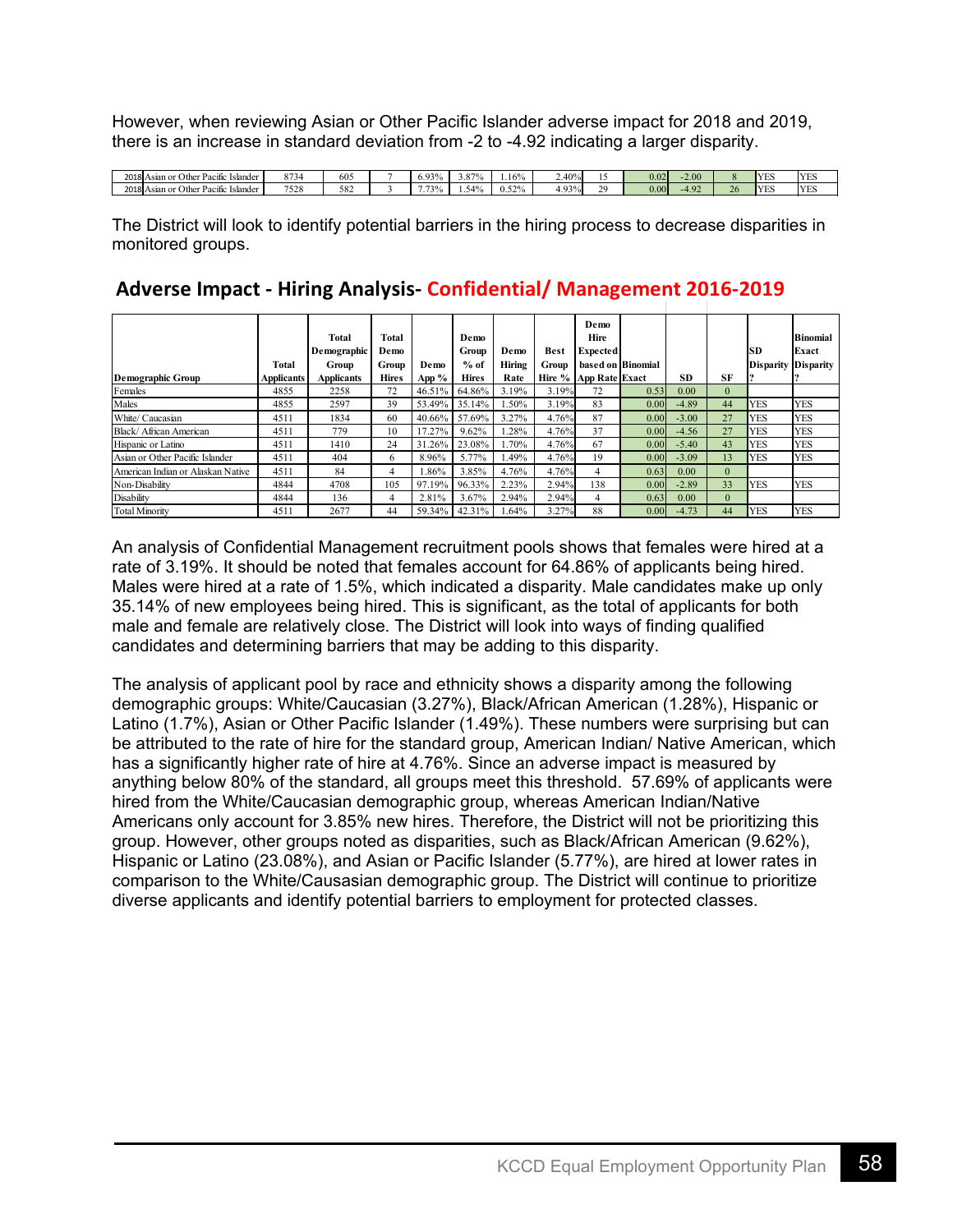|                                   |                         | Total<br><b>Demographic</b><br>Group | Total<br>Demo<br>Group | Demo   | Demo<br>Group<br>$%$ of | Demo<br>Hiring | <b>Best</b><br>Group | Demo<br>Hire<br><b>Expected</b><br>based on Binomial |                   |                   |                | ISD<br>Disparity Disparity | <b>Binomial</b><br>Exact |
|-----------------------------------|-------------------------|--------------------------------------|------------------------|--------|-------------------------|----------------|----------------------|------------------------------------------------------|-------------------|-------------------|----------------|----------------------------|--------------------------|
| Demographic Group                 | <b>Total Applicants</b> | <b>Applicants</b>                    | <b>Hires</b>           | App %  | <b>Hires</b>            | Rate           |                      | Hire % App Rate Exact                                |                   | <b>SD</b>         | <b>SF</b>      |                            |                          |
| Females                           | 4505                    | 1816                                 | 59                     | 40.31% | 46.46%                  | 3.25%          | 3.25%                | 59                                                   | 0.53              | 0.00              | $\Omega$       |                            |                          |
| Males                             | 4505                    | 2689                                 | 68                     |        | 59.69% 53.54%           | 2.53%          | 3.25%                | 87                                                   | 0.02              | $-2.11$           | 19             | <b>YES</b>                 | <b>YES</b>               |
| White/ Caucasian                  | 4139                    | 2382                                 | 77                     |        | 57.55% 65.81%           | 3.23%          | 3.23%                | 77                                                   | 0.53              | 0.00              | $\Omega$       |                            |                          |
| Black/African American            | 4139                    | 408                                  | Q                      | 9.86%  | 7.69%                   | 2.21%          | 3.23%                | 13                                                   | 0.15              | $-1.17$           | $\overline{4}$ |                            |                          |
| Hispanic or Latino                | 4139                    | 823                                  | 25                     | 19.88% | 21.37%                  | 3.04%          | 3.23%                | 27                                                   | 0.43              | $-0.32$           | $\overline{2}$ |                            |                          |
| Asian or Other Pacific Islander   | 4139                    | 467                                  |                        | 11.28% | 4.27%                   | 1.07%          | 3.23%                | 15                                                   | 0.00 <sub>l</sub> | $-2.64$           | 10             | <b>YES</b>                 | <b>YES</b>               |
| American Indian or Alaskan Native | 4139                    | 59                                   |                        | 1.43%  | 0.85%                   | 1.69%          | 3.23%                | 2                                                    | 0.43              | $-0.67$           |                |                            |                          |
| Non-Disability                    | 4518                    | 4401                                 | 124                    | 97.41% | 98.41%                  | 2.82%          | 2.82%                | 124                                                  | 0.52              | 0.00 <sub>1</sub> | $\Omega$       |                            |                          |
| Disability                        | 4518                    | 117                                  |                        | 2.59%  | .59%                    | 1.71%          | 2.82%                |                                                      | 0.36              | $-0.72$           |                |                            |                          |
| <b>Total Minority</b>             | 4139                    | 1757                                 | 40                     |        | 42.45% 34.19%           | 2.28%          | 3.23%                | 57                                                   | 0.01              | $-2.27$           | 17             | <b>YES</b>                 | <b>YES</b>               |

#### **Adverse Impact - Hiring Analysis- Academic, Tenured Tenure Track 2016-2019**

An analysis of Academic, Tenured Track recruitment pools shows that females were hired at a rate of 3.25%. Males who had disparities based on the analysis were hired at a rate of 2.53%. However, 53.54% of new employees hired were male candidates, whereas 46.46% of new hires were female. Investigating these numbers further reveals a positive change in the last two years, showing signs of improvement.

| 2018 | Males | 251<br>- 20 | 696 | 10      | 64%<br>$ -$           | .48%<br>$\sim$<br>Æ           | .44% | $34\%$<br>-<br>ر | . .           | J.07                      | $\epsilon$ <sup>o</sup><br>1.90 |  |
|------|-------|-------------|-----|---------|-----------------------|-------------------------------|------|------------------|---------------|---------------------------|---------------------------------|--|
| 2019 | Males | 1201        | 728 | 29<br>- | $\gamma_{0}$<br>60.62 | $\sqrt{2}$<br>$.04\%$<br>- 65 | .98% | 3.98%            | $\cap$<br>ر ب | <b>CONTRACTOR</b><br>v.JJ | $0.00\,$                        |  |

The analysis of applicant pool by race and ethnicity shows a disparity in the Asian or Other Pacific Islander demographic group, with a rate of hire at 1.07%. When reviewing the adverse impact test for both 2018 and 2019, this has been a consistent trend. There were no new hires for this demographic group in 2018 or 2019.

| . .<br>. .<br>Other<br>2018 Asian or<br>Pacific<br><b>Islande</b> | 130      | $ -$ | 050/            | $0.00\%$ | 0.00% | 75%<br>$\sim \cdot$ $\cdot$ | ורח ב<br>V.VZI | $\Omega$<br>$\mathbf{1}$ . |                   | $\mathbf{X}$<br>دسته  |
|-------------------------------------------------------------------|----------|------|-----------------|----------|-------|-----------------------------|----------------|----------------------------|-------------------|-----------------------|
| . .<br>. .<br>2019 Asian or Other<br>Pacific<br>-Islande          | .<br>. . | 18   | 560/<br>.U.JU70 | $0.00\%$ | 0.00% | 5.26%                       | 0.00           | $-2.56$                    | TTC<br>$\sim$ 1.4 | $\mathbf{X}$<br>1 L.C |

The District will continue to prioritize diverse applicants and identify potential barriers to employment for protected classes.

#### **Adverse Impact - Hiring Analysis- Classified 2016-2019**

|                                   |            | Total             | Total |         | Demo          |        |             | Demo<br>Hire          |      |           |              |                            | <b>Binomial</b> |
|-----------------------------------|------------|-------------------|-------|---------|---------------|--------|-------------|-----------------------|------|-----------|--------------|----------------------------|-----------------|
|                                   |            | Demographic       | Demo  |         | Group         | Demo   | <b>Best</b> | <b>Expected</b>       |      |           |              | SD                         | Exact           |
|                                   | Total      | Group             | Group | Demo    | $%$ of        | Hiring | Group       | based on Binomial     |      |           |              | <b>Disparity Disparity</b> |                 |
| Demographic Group                 | Applicants | <b>Applicants</b> | Hires | App $%$ | <b>Hires</b>  | Rate   |             | Hire % App Rate Exact |      | <b>SD</b> | <b>SF</b>    |                            |                 |
| Females                           | 17637      | 12496             | 259   | 70.85%  | 68.16%        | 2.07%  | 2.35%       | 294                   | 0.02 | $-2.07$   | 35           | <b>YES</b>                 | <b>YES</b>      |
| Males                             | 17637      | 5141              | 121   |         | 29.15% 31.84% | 2.35%  | 2.35%       | 121                   | 0.52 | 0.00      | $\Omega$     |                            |                 |
| White/ Caucasian                  | 16612      | 6248              | 146   | 37.61%  | 40.56%        | 2.34%  | 2.38%       | 149                   | 0.43 | $-0.23$   | 3            |                            |                 |
| Black/African American            | 16612      | 1499              | 19    | 9.02%   | 5.28%         | 1.27%  | 2.38%       | 36                    | 0.00 | $-2.83$   | 17           | <b>YES</b>                 | <b>YES</b>      |
| Hispanic or Latino                | 16612      | 7561              | 180   | 45.52%  | 50.00%        | 2.38%  | 2.38%       | 180                   | 0.52 | 0.00      | $\Omega$     |                            |                 |
| Asian or Other Pacific Islander   | 16612      | 999               | 11    | 6.01%   | 3.06%         | 1.10%  | 2.38%       | 24                    | 0.00 | $-2.65$   | 13           | <b>YES</b>                 | <b>YES</b>      |
| American Indian or Alaskan Native | 16612      | 305               | 4     | 1.84%   | 1.11%         | 1.31%  | 2.38%       |                       | 0.15 | $-1.22$   |              |                            |                 |
| Non-Disability                    | 17644      | 17282             | 372   | 97.95%  | 98.67%        | 2.15%  | 2.15%       | 372                   | 0.51 | 0.00      | $\Omega$     |                            |                 |
| <b>Disability</b>                 | 17644      | 362               |       | 2.05%   | 1.33%         | 1.38%  | 2.15%       | 8                     | 0.21 | $-1.01$   | $\mathbf{a}$ |                            |                 |
| <b>Total Minority</b>             | 16612      | 10364             | 214   |         | 62.39% 59.44% | 2.06%  | 2.34%       | 242                   | 0.03 | $-1.83$   | 28           |                            |                 |

An analysis of Classified recruitment pools shows that males were hired at a rate of 2.35%. Females, who had disparities in hiring based on the analysis, were hired at a rate of 2.07%. However, females make up total of 68.16%. Therefore, the District found no potential issue for females.

The analysis of applicant pool by race and ethnicity shows a disparity among Black/African American (1.27%) and Asian or Other Pacific Islander (1.10%) demographic groups when